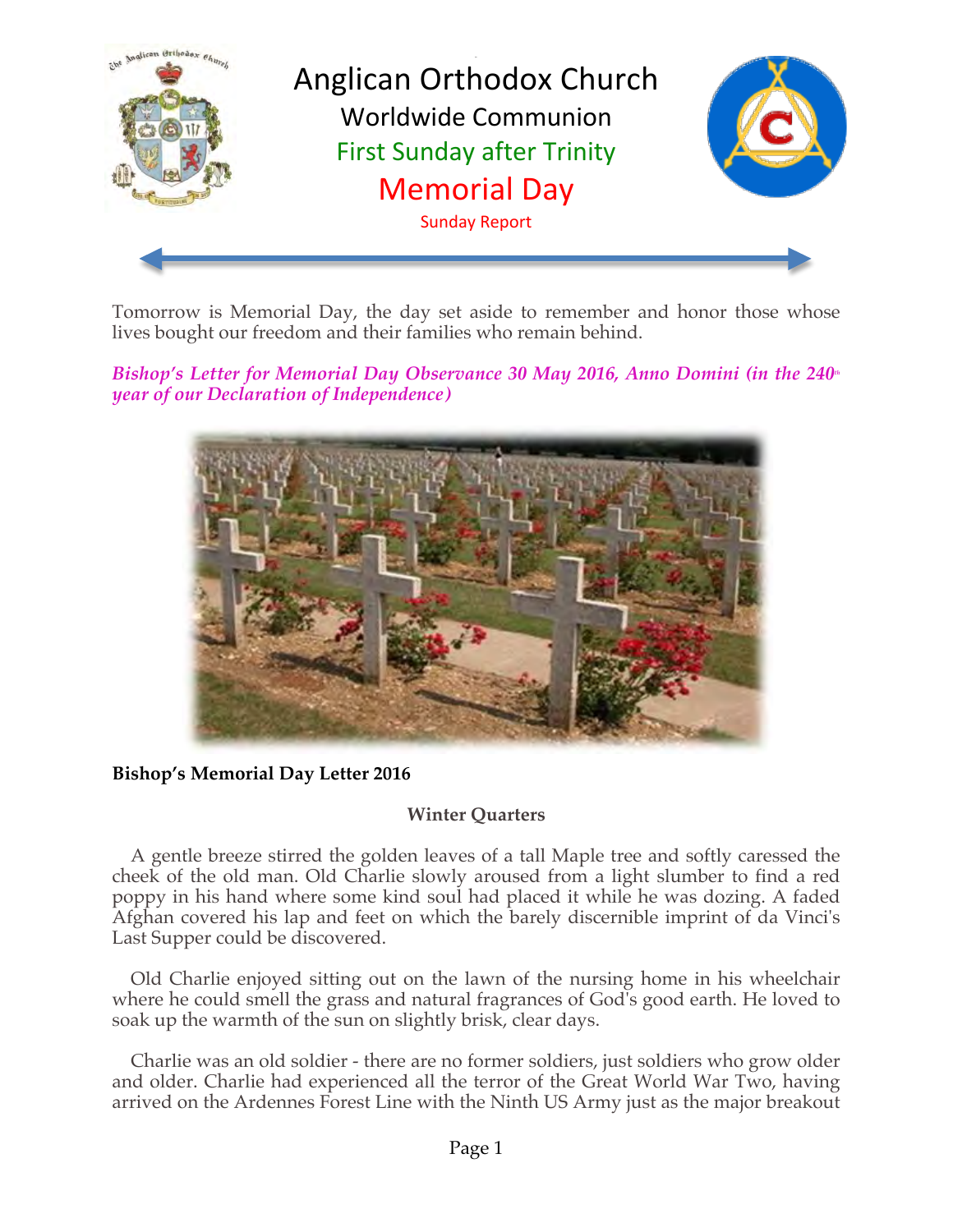attempt was staged by a mad dictator and his very deadly armor. Snow covered the grounds of the Ardennes that day in December, 1944, when the lines of the Allied powers were thrown back as German Tigers breached the defenses. Charlie remembers those days of horror and misery. He remembers each of his comrades and their names who shared that experience. Though his memory is fading, he can recite every significant detail of the German offensive known as the Battle of the Bulge. The old man feels guilty somehow that he seems to be the only one left who remembers that great Battle and the reason that he help fight it. As a matter of fact, Charlie feels like a straggler. It seems that all his familiar comrades who shared in his wartime experiences have been reassigned and shipped out. Only Charlie remains. He feels like a straggler, and in a way, Charlie is just that. He has outlived his value to a society that has forgotten how to be grateful. The character and courage of his generation is passé to our current politically-correct mind-set.

 Charlie sometimes relives his military experience in episodes of vivid dreams which come to him as angels on soft snow. He remembers his friend Roy Soloff from New Jersey who spent his post war years restoring sight to the blind. Roy transferred out earlier this year.....................

 The Old Man wonders about Roy and what he is doing this very moment. Roy understood, but Roy is not here anymore to share the hard fought battles of a long ago dream. Through the mist of Time, Charlie can see all their smiling faces. Funny how we remember our friends always smiling. More and more, Charlie feels moments of deep sorrow. He doesn't know why he feels this way, but he cannot help it. His eyes dim with the mist of tears. But no one is there to ask, "Charlie, why are you crying?" Everyone else is so very, very busy.

 The pride and joy of Charlie's present life are his two sons and five daughters but it seems that, though they try ever so hard, they never are able to get the free time to come and visit their old father. If Molly Darling was here, she would comfort him. She would know just the right words to make him know that all was well with the world and with Charlie - only, his Darling Molly is not here. She has gone on and left Charlie. Charlie remembers that old Song: 'Do You Love Me Molly Darling.' That was the theme song adopted by him and Molly during their courting days. And he remembers the days of his youth when the world was green with life and promise, and when he met Molly Collins. That was a kind of love that never dies. He was the only man Molly ever knew and cared to know. Charlie still possessed the heart of Molly wherever she was.

 When the war came, Charlie went. He left his dear Molly and two small children. Molly remained his steadfast supporter across those thousands of miles of blue waters.

 The Old Man recalled the military sounds of armor and jeeps, of Ruffles and Flourishes, commands shouted during company drill, the crisp and certain notes of the bugle sounding across the Parade Ground. He recalled the crisp starch of newly laundered khakis and the laboriously achieved sparkle of spit shined shoes. Those were days when the air itself was pristine and clean. But now, the drums are muffled and the bugle no longer sounds. Where did it all go? For many years after the war, there were Veterans Day Parades - and Charlie was always invited.

 But those days have gone glimmering. No one seems to remember or care about what Charlie did in those days more than half a century ago or even remember the names of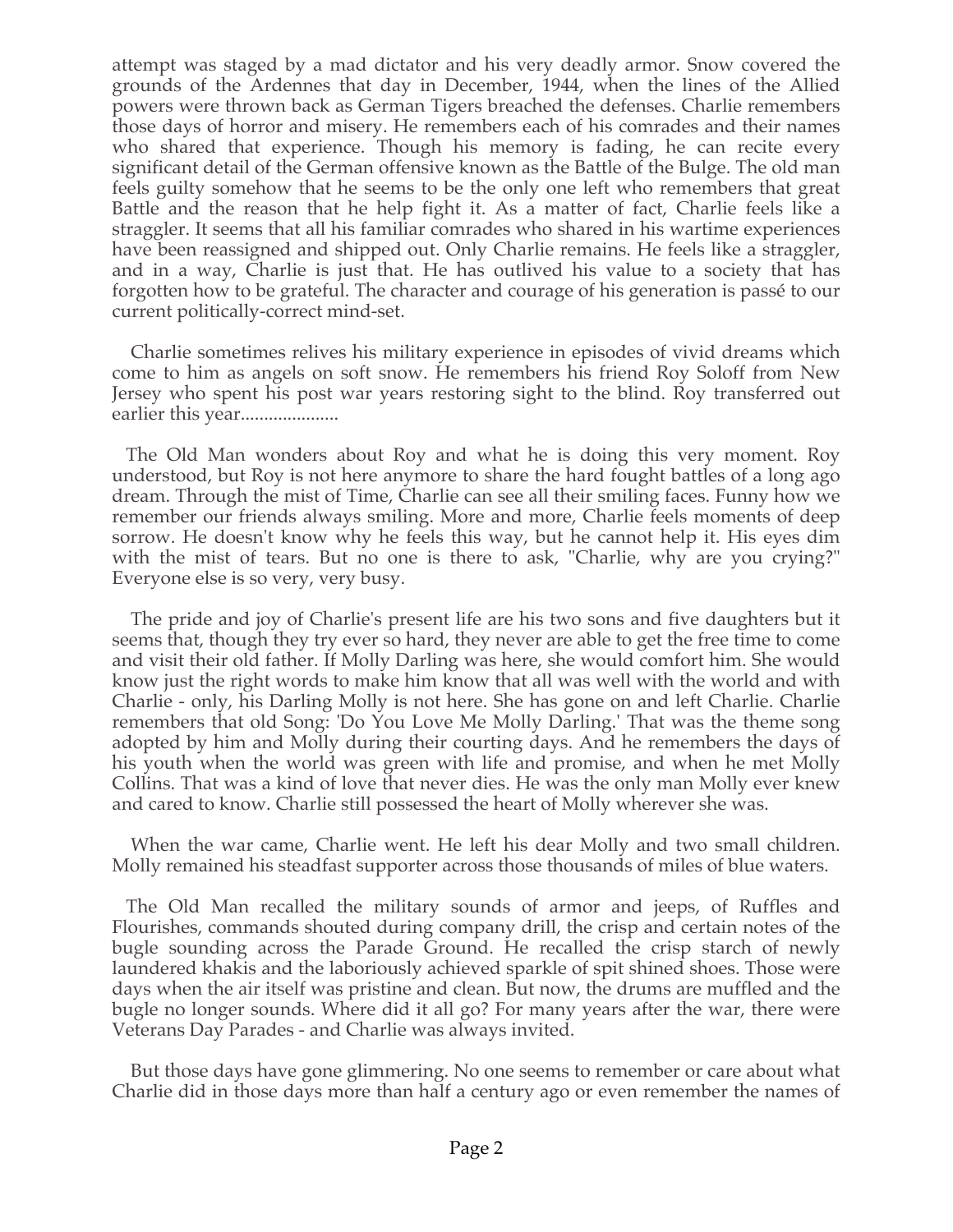those Battles which were fought to make our Freedoms of today certain.

 The late afternoon air took on a bit of a chill as Charlie slumbered again. As he closed his eyes, all the color and drama of the years again played in his mind's eye. Somewhere, very far away, Charlie heard the bugle again and the muffled beat of the drum. The old familiar sounds grew louder and more persistent. What was the call? Ah, yes, it was Taps. And once again, Charlie found himself on the banks of the river as his unit was preparing to make the Roer River crossing, but this time, Charlie is crossing alone. Where are all the others? Charlie descends into the murky waters of the River and feels very weak and almost unable to carry on. When he feels he can go no further, the waters seem more shallow and calm under his boots. His feet are light and easy. His breath comes naturally and unlabored, and now Charlie sees all his old comrades coming to meet him at the River's far bank. Roy, and Joe, and Needham, and Pallone and all the others. Even Molly is there. How was she ever able to arrange it! The Jordan Waters part in God's time.

 The bugle continued to play its crisp notes, but Charlie had been mistaken - the call was not Taps, it was Reveille!

 "My Sword, I give to him that shall succeed me in my pilgrimage, and my Courage and Skill, to him that can get it. My Marks and Scars I carry with me, to be a witness for me, that I have fought His Battles who now will be my Rewarder. When the day that he must go hence, was come, many accompanied him to the river side, into which, as he went, he said, Death where is thy sting? And as he went down deeper, he said, Grave, where is thy Victory? So he passed over, and the Trumpets sounded for him on the other side." John Bunyan, Pilgrim's Progress

God bless all our wounded or killed in defense of our freedoms, and may our Veterans be blessed today and forever!

> *Jerry L. Ogles* Presiding Bishop Anglican Orthodox Communion Worldwide Chancellor, Faith Theological Seminary

# **Memorial Day**

# *Rev LTC Hap Arnold, CA ANG USAF Retired*

This coming Monday is Memorial Day, a day set aside to remember those members of



our Armed Forces who made the ultimate sacrifice, without whose sacrifice we would not be free. This is not a day to thank a veteran, probably it is the only day of the year that it is not the day for that. All veterans heard the country's call and answered. They were not those who would not hear. But, those of us here today are the fortunate ones, for whatever reason we made it back. In my case after 30 years and two weeks of military service with the Navy and Air Force, thirty-five percent of the people I flew with did not make it back one way or the other. They are the ones we remember today, they paid the entire bill for our freedom. Well, maybe not all the

cost.

When we think of Memorial Day, we remember the young men and women who since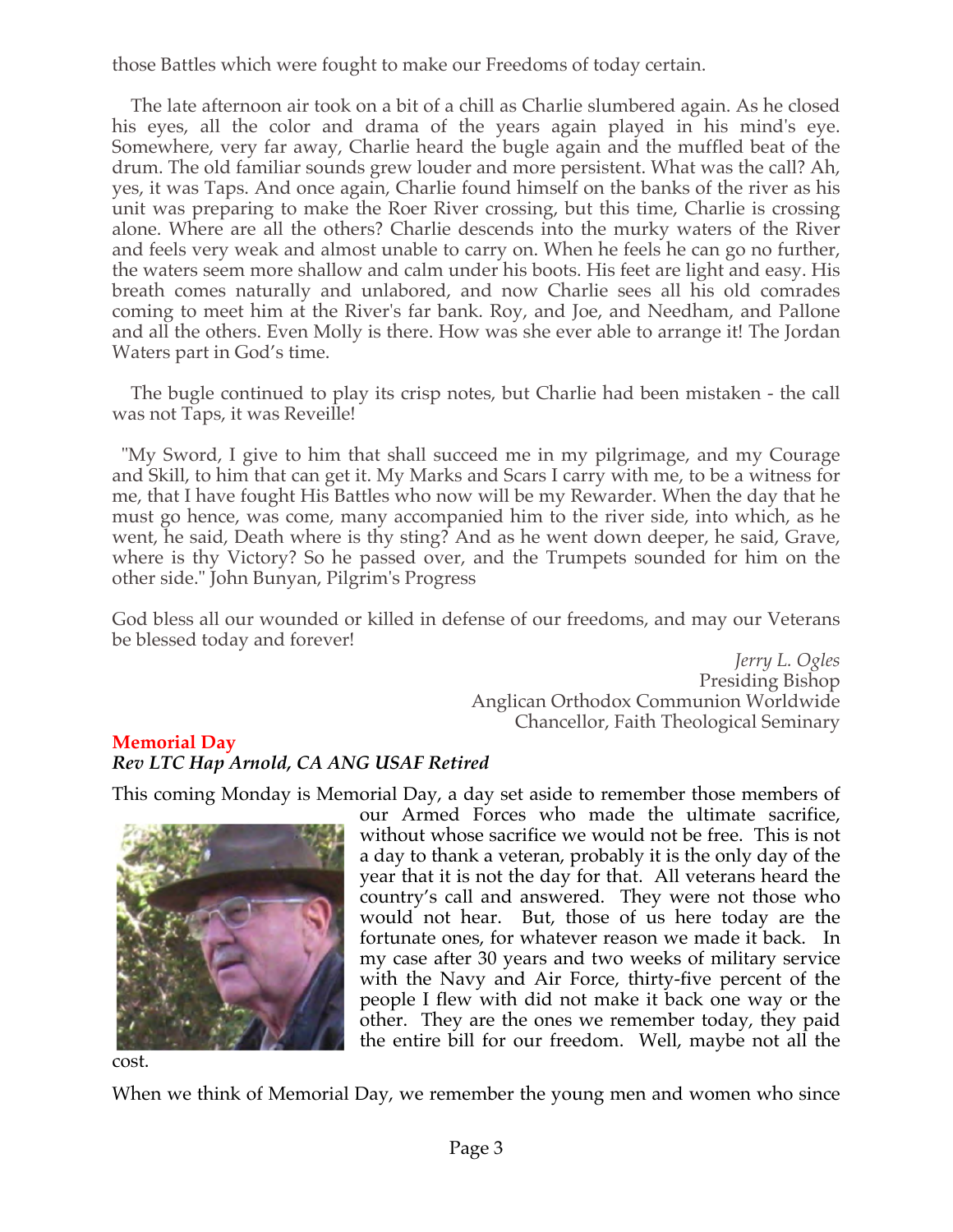the beginning of this great nation answered the call of freedom when our country was in peril, rode into battle and did not return. We honor those who lost their lives in training, transit and combat. But, we often forget the families they left behind; mothers, fathers, wives and husbands, sons and daughters, brothers and sisters. Each of them bore a portion of the cost of freedom. This cost is not a one shot deal. Those who remain behind pay every day of their time left here on earth. The cost of freedom is high, very high. It is just cheaper than not being free. But, it is payable on demand.

If you want to know what freedom costs, ask our Presiding Bishop. Jerry Ogles younger brother *Kenneth Wayne Ogles* joined the National Guard at age 17 and immediately transferred to the active Army's First Cavalry Division. He wanted to make a difference, to do his duty to God and Country and protect the innocent people of South Vietnam. Ken was killed in action on 16 February 1967, in the Ia Drang Valley, in the Binh Dinh Province, South Vietnam, with the First Platoon of C Company, the First Battalion of the 8<sup>th</sup> Cavalry, First Cavalry Division at the age of 19. There is not a day that has gone by in the intervening 49 years that Jerry and his family did not measure the cost of freedom. Remember Kenneth the next time someone wants you to give a little freedom for the promise of safety or comfort.

I do not know how many ways to say it, but FREEDOM IS NOT FREE; it is the most costly commodity on this earth, except for not being free. That costs more.



# *Memorial Days*<sup>1</sup> *.*

**ALMIGHTY** God, our heavenly Father, in whose hands are the living and the dead; We give thee thanks for all those thy servants who have laid down their lives in the service of our country. Grant to them thy mercy and the light of thy presence, that the good work which thou hast begun in them may be perfected; through Jesus Christ thy Son our Lord. *Amen*.

 <sup>1</sup> From the *Book of Common Prayer* page 42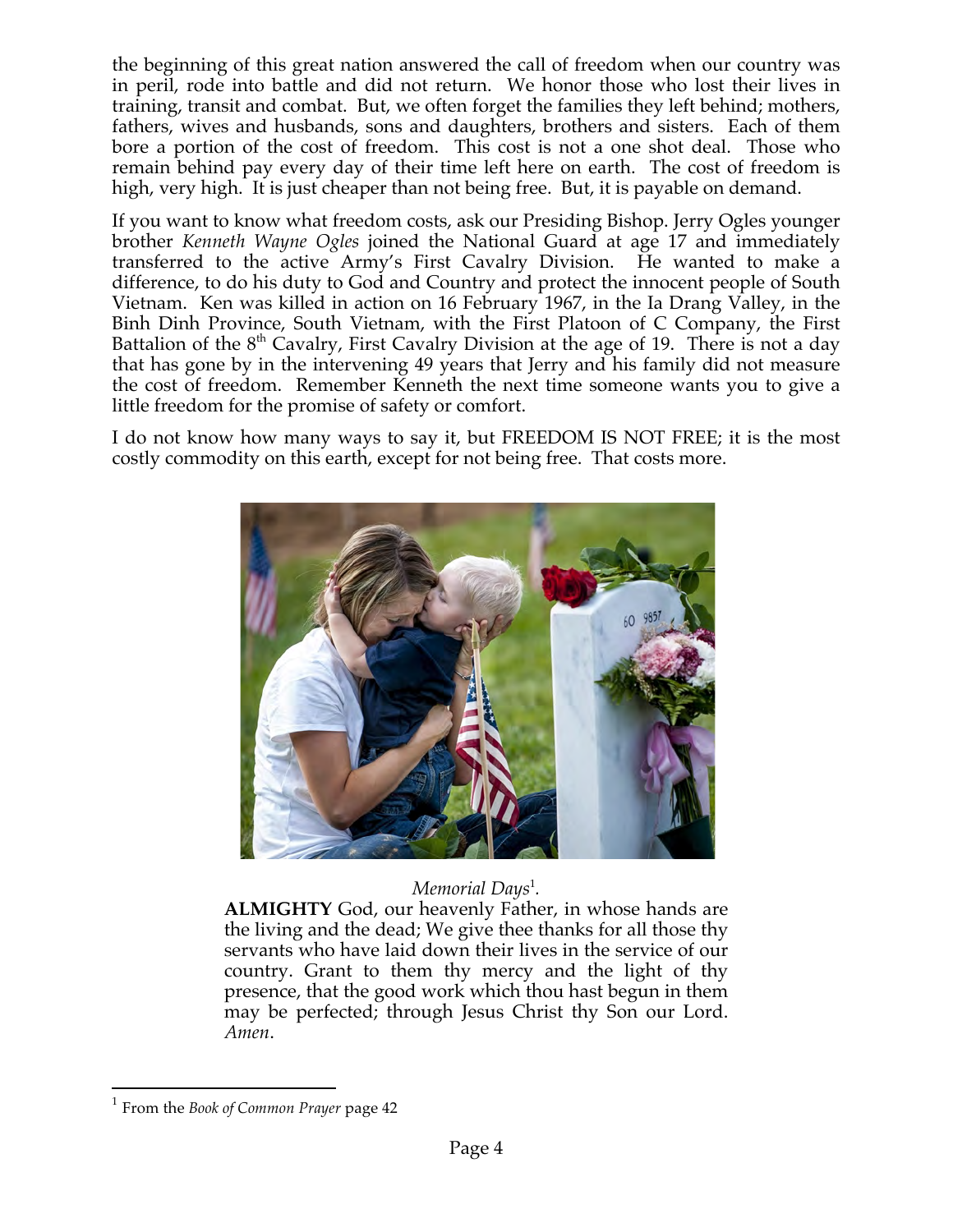It seems to me that Memorial Day is one of the saddest days of our year. This is not because of the cost to our country, in particular the families who remain behind, though that cost is huge. The reason the day so sad is that the people have absolutely no feeling for the cost of the freedom they value so little today.

Our country is free today because when our freedom has been threatened by those who would overturn our way of life, patriots stepped forward to take action against our country's foes. They put their lives on the line that we might be free. Tomorrow on Memorial Day, we remember those whose lives were given, whose families paid the price for our freedom today. They did not give their lives for anything but freedom. If you ascribe their motives to other motives, you do so at your own peril.

Hundreds of thousands have given their future and the futures of their families' for ours. Charge your glass, raise it high. Drink to them. Give thanks to God for their patriotism and steadfast courage.

A final note to each of you veterans reading this report, each of you stepped forward when the country called. You heard the call others could not.

We are the lucky ones, we are here. We must never forget the cost of freedom, dearly paid by those who have gone before us.

To my fellow veterans, I thank each of you for stepping forward and I am grateful you are all here with me to remember.

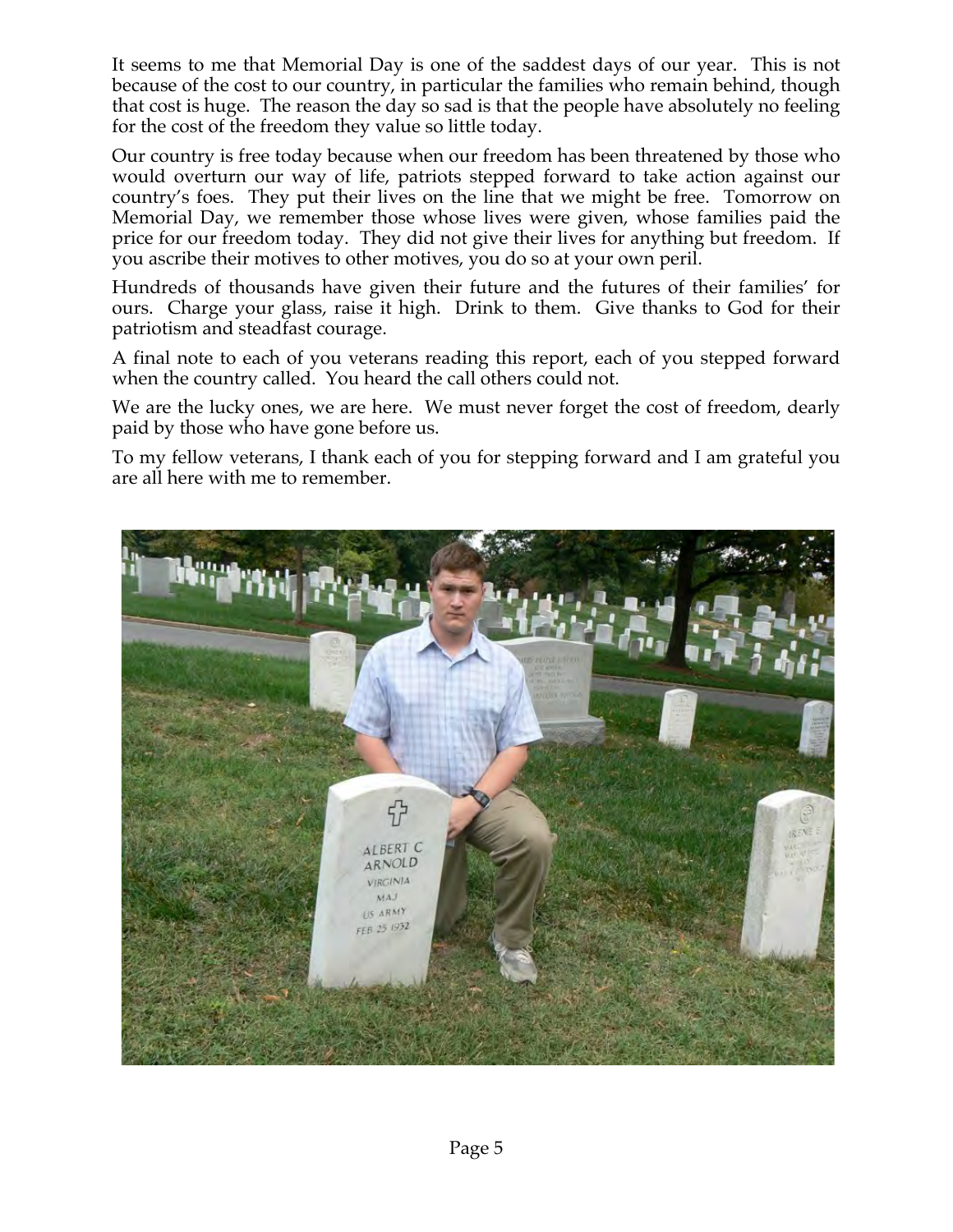# **First Sunday after Trinity**

Today was The First Sunday after Sunday, the first real Green Sunday and the beginning of the Endless Green Season.

#### *On Point*

Someone asked, where do the quotes come from? The answer is from the people who uttered them. But, how did you find them? Oh, that. Some from Bishop Jerry, many from Rev Bryan Dabney, a few from other places, some from Rev Geordie Menzies-Grierson, but overall mostly from Bryan. He always has some great ones to share. On to the On Point quotes –

#### *Eternity*

The Witch, "…eat it; and you and I will both live forever and be king and queen of this whole world—or of your world, if we decide to go back there."

"No thanks," said Digory, "I don't know that I care much about living on and on after everyone I know is dead. I'd rather live an ordinary time and die and go to Heaven."

*Jack Lewis* The Magician's Nephew

To the Lord our God belong mercies and forgivenesses, though we have rebelled against him.

*Daniel 9:9* Dost thou believe on the Son of God? *St. John 9:35* Draw nigh to God, and he will draw nigh to you... *St. James 4:8* Whosoever believeth that Jesus is the Christ is born of God... I St. John 5:1 A foolish head and a filthy heart make persons easy prey to seducers.

*Matthew Henry*  $17<sup>th</sup>$  and  $18<sup>th</sup>$  century English pastor and author

A large proportion of a saint's anxieties arise from things which never really happen. We look forward to all the possibilities of the journey to heaven and imagine all sorts of crosses and obstacles. We carry mentally tomorrow's crosses as well as today's. And often we find our alarms were groundless. Let us go forward in faith, not fear. No problems, real or imagined, can dissuade the man who loves Christ from obeying him.

> *JC Ryle* 19<sup>th</sup> century Anglican bishop and author

Government is not reason; it is not eloquence. It is force. And force, like fire, is a dangerous servant and a fearful master.

> *George Washington*  $18<sup>th</sup>$  American patriot, general officer and president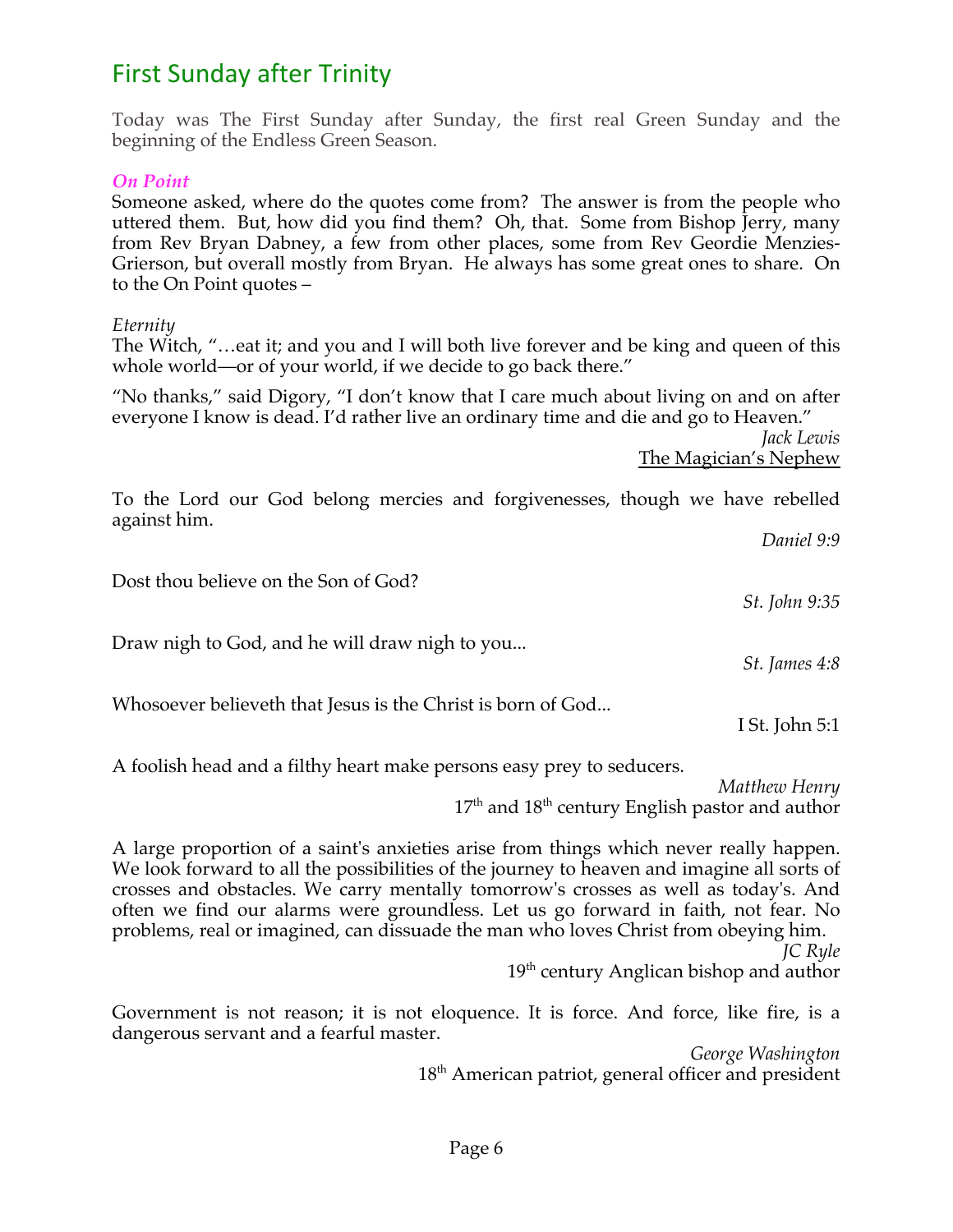## *Propers*

Each Sunday there are Propers: special prayers and readings from the Bible. There is a Collect for the Day; that is a single thought prayer, most written either before the refounding of the Church of England in the 1540s or written by Bishop Thomas Cranmer, the first Archbishop of Canterbury after the re-founding.

The Collect for the Day is to be read on Sunday and during Morning and Evening Prayer until the next Sunday. The Epistle is normally a reading from one of the various Epistles, or letters, in the New Testament. The Gospel is a reading from one of the Holy Gospels, Matthew, Mark, Luke and John. The Collect is said by the minister as a prayer, the Epistle can be read by either a designated reader (as we do in our church) or by one of the ministers and the Holy Gospel, which during the service in our church is read by an ordained minister.

The propers are the same each year, except if a Red Letter Feast, that is one with propers in the prayerbook, falls on a Sunday, then those propers are to be read instead, except in a White Season, where it is put off. Red Letter Feasts, so called because in the Altar Prayerbooks the titles are in red, are special days. Most of the Red Letter Feasts are dedicated to early saints instrumental in the development of the church, others to special events. Some days are particularly special and the Collect for that day is to be used for an octave (eight days) or an entire season, like Advent or Lent.

The Propers for today are found on Page 188-190, with the Collect first:

First Sunday after Trinity. *The Collect.*

 **GOD**, the strength of all those who put their trust in thee; Mercifully accept our prayers; and because, through the weakness of our mortal nature, we can do no good thing without thee, grant us the help of thy grace, that in keeping thy commandments we may please thee, both in will and deed; through Jesus Christ our Lord. *Amen.* **O**

Today's Epistle came from St. John's First General Epistle, the Fourth Chapter, beginning at the Seventh Verse. John pointed out that if we do not love our brethren here on earth we have seen and touched, how then can we claim to have love for God, whom no man hath seen? "Beloved, let us love one another: for love is of God; and every one that loveth is born of God, and knoweth God. He that loveth not knoweth not God; for God is love." God loved us so much He sent His only Son to die for our sins. That is true love. Not that we love Him, but that first He loved us! So, if God first loved us, ought we also not love each other? No one has seen God at any time. Yet, He loves us and we say we love Him. If we do love one another, then God is in us, the Holy Ghost, and we are in Him. Be bold, the world will end some time, for each of us it ends when we leave here. Fear not, trust in God and dread naught. God and His love will keep fear and the damage it does at bay. Love each other and act on that love.

This reading covers the same ground as Jesus' Summary of the Law, the second portion, "That he who loveth God love his brother also." God is love, not hate.

ELOVED, let us love one another: for love is of God; and every one that loveth is born of God, and knoweth God. He that loveth not knoweth not God; for God is love. In this was manifested the love of God toward us, because that God sent his only-begotten Son into the world, that we might live through him. Herein is love, not that we loved God, but that he loved us, and sent his Son to be the propitiation for our B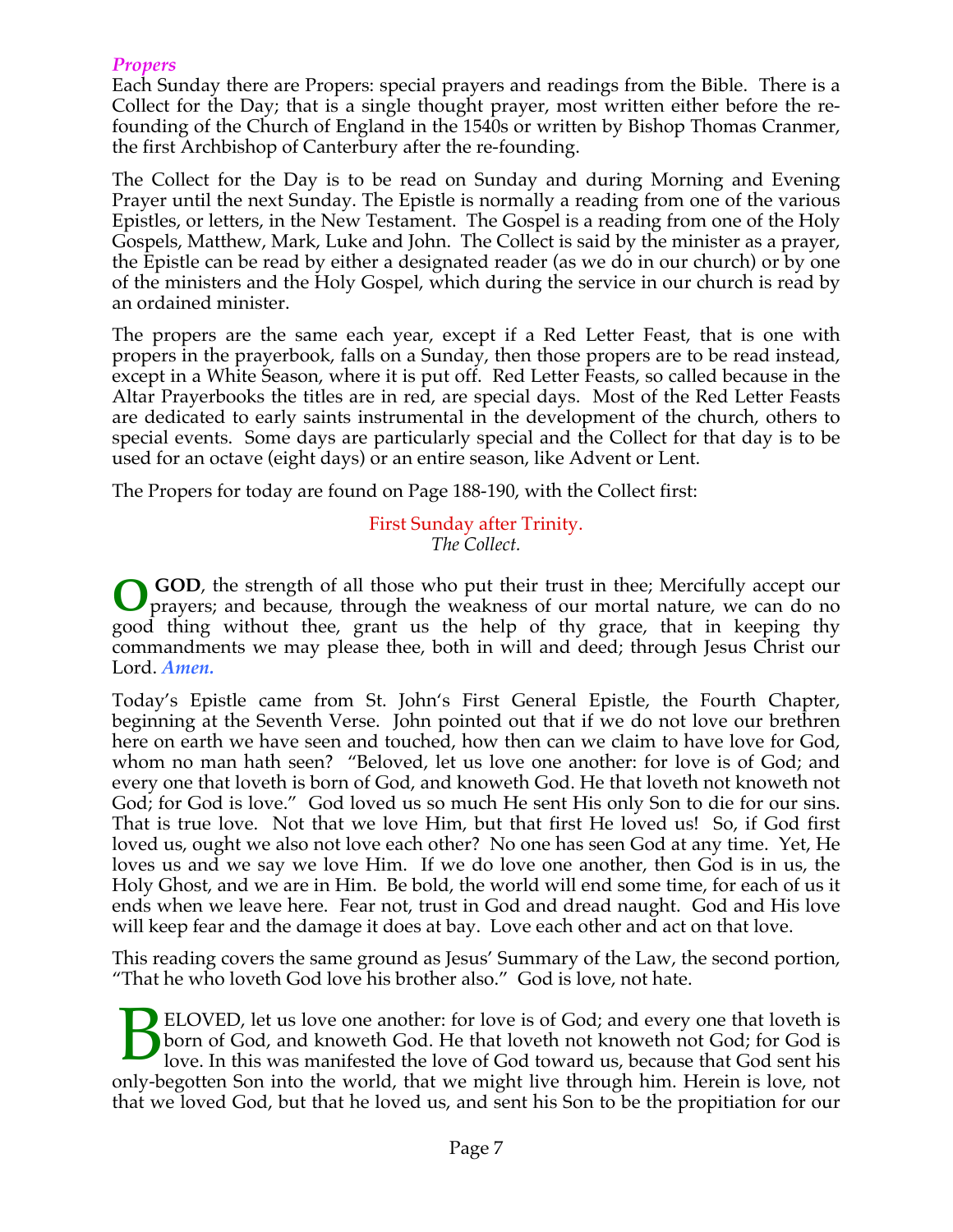sins. Beloved, if God so loved us, we ought also to love one another. No man hath seen God at any time. If we love one another, God dwelleth in us, and his love is perfected in us. Hereby know we that we dwell in him, and he in us, because he hath given us of his Spirit. And we have seen and do testify that the Father sent the Son to be the Saviour of the world. Whosoever shall confess that Jesus is the Son of God, God dwelleth in him, and he in God. And we have known and believed the love that God hath to us. God is love; and he that dwelleth in love dwelleth in God, and God in him. Herein is our love made perfect, that we may have boldness in the day of judgment: because as he is, so are we in this world. There is no fear in love; but perfect love casteth out fear: because fear hath torment. He that feareth is not made perfect in love. We love him, because he first loved us. If a man say, I love God, and hateth his brother, he is a liar: for he that loveth not his brother whom he hath seen, how can he love God whom he hath not seen? And this commandment have we from him, That he who loveth God love his brother also.

Today's Gospel came from the Sixteenth Chapter of the Gospel according to St. Luke, beginning at the Nineteenth Verse. It is a story Jesus told of Lazarus, not the Lazarus whom he raised from the dead, but a fictional character. This Lazarus was poor and very ill, he was laid at the gate of an extremely well fed rich man hoping he might be fed with the castoffs from the rich man's table. He was so ill, he could not move when dogs came to lick his sores. He died and went to heaven where he was well cared for and was whole. The rich man died, and for his self centered behavior here on earth, went to hell where he was tormented horribly. He looked up and saw Lazarus. He begged for just a touch of water, that he might be comforted. Abraham told the rich man that he would receive no comfort as he had partaken of all the comfort he would get while on earth when he thought only of himself. He also told him there was a gulf between heaven and hell through which no one could pass. Hearing that, the rich man asked that Lazarus be sent to his father's house that his brothers might avoid his fate. Abraham pointed out they had the words of Moses and the prophets, if they would not hear them, they would not listen to one who rose from the dead.

**HERE** was a certain rich man, which was clothed in purple and fine linen, and fared sumptuously every day: and there was a certain beggar named Lazarus, which was laid at his gate, full of sores, and desiring to be fed with the crumbs **THERE** was a certain rich man, which was clothed in purple and fine linen, and fared sumptuously every day: and there was a certain beggar named Lazarus, which was laid at his gate, full of sores, and desiring to be fed w it came to pass, that the beggar died, and was carried by the angels into Abraham's bosom: the rich man also died, and was buried; and in hell he lift up his eyes, being in torments, and seeth Abraham afar off, and Lazarus in his bosom. And he cried and said, Father Abraham, have mercy on me, and send Lazarus, that he may dip the tip of his finger in water, and cool my tongue; for I am tormented in this flame. But Abraham said, Son, remember that thou in thy lifetime receivedst thy good things, and likewise Lazarus evil things: but now he is com-forted, and thou art tormented. And beside all this, between us and you there is a great gulf fixed: so that they which would pass from hence to you cannot; neither can they pass to us, that would come from thence. Then he said, I pray thee therefore, father, that thou wouldest send him to my father's house: for I have five brethren; that he may testify unto them, lest they also come into this place of torment. Abraham saith unto him, They have Moses and the prophets; let them hear them. And he said, Nay, father Abraham: but if one went unto them from the dead, they will repent. And he said unto him, If they hear not Moses and the prophets, neither will they be persuaded, though one rose from the dead.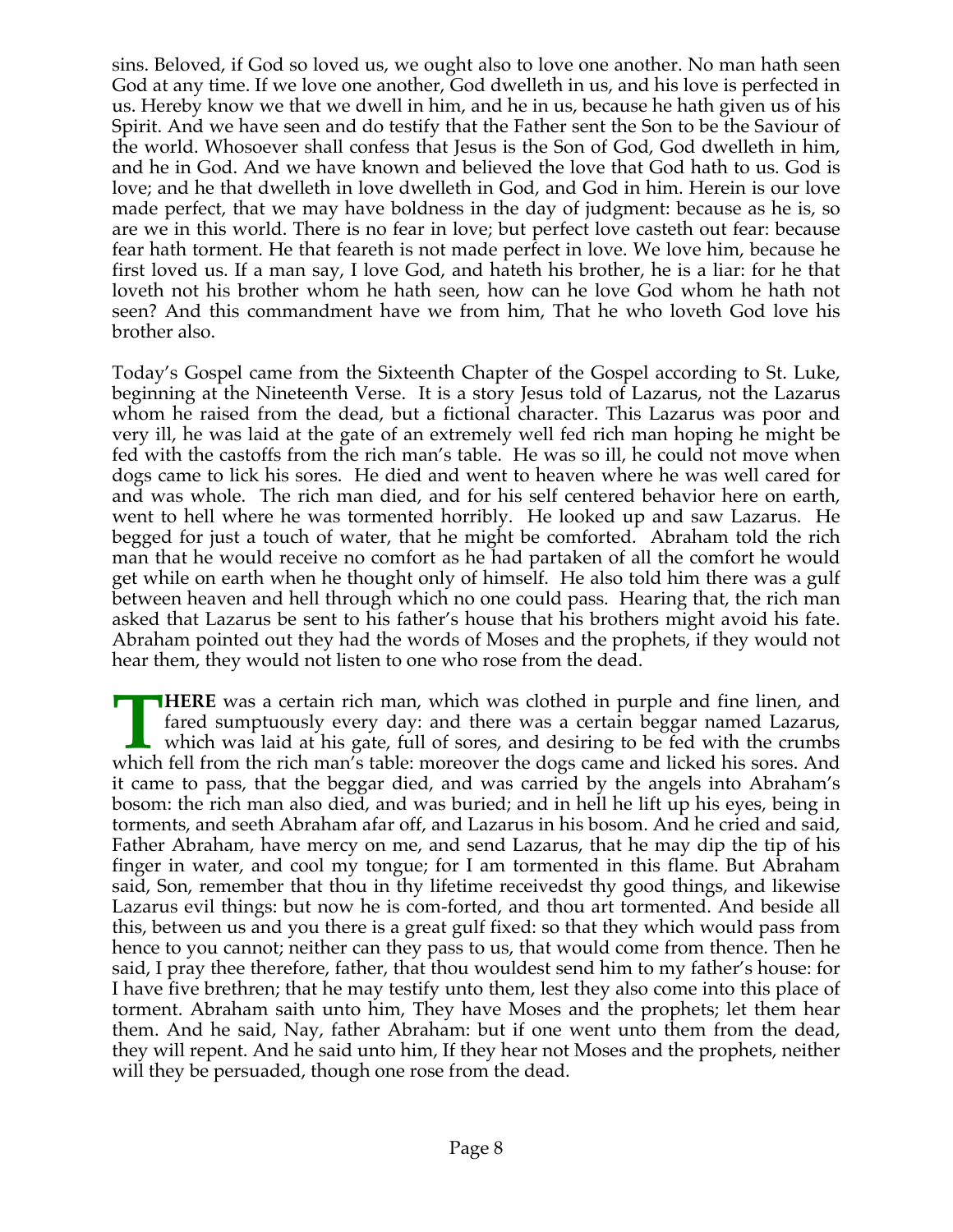# *Bishop Ogles' and Rev Jack Arnold's Sermons – First Sunday after Trinity*

Today Bishop Jerry and Rev Jack are traveling back today from their trip to Serbia,



Macedonia and France visiting AOC parishes in each of the countries. They were teaching, preaching, visiting and in the case of Bishop Jerry even confirming, ordaining and consecrating!

They likely have preached some fine some sermons during their trip, but they have not filtered back here. As this is written they are close to landing in Atlanta, where they each change planes for their



respective home airports arriving at evening meal time in their time zones. Pray for their safe return to their homes in peace.

# *Sermon – Reverend Hap Arnold - Time and Action Church of the Faithful Centurion - Descanso, California*

Today's sermon brought the Collect, Epistle and Gospel together and is partly contained in the forewords above.



Consider these words from the Collect:

… the strength of all those who put their trust in thee; … through the weakness of our mortal nature, we can do no good thing without thee, grant us the help of thy grace, that in keeping thy commandments we may please thee, both in will and deed…

This is a little longer Collect than usual, but in it we acknowledge that God is the source of our strength, as we are weak and cannot do any true good without His Help; thus we ask His help or grace to do His Will in both in our thoughts and actions.

And, what is the first action we are to take? To love one another. Saint John pointed out if we do not love our fellow creatures here on earth whom we have seen and touched, how then can we claim to have love for God, whom not one of us have seen? We then cannot love God if we cannot love our fellow humans, no matter how far they have strayed from His path, we are still to love them and offer them help and help others. Jesus came to serve, as the ultimate Servant, so must we be also.

We must to truly love individuals. For many of us, the first step is to stop hating them, for if love is the epitome of good, hate is the nadir of evil. Hate is a truly bad thing for us, it is all consuming and all destroying. First stop hating, hate no person. No one is evil enough to justify your hating them. There are many people whose removal from this world would be a benefit to the world, that does not mean you should hate them. You can feel sad for them, depending on circumstances you may be justified in sending them out of this world. Do not hate. Do not condemn to Hell. That is God's job, not yours.

Loving does not mean approval of acts which are sinful and harmful to one's health, spiritual or physical. We cannot condone smoking or homosexual acts or abortion. Though we may know individuals who do these things, we must despise the sin, but realize these people, no matter how truly fallen they may be (remember, some are worse than others, but none are better. As St. Paul says, all fall short.), are people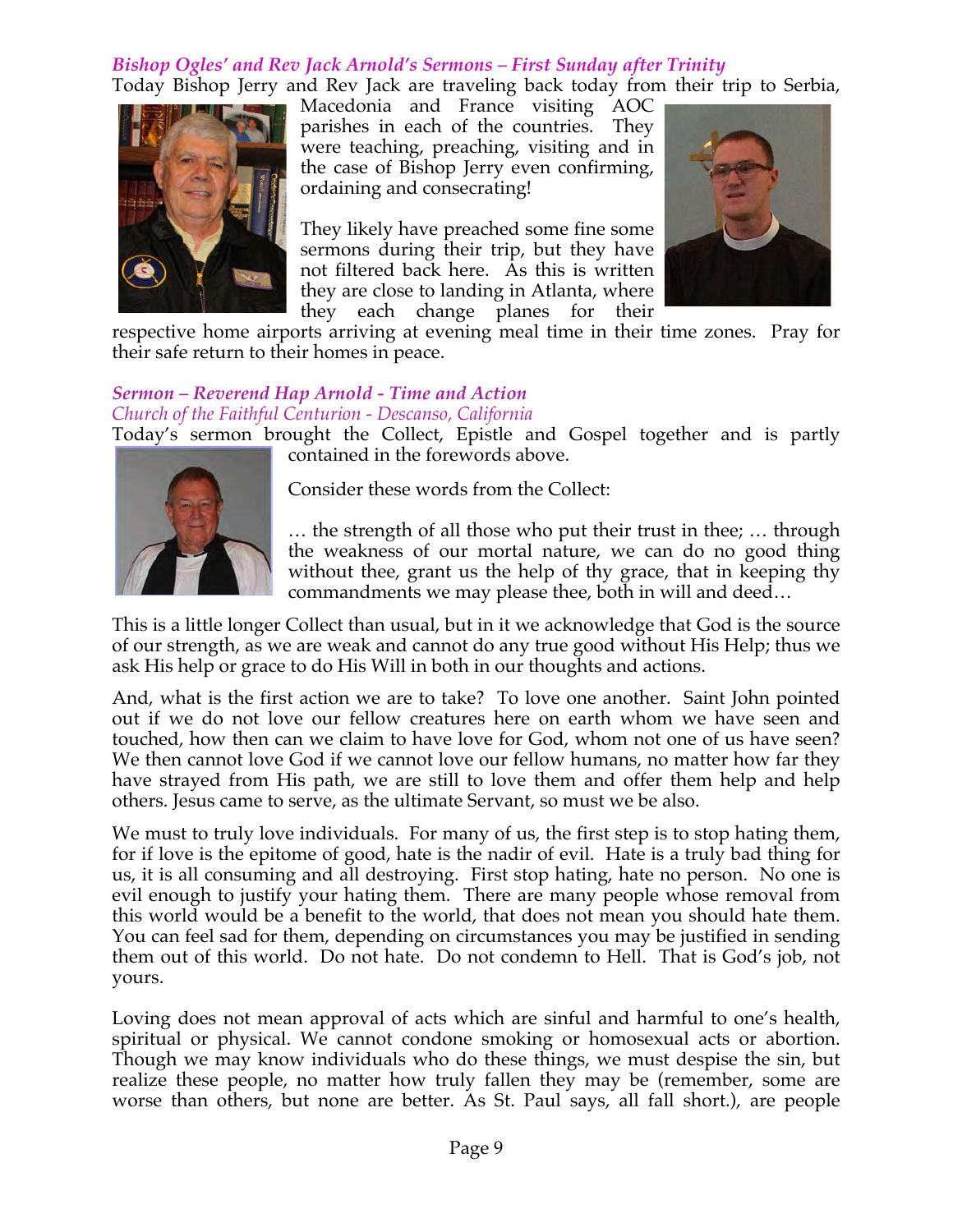created in the express image of God by God. It is our duty to attempt to shine the light of Christ for them, that they might see their inner darkness and return to Him.

However, if they are not receptive, then we must not force it upon them, as do not cast your pearls before swine, but merely shake your feet off and walk way. You never know what seeds you plant in your interactions with unbelievers or lapsed Christians which in the end may serve to guide them on or back to the path leading upward and inward to God's country.

"Beloved, let us love one another: for love is of God; and every one that loveth is born of God, and knoweth God. He that loveth not knoweth not God; for God is love."

God loved us so much He sent His only Son to die for our sins. That is true love. Not that we love Him, but that first He loved us! So, if God first loved us, ought we also not love each other? No one has seen God at any time. Yet, He loves us and we say we love Him. If we do love one another, then God is in us, the Holy Ghost, and we are in Him. Be bold, the world will end some time, for each of us it ends when we leave here. Fear not, trust in God and dread naught.

Do not be afraid to love one another, regardless of what any man says. Do not fear man, only fear God, the great Judge, and Jesus the Advocate, and the Spirit, the Purifier, Guiding Light. Man can do nothing worse to us than what God can do. And yet, God still loves us despite all our faults and having been condemned to death since the beginning of creation with the fall of Adam and Eve in the Garden. God and His love will keep fear and the damage it does at bay. Love each other and act on that love.

To love one another and ACT on that love. To consider the ways we might help others and then <u>ACT</u>ually help them. It is not a question of giving, but helping. The rich man could have helped Lazarus, but it never entered his head. The rich man, like many of us sadly, only thought of himself. Jesus illustrates perfectly in this parable what happens when we only think of ourselves and do not help others or think of others even. The rich man could have thought of poor Lazarus and given him a place to stay and food to eat and paid for it, like the Good Samaritan. Instead, he just let him die, figuring that that was the end of him. It turns out he was wrong and soon the tables would be reversed. Lazarus was a rather disgusting feature of his world and when he died, the rich man was pleased not to have to pass by him. Yet, it never entered into his head to help.

How is that possible?

Simple, his eye was not on the donut, but on the hole. The rich man cared about all the things that don't count and never considered those that do. Which is, as said earlier, a problem at all of us face at one time or another due to our very nature of being sinful beings. We tend to get caught up in school, work or pleasure and everything in between and forget to tend to our spiritual health and as you neglect a plant by not watering it and nurturing it, if you so neglect your soul, you will have a horrible death. However, if you nurture and water your soul by the Scriptures and allow yourself to be guided by the Holy Ghost, you will have an absolutely wonderful life from now to eternity, after all if you have eternal life it starts NOW, not tomorrow. For indeed, tomorrow never comes.

It must be understood between heaven and hell there is a great gulf fixed. It is equally important to grasp the gulf is not of God's making but ours. It is us who keeps us from the heaven He offers freely, yet at a great price.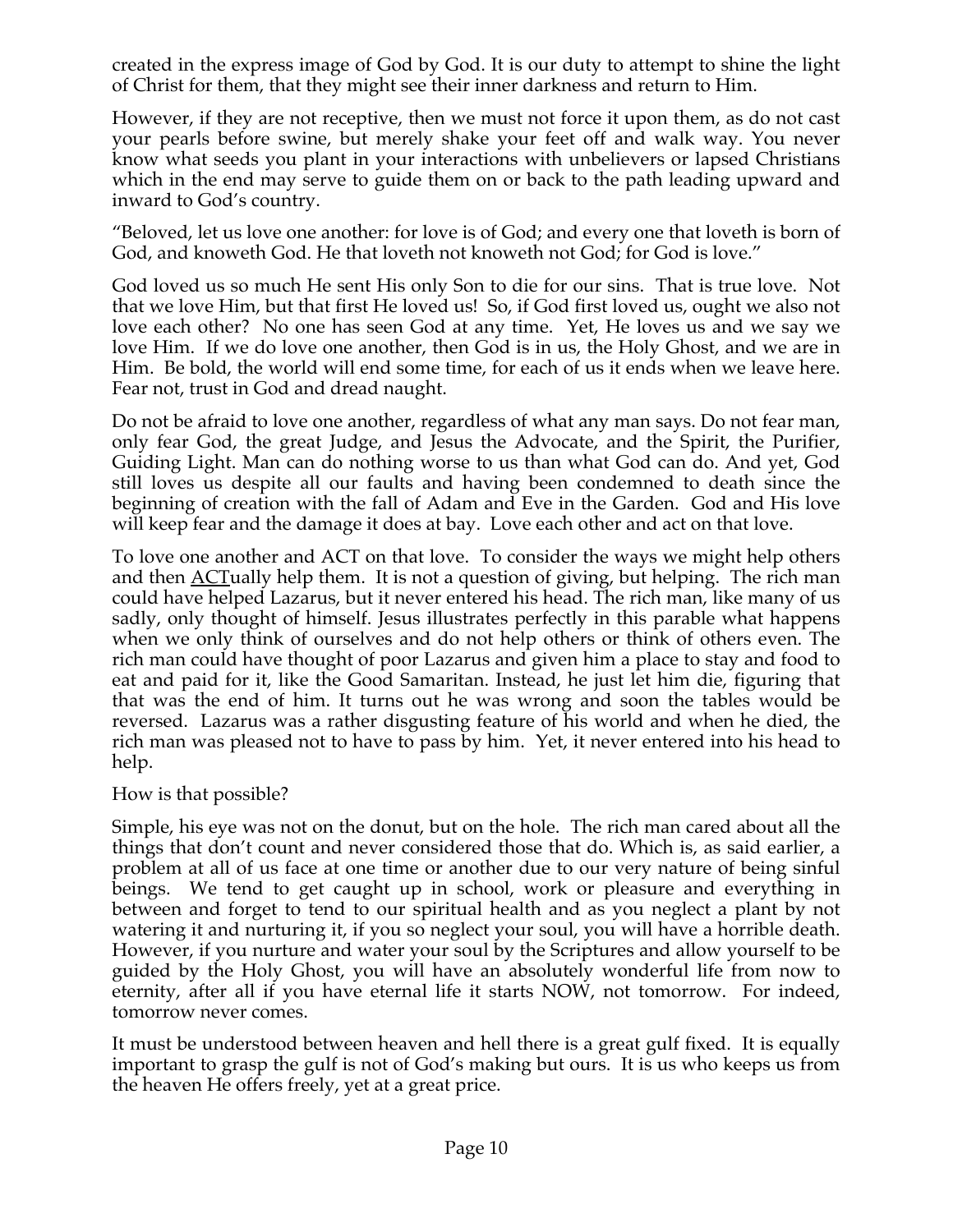Put your trust in God and dread naught. Love those around you and ACT on that love. It does not matter if they are the same religion as you, but you still must love and act towards them all the same. That does not mean baring your throat to the Koran following Muslims; but it does mean treating them with kindness and charity until you must act to defend you and your way of life from them. They deserve pity, for as they follow Allah, that is the Devil, as Christ said "They know not what they do." Think how you can help, not how you can "enjoy" life. Helping does not mean simply giving money to those who don't have it, no strings attached, although it might at times. It never means supporting those who do not feel like supporting themselves. For dependency breeds slothfulness and contempt. Dependency destroys the soul. What is does mean is facilitating a way for those who do not have to earn what they need; to bring them the means of acquiring those things which they need. Those things are spiritual as well as physical. A hand up; not a hand out. You will find out the more you help, the more you enjoy real life. Whether it is helping somebody at the office, around the neighborhood or a friend, there is immense pleasure from the result of helping people, so much more than feathering your own nest, so to speak. It is not only more blessed to give than to receive, but it brings a lot more happiness into your life.

This is hard to do. We want to concentrate on what makes us feel good about ourselves right here and right now. We have to be coerced into staying on the narrow path upward and inward. But that is where our home is.

Heaven is at the end of an uphill trail. The easy downhill trail does not lead to the summit.

The time is now, not tomorrow. The time has come, indeed. How will you ACT?

It is by our actions we are known.

# **Be of God - Live of God - Act of God**

#### *Bishop Dennis Campbell's Sermon*

Bishop Dennis is a brilliant speaker. He is able to take biblical precepts and make them



perfectly understandable, even to me. Oft he provides the text of his sermons and I take the utmost pleasure in passing them on:

**Summer Sermons from the Psalms**

*Psalm 140* First Sunday after Trinity May 29, 2016

Most of you know I like to use the summer season to preach from the Psalms. Yes, I know it is not officially

summer yet. Summer begins with the summer solstice at 6:34 P.M. on June 20 this year. But Memorial Day is often used as the unofficial beginning of summer, and in Europe, a few hundred years ago, the summer solstice, was actually considered the mid summer's day instead of the first day of summer. So, I suppose I can use today as the start of a few summer sermons on the Psalms.

I like to preach from the Psalms for several reasons. For one, the Psalms are beautiful as literature. We are fortunate to have access to much good literature today, but I have never found anything that can match the beauty of the Twenty-third Psalm in the King James English. Second, the Psalms are often neglected by Christians today. A few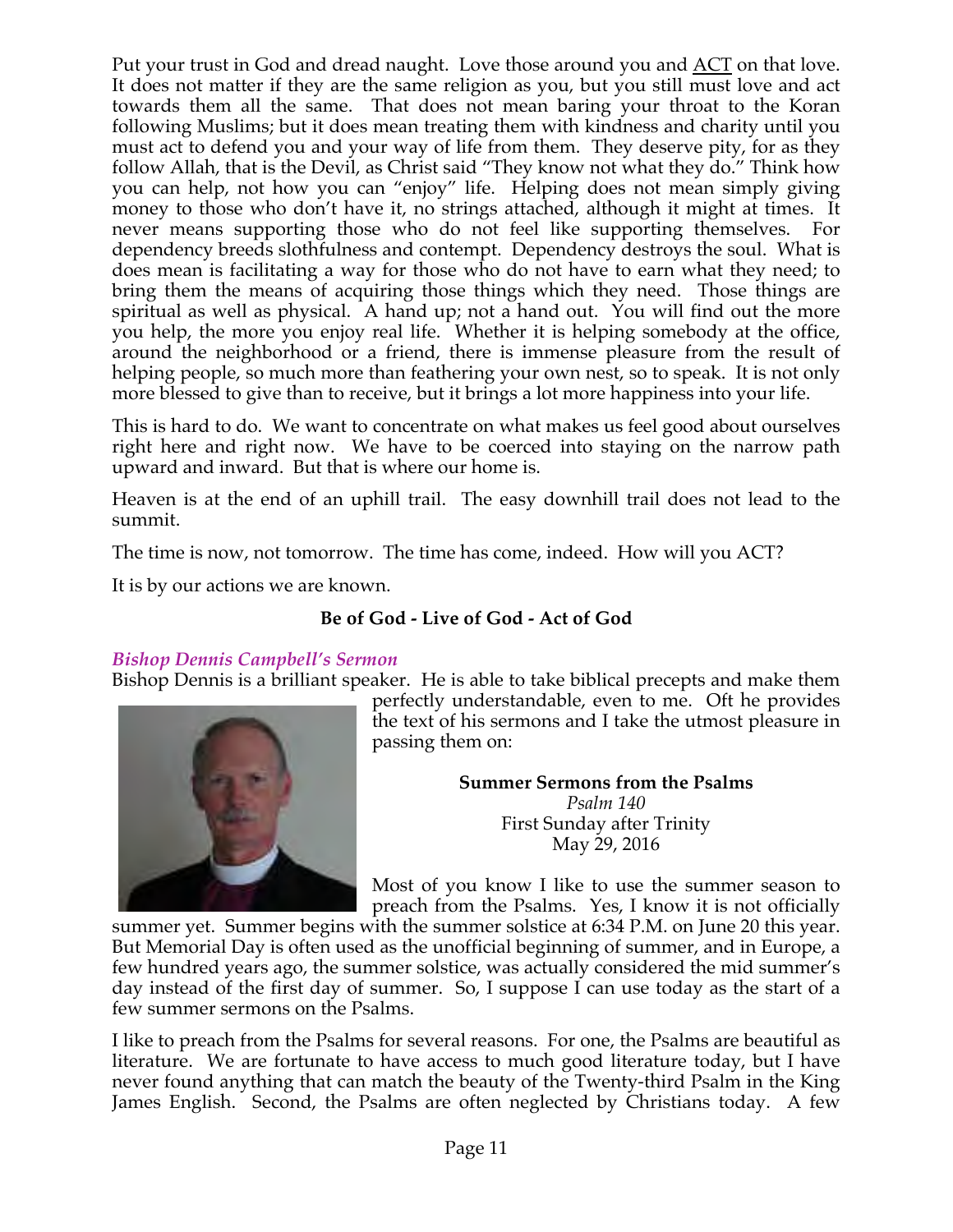generations ago, young school children could recite the entire book of Psalms, and some people actually prayed through the entire book several times each week. If you look in your Prayer Book, you will see the Psalms are divided into daily readings for Morning and Evening Prayer, which, if followed, will take you through the Psalms every thirty days. Thus, today, we read a Psalm for the Twenty-ninth day of the month, Morning Prayer. Average, working people actually used to read the Psalms according to this schedule. Many still do. Another reason for emphasising the Psalms is that they are not well understood by the average Christian today. In fact, I would venture to say, most people, after reading a Psalm, have no idea what it says and means. Obviously, we want to understand as much of the Bible as we can, therefore, we want to understand the Psalms. The best reason for studying the Psalms is that they are Scripture. They are the Word of God, written for our learning, and profitable for doctrine, reproof, correction, and instruction in righteousness (2 Tim. 3:16).

As we have all noticed, the Psalms are a unique kind of Scripture. The Psalms are prayers. They are the prayers of people, mostly David, crying out to God in joy, thanksgiving, and faith, but also in grief, suffering, doubt, loss, loneliness, despair, and all of the varying circumstances of human existence. Because they are real prayers of real people in real life situations, we find another reason to understand the Psalms; the Psalms help us pray.

In one sense, prayer is natural to us. We naturally ask God to help us in time of difficulty, and we naturally ask Him to bless us with the necessities of life. When we know we have done wrong, we naturally ask Him to forgive us. Once in a while, we even remember to thank Him for His grace and blessings. But, in another sense, prayer must be learned. This is especially true if we are going to go more deeply into prayer than the natural prayers I just mentioned. And, if you think about it for a moment, we usually see that our prayers were learned from others, right down to the very words we use. I remember hearing many people pray something like this, "Father, we just ask you, Father to be close to us. We just ask you, Father, to be with our soldiers, Father. We just ask you, Father to watch over them with Your mighty power, Father. Father, we just ask you Father to bring them home safely to us." Why this repetition of the words, "Father" and "just"? Because that's how the people and the congregation they admire pray. That's the way they learned to pray. One of the reasons I constantly urge you to pray the prayers in the Book of Common Prayer is so you will learn to pray by praying them.

At first, the Book of Common Prayer may only seem to be words, or, maybe, nice prayers, but the prayers of someone else. But, as we read, and understand them, we begin to see that they express just what our hearts want to say to God, and just what our hearts ought to say to God. We begin to identify with the needs and the petitions and the themes of the prayers. As we identify with them, the prayers become more than just words, and more than the prayers of someone else. They become our prayers.

The same thing happens as we read the Psalms. At first, we may not understand them, and, at that point, they are just words. As we begin to understand them, we also begin to relate to the writer. We begin to see that we face similar situations and problems and fears and hopes. As we begin to "see" ourselves in the Psalms, we find them expressing our desires to God, as the writer expressed his. At that point, the prayers of the Psalms become the prayers of our hearts.

Something else happens when we understand the Psalms. We find ourselves being shaped by them.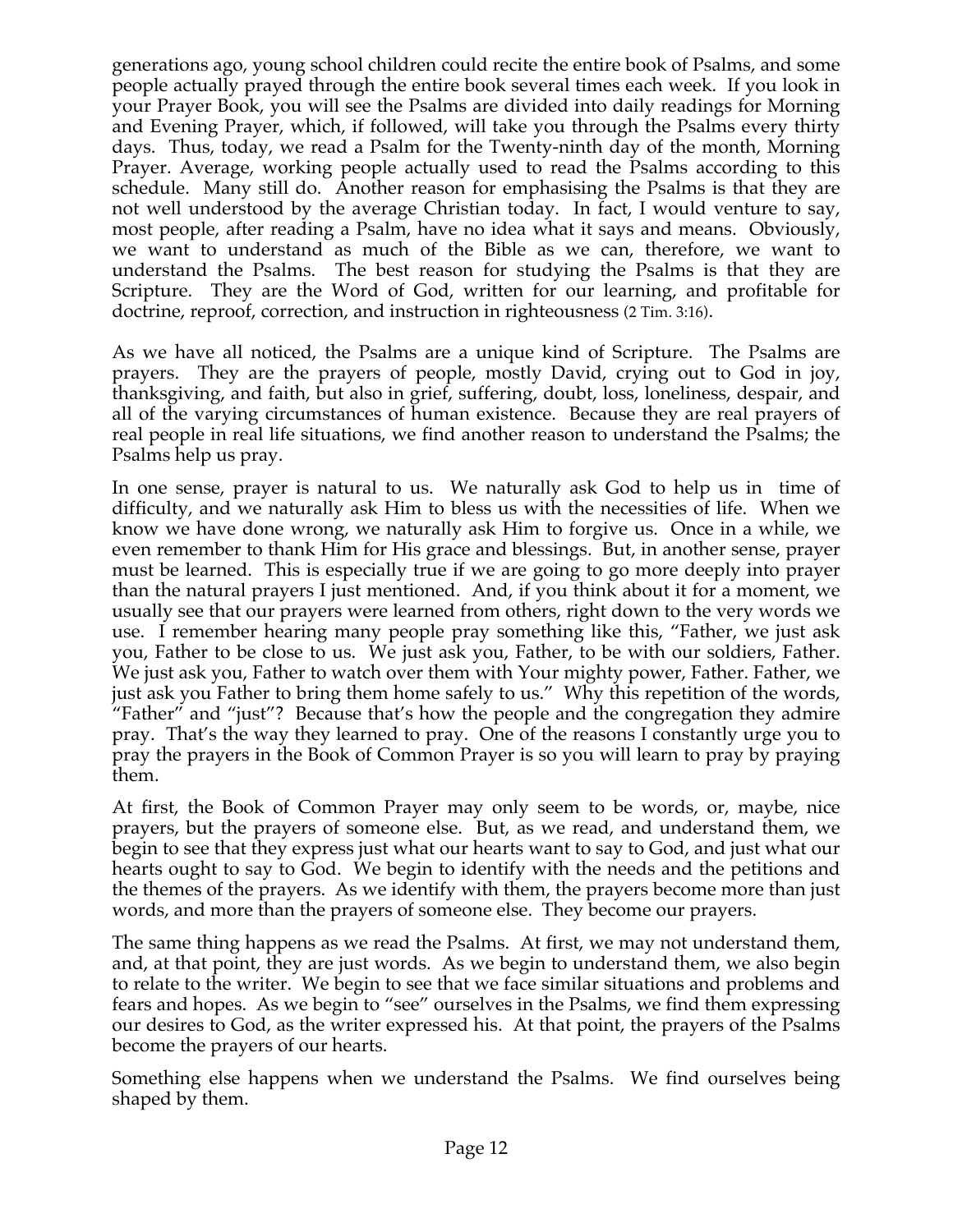**ELIVER** me, O Lord, from the evil man;  $*$  and pre- serve me from the wicked man; wicked man:

<sup>2</sup> Who imagine mischief in their hearts, \* and stir up strife all the day long.

3 They have sharpened their tongues like a serpent; \* adder's poison is under their lips.

4 Keep me, O Lord, from the hands of the ungodly; \* preserve me from the wicked men, who are purposed to overthrow my goings.

5 The proud have laid a snare for me, and spread a net abroad with cords; \* yea, and set traps in my way.

6 I said unto the Lord, Thou art my God, \* hear the voice of my prayers, O Lord.

7 O Lord God, thou strength of my health; \* thou hast covered my head in the day of battle.

8 Let not the ungodly have his desire, O Lord; \* let not his mischievous imagination prosper, lest they be too proud.

9 Let the mischief of their own lips fall upon the head of them \* that compass me about.

10 Let hot burning coals fall upon them; \* let them be cast into the fire, and into the pit, that they never rise up again.

11 A man full of words shall not prosper upon the earth: \* evil shall hunt the wicked person to overthrow him.

12 Sure I am that the Lord will avenge the poor, \* and maintain the cause of the helpless.

13 The righteous also shall give thanks unto thy Name; \* and the just shall continue in thy sight.

Psalm 140 has much to say about evil people. It says they imagine mischief in their hearts (2). That means they think about ways to do evil. They actually make plans to harm others. Verse 2 says they stir up strife all the day long. I know people who stir up strife. They enjoy it. They develop skill in it. Their words and their actions are intentionally designed to cause discomfort and strife in others. They are intended to make others uncomfortable, and cause problems for them. The Psalm says such people are like snakes, and the poison of adders is under their lips.

Verse 5 says the wicked people lay snares, spread nets, and set traps to capture God's people. David had many opportunities to experience this. In his youth he was hunted by Saul. As king he faced powerful enemies who wanted to rid the earth of him and his people. Even his own son turned against him, and sought to take his throne by force of arms. Not all of us have faced armed opponents. But we have had people spread emotional traps for us Haven't you had people at work try to discredit you, or advance themselves by discrediting you? Haven't family members, and people you thought were friends to the end, turned against you? I remember a TV show in which Barney Fife knowingly turns against Andy. We've all been in situations like that. We can identify with Andy. We can identify with Psalm 140.

Reading this Psalm, we can find ourselves encouraged not to be wicked people. Rather than letting our words and actions cause strife, we are moved to want them to edify others. "Edify" comes from the same word we use to form the word, "ediface,"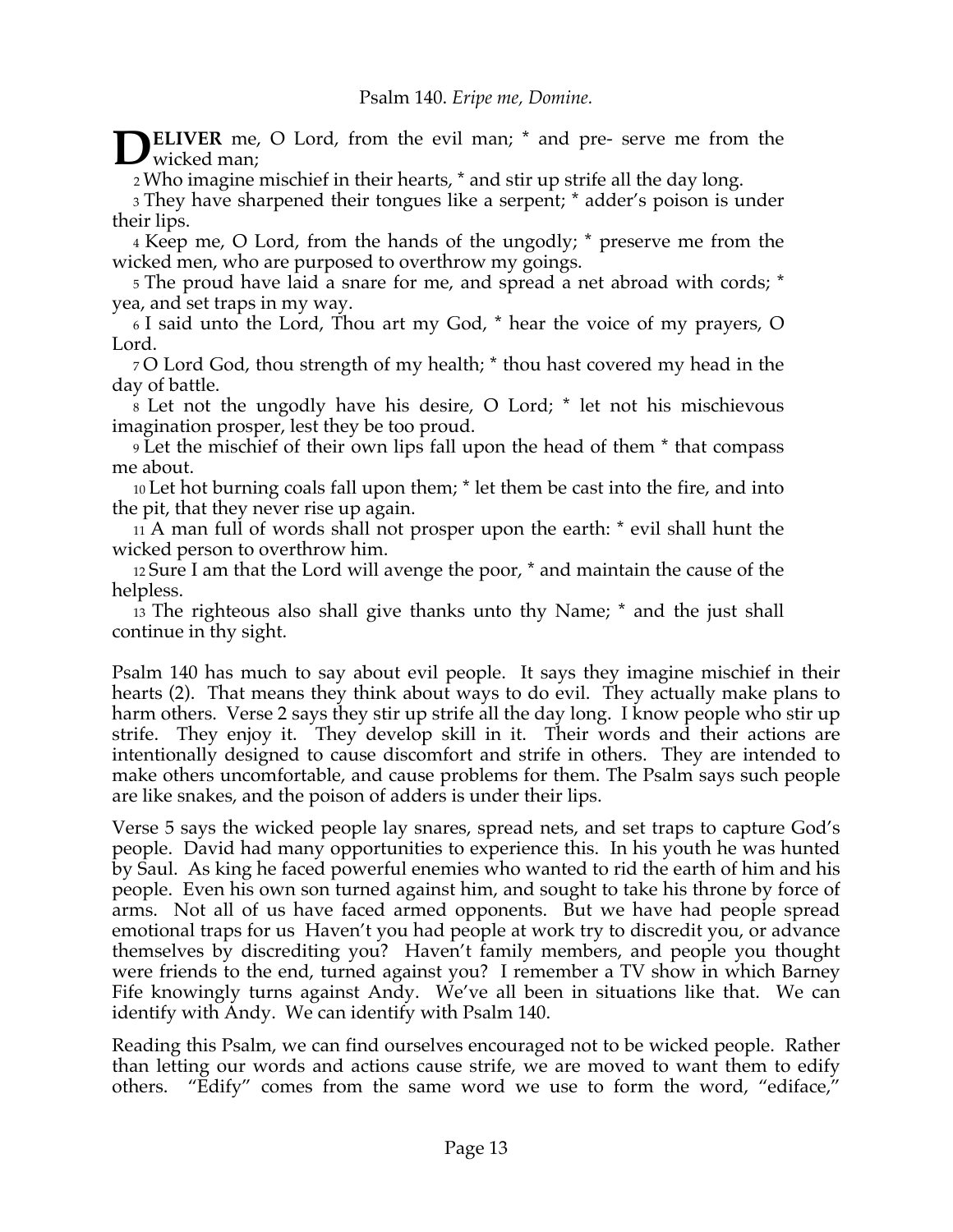building. So to edify others is to build them up. That is not our natural tendency, nor are we taught to be edifiers by our culture, entertainment, or interaction. We are taught to be aggressive and sarcastic. Psalm 140 makes us want to overcome our natural tendencies, and to become edifiers. It shapes us that way.

The Psalm expresses our natural outrage at the wicked. It even prays for their destruction. "Let the mischief of their own lips fall upon the head of them that compass me about. Let hot burning coals fall upon them; let them be cast into the fire, and into the pit, that they never rise up again" (9, 10).

We will talk about this another time. Today I want to focus on the fact that the Psalm encourages us to trust in God. Verse 7 calls God "the strength of my health" who "hast covered my head in the day of battle." David recognises that God has kept him alive and healthy. God has been to him as a strong helmet to a soldier in battle, deflecting the arrows and blows of the enemy.

That gives us faith. It makes us hope the God of David will be the God of me, and will be my health and protection while I dwell in this world where enemies abound and some wolves appear in sheep's clothing. The Psalms give me faith that God will indeed punish the wicked, and that the just will continue in His sight, meaning to dwell in His grace and blessing. It reminds me that life is short, and its trials will not last. But Heaven is forever. By His grace, Heaven is where we want to be.

-- +Dennis Campbell Bishop, Anglican Orthodox Church Diocese of Virginia Rector, Holy Trinity Anglican Orthodox Church Powhatan, Virginia www.HolyTrinityAnglicanOrthodoxChurch.org www.lifeinthescriptures.blogspot.com

# *Rev Bryan Dabney of Saint John's Sunday Sermon*

We are fortunate to have Bryan's Sunday Sermon. If you want people to come to The

Truth, you have to speak the truth, expouse the truth and live the truth. This is really a good piece and I commend it to your careful reading.

#### **First Sunday after Trinity**

*Matthew Chapter 7*



Judge not, that ye be not judged. 2 For with what judgment ye judge, ye shall be judged: and with what measure ye mete, it

shall be measured to you again. 3 And why beholdest thou the mote that is in thy brother's eye, but considerest not the beam that is in thine own eye? 4 Or how wilt thou say to thy brother, Let me pull out the mote out of thine eye; and, behold, a beam is in thine own eye? 5 Thou hypocrite, first cast out the beam out of thine own eye; and then shalt thou see clearly to cast out the mote out of thy brother's eye. 6 Give not that which is holy unto the dogs, neither cast ye your pearls before swine, lest they trample them under their feet, and turn again and rend you. 7 Ask, and it shall be given you; seek, and ye shall find; knock, and it shall be opened unto you: 8 For every one that asketh receiveth; and he that seeketh findeth; and to him that knocketh it shall be opened. 9 Or what man is there of you, whom if his son ask bread, will he give him a stone? 10 Or if he ask a fish, will he give him a serpent? 11 If ye then, being evil, know how to give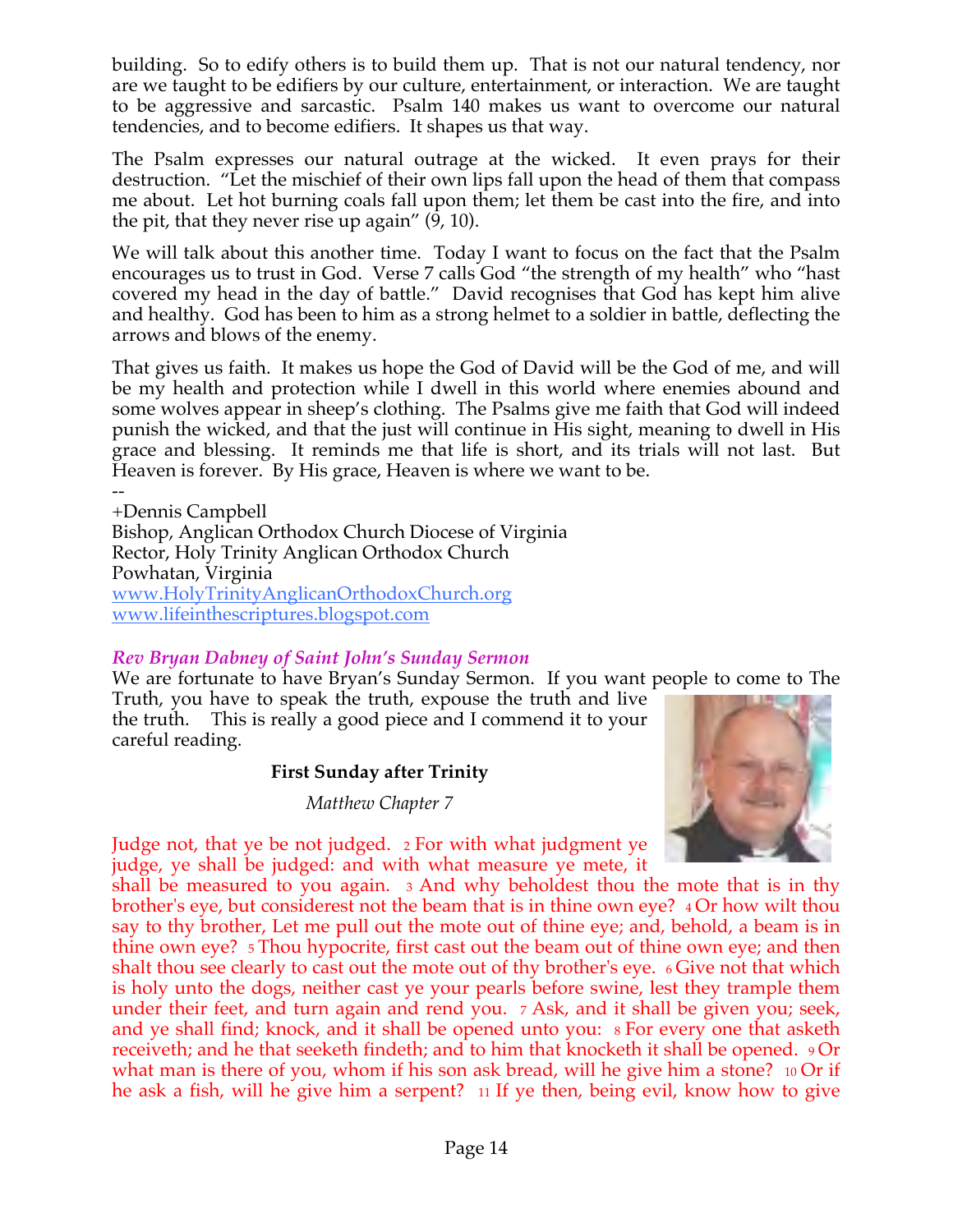good gifts unto your children, how much more shall your Father which is in heaven give good things to them that ask him? 12 Therefore all things whatsoever ye would that men should do to you, do ye even so to them: for this is the law and the prophets. 13 Enter ye in at the strait gate: for wide is the gate, and broad is the way, that leadeth to destruction, and many there be which go in thereat: 14 Because strait is the gate, and narrow is the way, which leadeth unto life, and few there be that find it. 15 Beware of false prophets, which come to you in sheep's clothing, but inwardly they are ravening wolves. 16 Ye shall know them by their fruits. Do men gather grapes of thorns, or figs of thistles? 17 Even so every good tree bringeth forth good fruit; but a corrupt tree bringeth forth evil fruit. 18 A good tree cannot bring forth evil fruit, neither can a corrupt tree bring forth good fruit. 19 Every tree that bringeth not forth good fruit is hewn down, and cast into the fire. 20 Wherefore by their fruits ye shall know them. 21 Not every one that saith unto me, Lord, Lord, shall enter into the kingdom of heaven; but he that doeth the will of my Father which is in heaven. 22 Many will say to me in that day, Lord, Lord, have we not prophesied in thy name? and in thy name have cast out devils? and in thy name done many wonderful works? 23 And then will I profess unto them, I never knew you: depart from me, ye that work iniquity. 24 Therefore whosoever heareth these sayings of mine, and doeth them, I will liken him unto a wise man, which built his house upon a rock: v<sub>25</sub> And the rain descended, and the floods came, and the winds blew, and beat upon that house; and it fell not: for it was founded upon a rock. 26 And every one that heareth these sayings of mine, and doeth them not, shall be likened unto a foolish man, which built his house upon the sand: 27 And the rain descended, and the floods came, and the winds blew, and beat upon that house; and it fell: and great was the fall of it. 28 And it came to pass, when Jesus had ended these sayings, the people were astonished at his doctrine: 29 For he taught them as one having authority, and not as the scribes.

Here we read our Lord's warning that, *not every one that saith unto me Lord, Lord, shall enter into the kingdom of heaven; but he that doeth the will of my Father which is in heaven* (St. Matthew 7:21). Our modern world has much in common with the world from whence Christianity began. Like today, a tiny minority controlled most of the wealth and political power of that time. And like our modern world, it was a era of strife between nations, as well as between nationalities. Prior to the birth of our Lord, the Roman Republic had been undone by the very men whose desired to possess it. With its demise, a new institution— the Roman Imperium— arose like a Phoenix from the ashes of the old republic. It was also a time in which idolatry and paganism were the principal attributes of religion, the state, and society.

Nevertheless, it was from that era that the Christian faith found fertile soil in the hearts of many. Needless to say that the Devil, being undeterred by the Church's success, influenced many souls to accept his alternative to the gospel which was preached by the apostles. And so by the latter half of the first century AD, we find the apostles warning their followers about those who would seek to divide, confuse and distress the faithful within the body of Christ. The apostle Paul warned the Ephesian elders to, *Take heed therefore unto yourselves, and to all the flock, over the which the Holy Ghost hath made you overseers, to feed the church of God, which he hath purchased with his own blood. For I know this, that after my departing shall grievous wolves enter in among you, not sparing the flock. Also of your own selves shall men arise, speaking perverse things, to draw away disciples after them* (Acts 20:28-30).

And St. Jude advised them, to contend for the faith which was once delivered unto the saints. For there are certain men crept in unawares... ungodly men, turning the grace of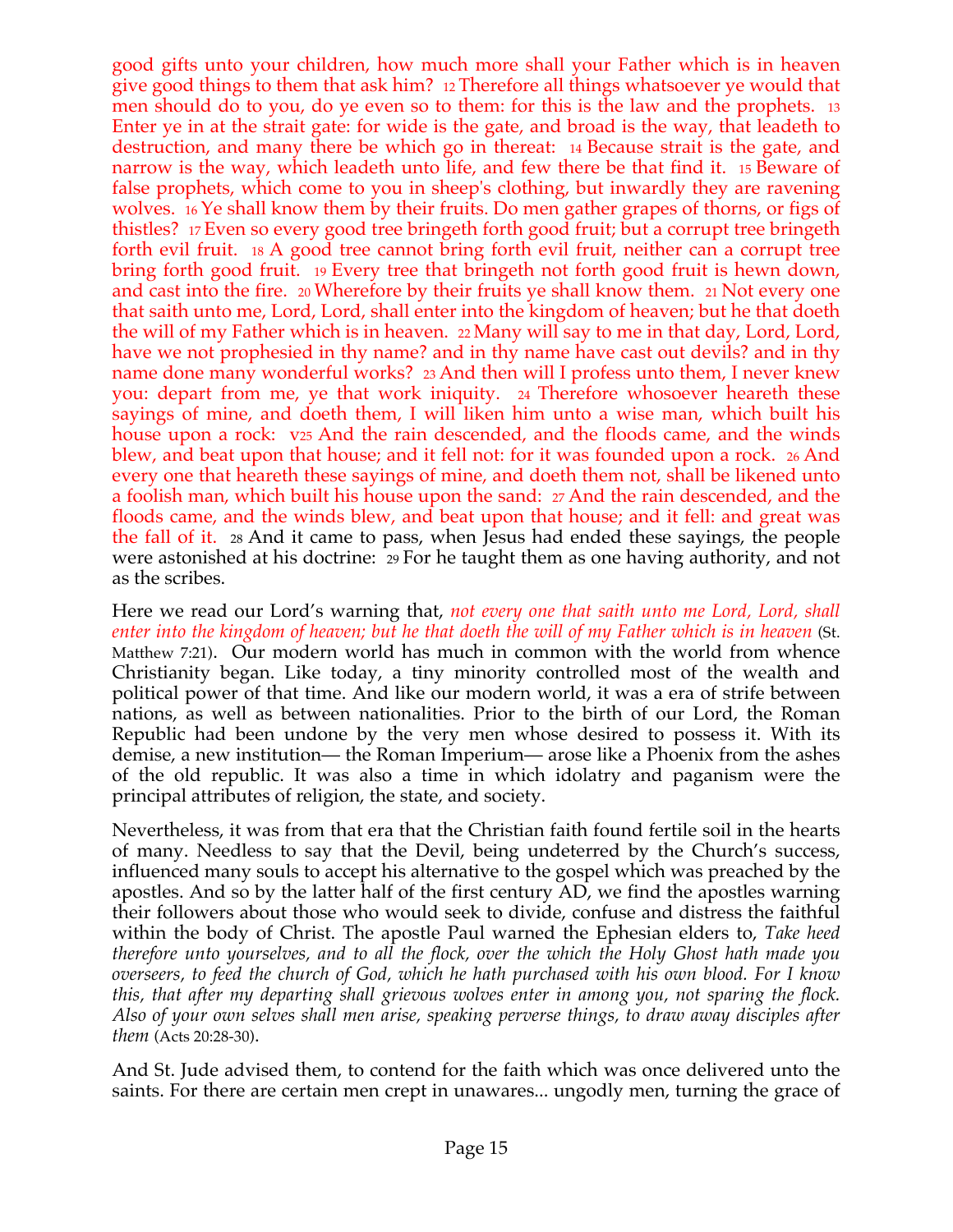our God into lasciviousness, and denying the only Lord God, and our Lord Jesus Christ (3b-4). Thus it would behoove every faithful gospel minister to warn their congregations about any person or heretical association which would put forth the name of Christ without adhering to his teachings.

It should not be surprising to the observant Christian that many of the cults and New Age religions of today are derived in some degree from Classical Gnosticism. According to Dr. Jesse Hurlbut, the Gnostics of the first century AD "... believed that out of the supreme God emanated a large number of inferior deities, some beneficent, other malignant... that [Christ was] one of those 'emanations'... They [also] interpreted the Scriptures in an allegorical manner, making every statement mean whatever the interpreter saw fit. "The modern versions of Gnosticism are little different. They deny the existence of the Trinity; the divine nature of our Lord; the personage of the Holy Ghost; the eternal punishment of the wicked; as well as the atoning work of our Lord on the cross. They also employ selected Bible tenets apart from their intended meanings as found in Scripture. While claiming the name of Christ, their principles are framed in the form of, "I want...etc.". In short, it is the church of "ME". A "ME" church styles its precepts in terms of the individual. In other words, "It is the world the way I want it; the church the way I want it; relationships the way I want them; and of course, morality the way I want it."

And this belief system is older than most of its adherents might imagine. The prophet Isaiah presented us with the specifics as to where such ideas originated when he wrote, *How art thou fallen from heaven, O Lucifer, son of the morning! how art thou cut down to the ground, which didst weaken the nations. For thou hast said in thine heart, I will ascend into heaven, I will exalt my throne above the stars of God... I will ascend above the heights of the clouds; I will be like the most High* (14:12-14). That last phrase, *I will be like the most High*, was passed on to humanity at the fall in the Garden of Eden. When Satan entered the serpent and seduced Eve to sin, he lured her in with these words, *Ye shall not die; for God doth know that in the day ye eat thereof, then your eyes shall be opened, and ye shall be as gods, knowing good and evil* (Genesis 3:4b-5). Ever after, God expected mankind to do what was good because he knew the difference between good and evil. But the desire to be as gods has been one of the principal motivators which has fueled mankind's rebellion against God. And with that in mind, God set forth within the pages of Scripture the dismal record of profane man's efforts to create religious paths to suit himself.

Let us begin with Cain. Now Cain offered God what he wanted him to have as a sacrifice and not what he desired Cain to bring before him (Genesis 4:1-7). The children of Israel had Aaron fashion an idol to satisfy their fleshly minds (Exodus 32:1-7). On account of their specious reasoning, Korah and Dathan opposed the leadership of Moses in spite of the fact that God had expressly called him to lead the people (Numbers 16:1-3).

The wicked and willful nature of man is exemplified in the Judges 21:25 wherein it was written... every man did that which was right in his own eyes. Unregenerate men, after having received the gifts of God, will, nevertheless, turn to their own reasoning in order to justify their intentions rather than trusting in God's promises much as Jeroboam did (I Kings 12:26-33). And so, foolish humanity has been deceived by the Devil into creating gods of and for themselves as if their works were somehow superior to those of God (Isaiah 44:8-20).

The false choices of the unregenerate concerning faith and practice will result in God's wrath being poured out upon them. If our worship does not follow his commands then we are in danger of becoming castaway (Jeremiah 7:17-20; 9:12-14; 23:25-36; Ezekiel 8:1-18; Daniel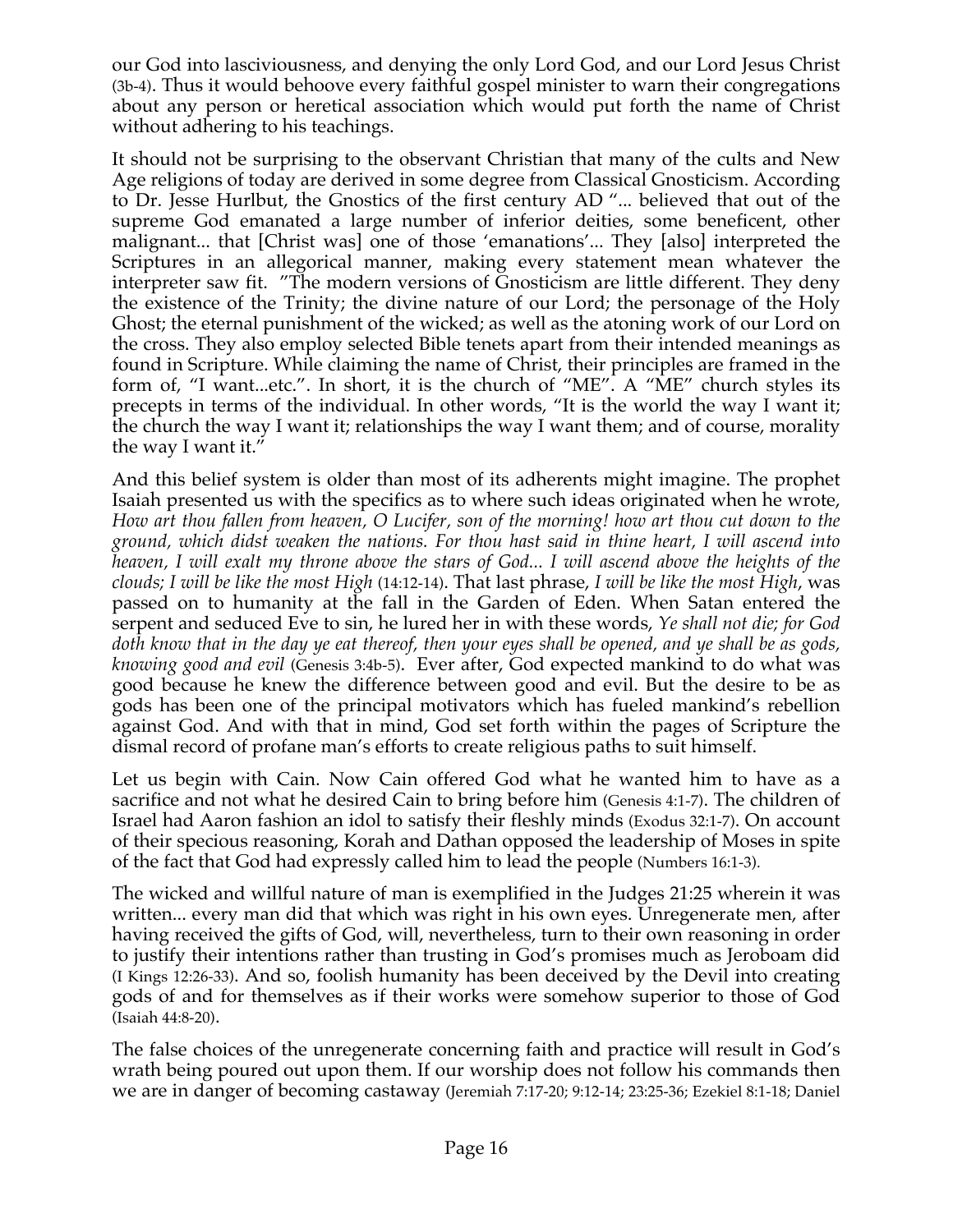9:13). Those who would substitute the commandments of men for those of our righteous and holy God are vain in their imaginations, and will be despoiled (St. Matthew 15:1-9; Romans 1:21; Colossians 2:8, 18-23).

The foolish nature of unrighteous man has time and again opened him up to spiritual deception by the forces of darkness. In such a state he may use the name of Christ all the while denying that Christ is the Saviour and Redeemer kinsman of mankind (I St. John 4:1-14; 5:1-13). The error of the wicked will eventually become so complete that they will not even entertain the desire to repent when faced with the very wrath of God which will fall upon them (II Thessalonians 2:1- 12; Revelation 9:20).

Some may ask, "Do those who are now in such a state possess the opportunity to repent and turn unto God in the name of Jesus Christ?" Of course they do. As long as they are in this life, repentance and acceptance are open to all who have sinned against God's word and commandments. There will however be a time in the future when their decision will be finalized and such will occur either at their deaths, or when the Antichrist comes with his mark: because all who accept it will face an eternity of torment (Revelation 14:9-11).

So what should true and faithful Christians do to avoid the church of "ME"? First of all, one should heed the warning of St. Paul who said: *Be not unequally yoked together with unbelievers: for what fellowship hath righteousness with unrighteousness? and what communion hath light with darkness?* (II Corinthians 6:14). The unequal yoke exists because the Devil isn't interested in simple parity with God. He desires supremacy. No regenerated soul in Christ will find safety or comfort for his soul among those who have rejected the Godhead. Those who find themselves in fellowship with an unrighteous religious body ought to forthwith get themselves hence. As the apostle Paul warned, *Wherefore come out from among them, and be ye separate, saith the Lord, and touch not the unclean thing; and I will receive you* (II Corinthians 6:17). In plain language God is saying: "GET OUT NOW!" for each day you remain within that body, you are likely to fall prey to further deception.

Secondly, beware of false prophets and teachers who have a mere appearance of righteousness, but are inwardly ravening wolves (St. Matthew 7:15b). False ministers are also described as hirelings because they are insincere. When temptation and trial come, they will disappear leaving their congregants to fend for themselves (St. John 10:12). Such persons long ago surrendered to the adversary and will not stand up for the truth of God. For the regenerate Christian, there should be no doubt that the false religions are shepherded by those who are Satan's messengers, and who are seeking to trap as many unsuspecting souls as they can in Satan's scheme of things. As our Lord called on us to be fishers of men (St. Matthew 4:19), so the evil one has trained up his minions to ensnare men.

Thirdly, avoid the sins of the flesh (I Corinthians 6:9-10; Ephesians 5:3-7). The apostle Paul noted in his epistle to the Romans that those, who knowing the judgment of God, that they which commit such things are worthy of death, not only do the same, but have pleasure in them that do them (1:32). So, one does not have to commit a particular sin to be guilty of it. One need only approve of those who commit the same. God will judge your agreement with, or tolerance for, evil as an acceptance of evil.

Fourthly, put on the whole armor of God and stand ready for battle against the forces of darkness (Ephesians 6:10-18). Whether you want to believe it or not, we are involved in a great spiritual war, and we all have to choose a side. If you choose to follow the Lord Jesus Christ, then you will face persecution and tribulation; but you will triumph with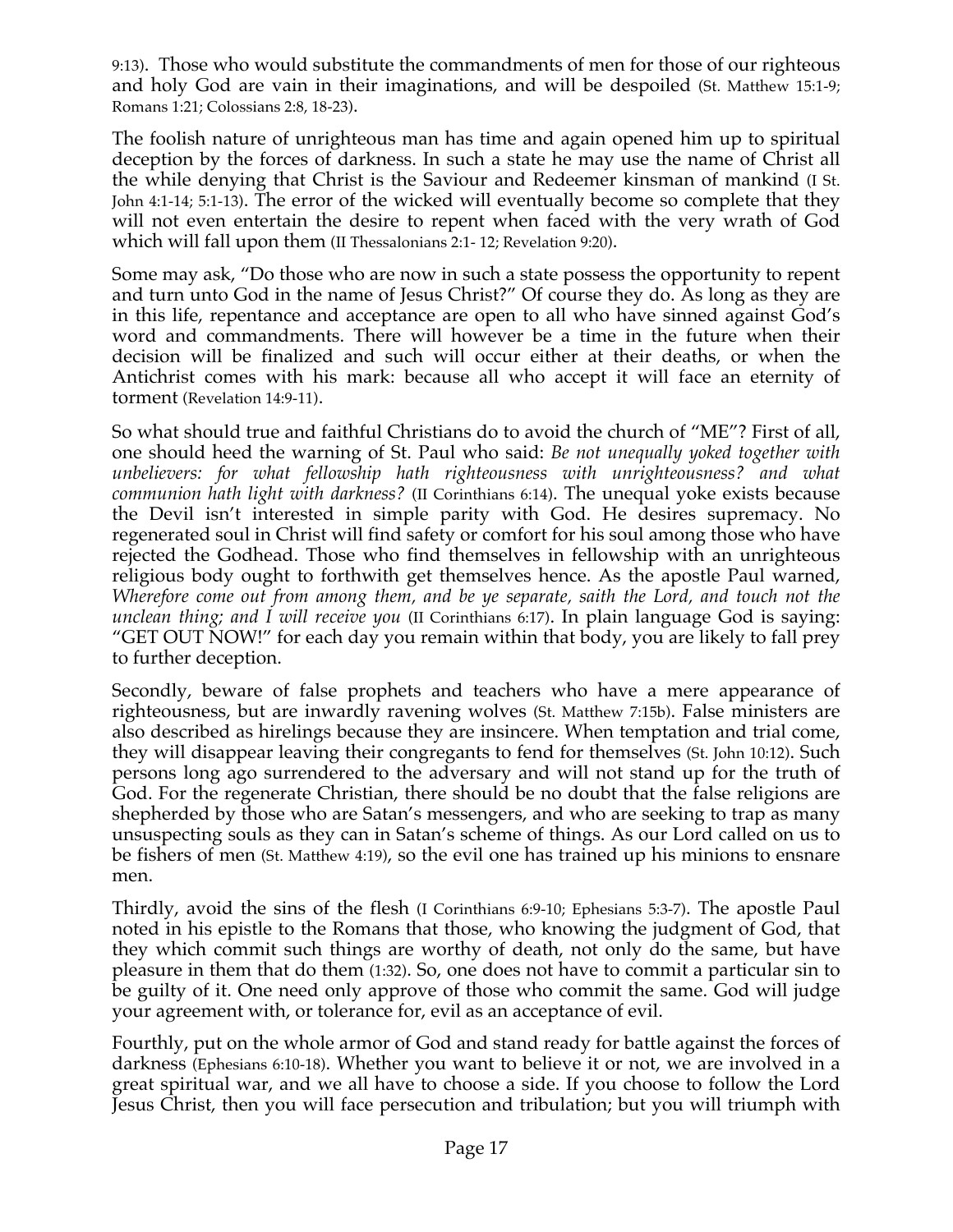our Lord at his coming and receive the gift of everlasting life in his kingdom. If you reject his free gift of salvation, you will, by default, wind up in the camp of the Devil and be forever lost in the fires of perdition. Donning the whole armor of God will protect you in this fight. You must understand that in this conflict there will be no surrender, no negotiation, no discussion, and no pity. You cannot placate God, and you certainly cannot placate the Devil except to purchase a momentary pleasure, which will result in an eternity of heartache and misery (Revelation 20:11-15).

Finally, we must attempt to rescue those who have fallen into pit of false religion by contending for the faith through our witness on behalf of our Lord (St. Jude 3); by praying for and beseeching God to give them repentance that they may recover themselves out of the snare of the devil, who are taken captive by him at his will (II Timothy 2:26). That means reaching into the fire and pulling as many out as we can (St. Jude 22-23). To aid us in this cause, we must ask God for the protection of the Holy Ghost, for only by being filled with his good Spirit will we be enabled to truly serve our Lord in his harvest.

The day of Christ is at hand and we need to be instant in season, out of season. We need to reprove, rebuke, exhort with all longsuffering and doctrine (II Timothy 4:2). So be in prayer and read your bibles and do not hesitate to ask God for assistance. We have friends and loved-ones who are in danger and need to be warned. We cannot quit now regardless of how late it is for only the Father knows the day and the hour of our Lord's return. We should not be about condemnation but about reclamation. Yes, we must warn the unregenerate about the terror of the Lord, but the central message to them ought to be about being made right with God and following his path to eternity. Therefore, be Bereans (Acts 17:10-11); be watchful (St. Luke 21:36); be ready (St. Matthew 24:44); and be armored (Ephesians 6:10). If we will keep the commandments of our Lord, we will be blessed and our works will have value in his sight.

Let us pray,

**OLY** Father, pour upon us thy most holy Spirit, that being so filled we will fight **the good fight of faith and help rescue those who have been ensnared by the false and integral in the false and integral integral in the case of the false and integral integral integral integral integral integral integral** religions which Satan has established to cloud men's minds; for this we ask in the name of thine only begotten Son, Jesus Christ. *Amen*.

Have a blessed week, Bryan+

# *After Church Hospitality*

We would like some pictures of your after service gatherings. Come on! Help out!

# *People in our Prayers* - http://faithfulcenturionprayerteam.blogspot.com/

#### **Why? Prayer is an extremely important activity.**

It is not that God knows not our needs, for He surely does. Yet, Jesus commanded us to ask God for those same needs. In addition to the obvious of asking God for help, offering thanksgiving and the like, prayer helps us focus our thoughts on how we might do God's work.

The Prayer Team of the Anglican Orthodox Church was established to help our members and fellow Christians pray for those in need and to give thanks as well for the blessings we have been granted.

#### **Who can be on the list? Do I have to be a member of the Anglican Orthodox Church to be prayed for?**

No! The only qualification to be on the list is that you want our prayer team to pray for you. We are Christians and are happy to pray for you, no matter who you are. If you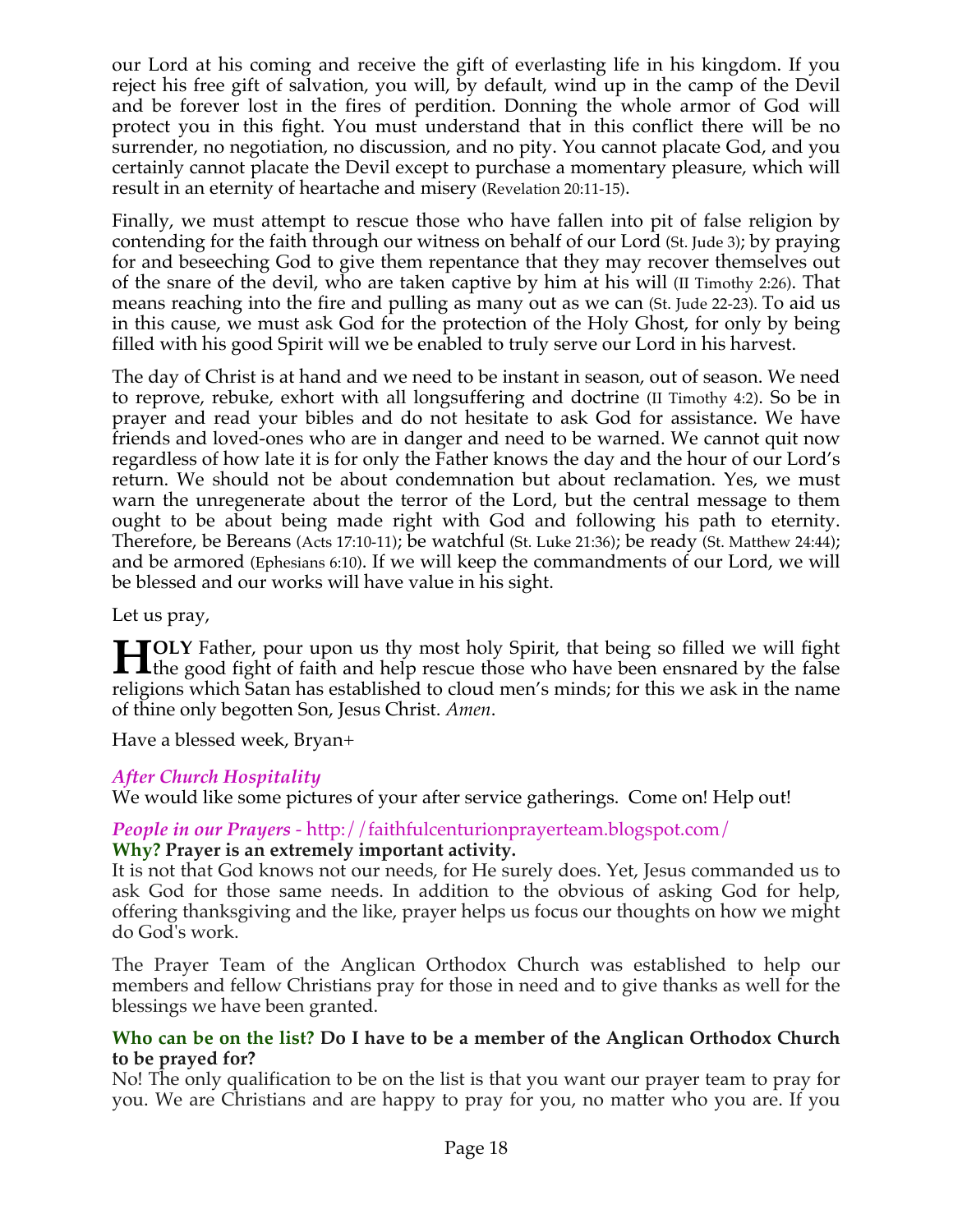want help from God, you are our kind of people.

# **What is the commitment from the prayer team?**

Each member of the team will pray for the desired outcome at last once per day.

## **How do I get myself or someone else on the prayer list?**

You can email one of the prayer team leaders: Jack - jack@faithfulcenturion.org or Dru dru@ faithfulcenturion.org, or call the office at (619) 659-3608 or fill out a prayer card at your church.

#### **What should I ask for?**

Depends on what you want. Some people merely want God to be asked to heal their ills and be mentioned by their first name, others want a specific outcome and / or have more of their personal information known to the team. Ask for what you want. It is your desire and need for prayer the team is attempting to meet. For typical examples, see the list below.

## **Updating the Team**

If you are on our prayer list, or if you have submitted a person that you have asked us to pray for, please update one of the team members or Hap in person, by telephone or email. It helps to be able to pray specifically for these individuals including their specific needs; plus if they get better, it is nice to give thanks!

Please note that on the yellow (maybe green or orange if you get an old one) cards at church, you can ask that those to be prayed for have their names disseminated to the prayer team. Those names will be said in church and appear here. Or, you can ask that their names and purpose be kept confidential, then only Hap will know to pray for them.

#### *Prayer List Notice – If you have someone on the prayer list and their needs have changed, please let us know. We'd like to update our prayers to reflect the need and most important to give thanks!*

# *Travel*

- *Bishop Jerry and Rev Jack* are on travel from 17 29 May 2016, to France, Serbia, Macedonia and France for discussions and interface with AOC parishes and members in those countries. They had a very very busy travel schedule, meeting many people. Pray for a reasonably pleasant trip and return to their homes in peace.
- *Bishop Roy Morales-Kuhn* is on travel this week to Statesville, NC GHQ and to a Nascar race to give the invocation on behalf of the AOC. Please pray for his safe travel and for him to be inspired in his prayer.
- *Frank Correia* is on travel to Nepal where he is teaching various subjects to Christian ministers in that country. The country is a 81 percent Hindu, 9 percent Buddist, 4 percent Muslim, 3 percent Kirata and a growing 1.4 percent Christian. Frank asks you pray for the Holy Ghost to guide him in his work there and we ask you to pray for his safe return.

#### *Move*

*The Thomas Family* is now in Okinawa for a second short tour. Please pray for this new assignment to go well for Kurt and for Mary and the kids to make new friends.

# *Birthdays*

Gil Garcia celebrated his 86<sup>th</sup> birthday on 28 February 2016.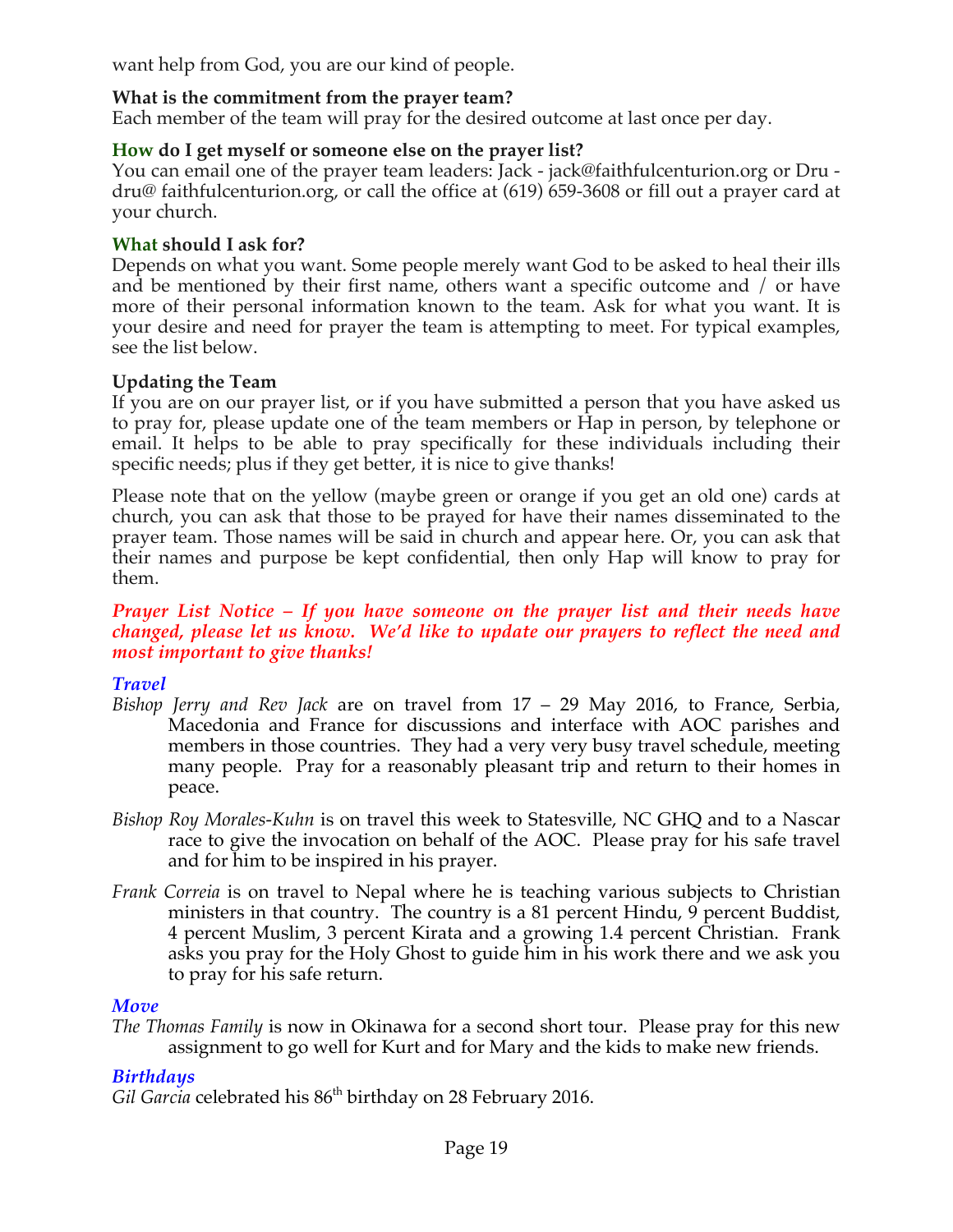# *Birth*

*Charles James Chiambalero* son of Chris and Laurie Chiambalero, the daughter and son in law of Bishop Jim and Mary Lou Flanagan on the morning of 20 May 2016. Please join the entire family in giving thanks for the safe birth and arrival of a welcome member of the family.

#### *Marriage*

*Tracy Reisor* and *Chad Heron* were married on 2 April 2016; please pray they might come together as one in marriage as the Herons.

#### *Nearing the end of their time here on earth*

- *Dot* is an elderly woman with liver cancer. Please pray for Dot as she prepares to go home to be with her family who have gone before her. Pray for the faith of her family to build and the transition to be good.
- *Mrs. Tiffany (90)* has chosen to refuse extraordinary care as it will not gain much earthly time. The Tiffanys have been together for a long, long, long time. Pray for Mrs. Tiffany and her husband as together they begin this Journey to be with their Lord.
- *Maggie* is nearing the end of her time here on earth. Please pray for Maggie and her husband Dub as she prepares to go home to be with her family who have gone before her. Pray for the faith of her family to build and the transition to be good.
- *Alan* is a victim of metastasized colon cancer already destroying his liver. His youngest sister has put aside her hard-earned career to care for her brother in these days on earth. Please pray for him as he prepares to go home to be with his family who have gone before him. Please pray for comfort, understanding, strength and guidance for Alan and his family who will of necessity remain behind.
- *Saundra* is in ICU with congestive heart failure after a heart operation. She is aged and frail. Saundra is near the end of her time here on earth. Please pray for comfort, understanding, strength and guidance for Saundra and her family who will of necessity remain behind. Pray for the love of God to stay foremost in their hearts.
- *Polly* is in hospice care with dementia and spinal stenosis. Please pray for her as she prepares to go home to be with her family who have gone before her. Pray for the faith of her family to build and the transition to be good.

# *In need of a miracle or understanding of God's Plan*

- *Krysti* is off life support and able to talk, please give thanks for the good news. She is still unable to feel her legs. When that comes back she will go to a rehabilitation facility. Krysti has used drugs, has high blood pressure, is diabetic and has organ failure. Her families are with her and will appreciate your prayers.
- *Pat* has metastatic osteosarcoma; there is little that can be done. Please pray for a miraculous remission; that Pat's remaining time here on earth might be good. Help Pat and family put their trust in the Lord and let Him carry their sadness, fear, worry and terror.
- *Amy* has been diagnosed with metastatic melanoma and has cancer all over her body, and in one of her kidneys which are no longer functioning. Amy and her family have asked for prayer to stop the growth and to aid the family financially with the medical bills. At present she has to have surgery every two months to place stents. Pray Jesus will be close to all.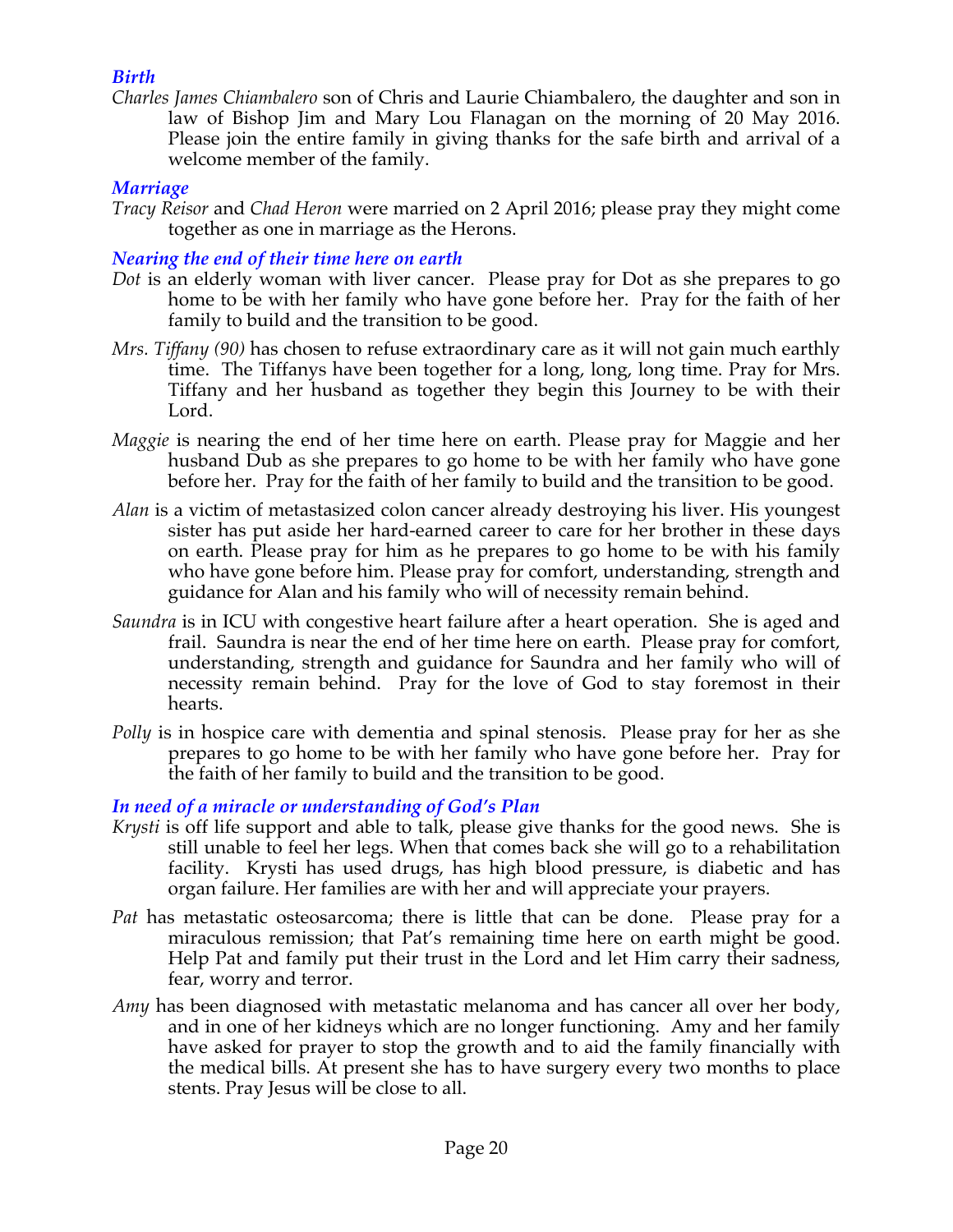- *Gemma Dillinger* has been treating for breast cancer for over a year now, after surgeries, radiation and chemotherapy, she is reaching the limit of her tolerance with no end in sight. Please pray for her to gain strength and ground on the cancer. Help her to continue with her faith in our Lord, she is not afraid to go home, but wants to make sure it is time. Pray she will be encouraged to not give up until it is her time to go and that her time here on earth with her family will be good.
- *Janet* has had a blood borne cancer for several years. Her faith in the Lord is great and she is ready to be with Him. Pray she will be encouraged to not give up until it is her time to go.
- *Holly* has had Colon Cancer, Breast Cancer and now it is in her spine. Please pray for guidance for the medical personnel treating Holly, for a miraculous remission; that Holly's remaining time here on earth might be good. Help Holly and her family put their trust in the Lord and let Him carry their sadness, fear, worry and terror. Pray for strength and courage for Holly.
- *Tim* was on a kidney transplant list and started dialysis and was taken off the transplant list for a heart problem that required stents, while putting in stents a leaking valve was found. A port was put in and something happened and it has to be redone. In several days he will have a valve replaced, after heart surgery and recover he will go back on the transplant list. Please remember him in prayer in the days and weeks ahead. Pray he will put his worry on God's shoulders so he might be at peace and rest. Pray for those treating him that they might pay attention and do their best.
- *Marilyn* has been diagnosed with non-operable pancreatic cancer. Please pray for a miraculous remission; that Marilyn's remaining time here on earth might be good. Help Marilyn and her family put their trust in the Lord and let Him carry their sadness, fear, worry and terror.
- *June* found she has a recurrence of colon cancer, which is now Stage Four, that is it has spread. Please pray for a miraculous remission; that June's remaining time here on earth might be good. Help June and her family put their trust in the Lord and let Him carry their sadness, fear, worry and terror.
- *Cindy* has been diagnosed with two aggressive malignant brain tumors. We have been praying for a miraculous remission; one shrank and the other disappeared; now the shrinking one has started to grow agian. Please pray for a miraculous remission; that Cindy's remaining time here on earth might be good. Help Cindy and and her family will continue to put their trust in the Lord and let Him carry their sadness, fear, worry and terror.
- *Leon McKay* suffered a stroke a few weeks back that has left him unable to speak and while undergoing evaluation the doctors also found he has a very aggressive cancer. Please pray for a miraculous remission; that Leon's remaining time here on earth might be good. Help Leon and his family put their trust in the Lord and let Him carry their worry.
- *Rev. Thomas Brooks* is not improving and being kept alive by artificial machines. Please pray for a miraculous recovery and if that not be God's Will, a rapid passing to home. Help Thomas' family put their trust in the Lord and let Him carry their worry
- *Ronnie* has kidney cancer that has spread and the surgeons are very concerned. Please pray the medical team to formulate a successful treatment plan and for a miraculous remission; that Ronnie's remaining time here on earth might be good.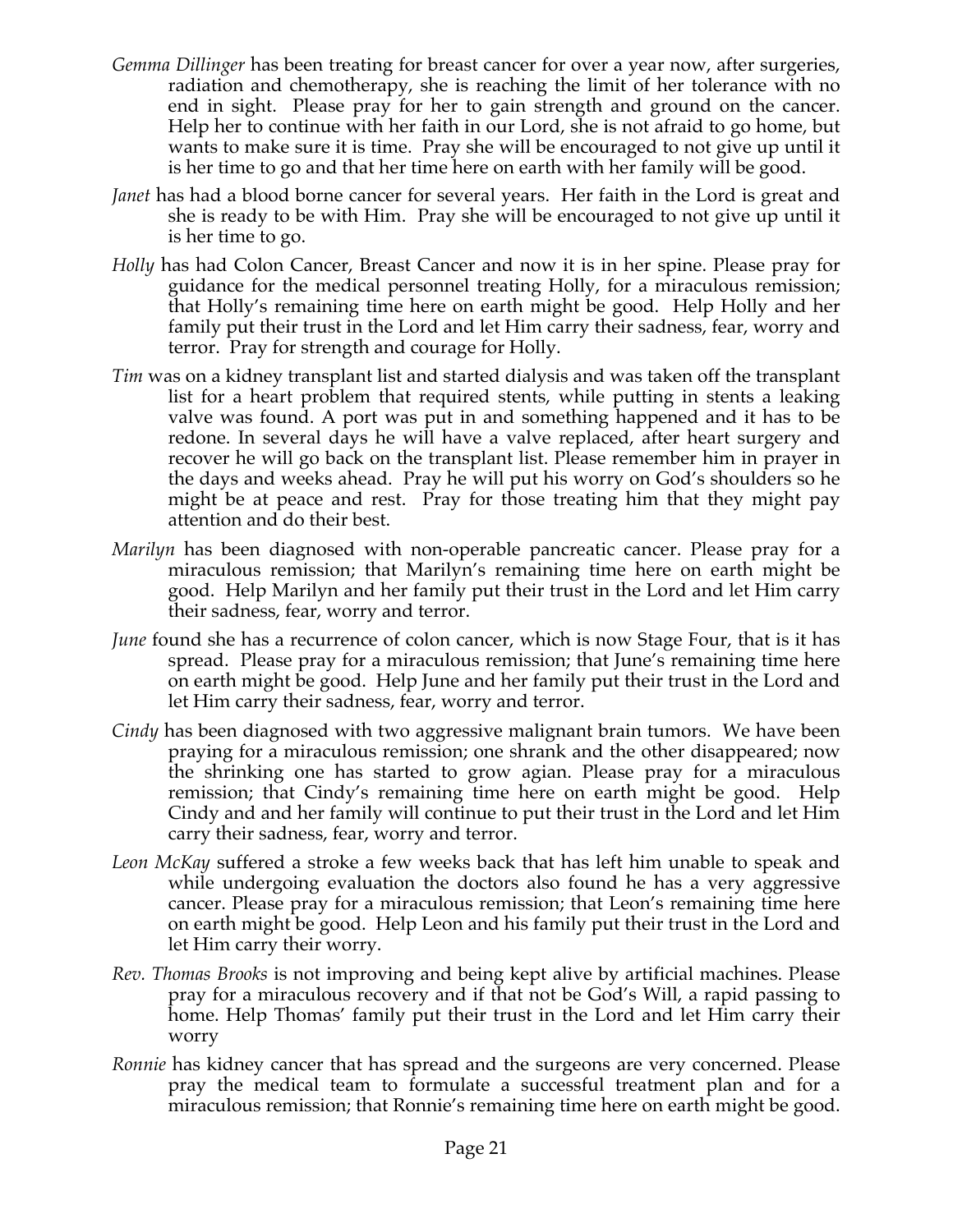Help Ronnie and family put their trust in the Lord and let Him carry their worry.

- *Levi* was cancer free for 4 years and just discovered he has kidney cancer. Levi has a great deal of faith and said whether he is healed or God takes him home he will be fine. Please pray for the medical team to pay attention and to their best and for a good outcome. Pray also that Levi and family will be able to put their worry on God's shoulders. In particular, please pray for pain relief; Levi is 22 years old.
- *Ray Daley* is a member of the Royal Canadian Legion and served his country during the Korean War era. Ray is taking chemotherapy treatments for cancer. Meanwhile his son Trevor is in the hospital in a coma and seems to have lost the will to live.
- *Pat* has been under treatment for colon cancer for sometime. He has had major complications the last few days and your prayers will be appreciated by family and friends.
- *Dorothy* had pneumonia, on checking her lungs they found tumors which permeated the lung area. Further investigation found a primary site in the colon, with the lung being secondary. It would appear there is no viable treatment at this time. Please pray for a miraculous remission; that her remaining time here on earth might be good. Help Dorothy and her family put their trust in the Lord and let Him carry their worry.
- *Becky* has fourth stage metastasized lung cancer and is not doing well with chemotherapy treatments. Please pray for Becky and her husband as they are together during this difficult time in their lives.
- *Jane* has fourth stage cancer and is not doing well. Please pray for Jane and her family as they are together during this difficult time in their lives.
- *Colleen* has been battling pancreatic cancer over the last year and it has now spread to one of her lungs. Please keep her and her family in your prayers.
- *Christine* has cancer of the colon, which spread to her liver; she is receiving chemotherapy and is having difficulty eating. Please pray for the medical team treating her to pay attention and do their very best; pray also for confidence in our Lord for Christine and her family.
- *Todd* and *Kenny* have both been fighting osteocarcinoma for over five years and have been told their time here on earth is nearing its end, absent a miracle from God. Both are ready to go home and leave the pain, but would like to stay. Please pray for them and their families.

*Homebound or Infirm*

- *Laurel Bessessen* (95) has begun to lose her mental abilities to recall people, places and things around her. Her family is no longer able to care for her at home and she is in a skilled care facility. She is the last of that family's generation. Please pray for the mental degradation to stop or for her to leave for home. Pray for her family who do their best to care for her, visiting every day; for her children Cookie, John and Bill, as well as the other members of the family.
- *Judith Clingwall* is afflicted with Multiple Sclerosis (MS). She is currently in Laurel Place, an extended care facility in Surrey, British Columbia. Judith's condition has worsened recently. Please pray for her to take an active part in her own life, for her strength, peace of mind, trust in God and remission of the disease so she might return home to her family. Pray also for strength for her husband Martin as he deals with all the problems and stress of Judith's situation.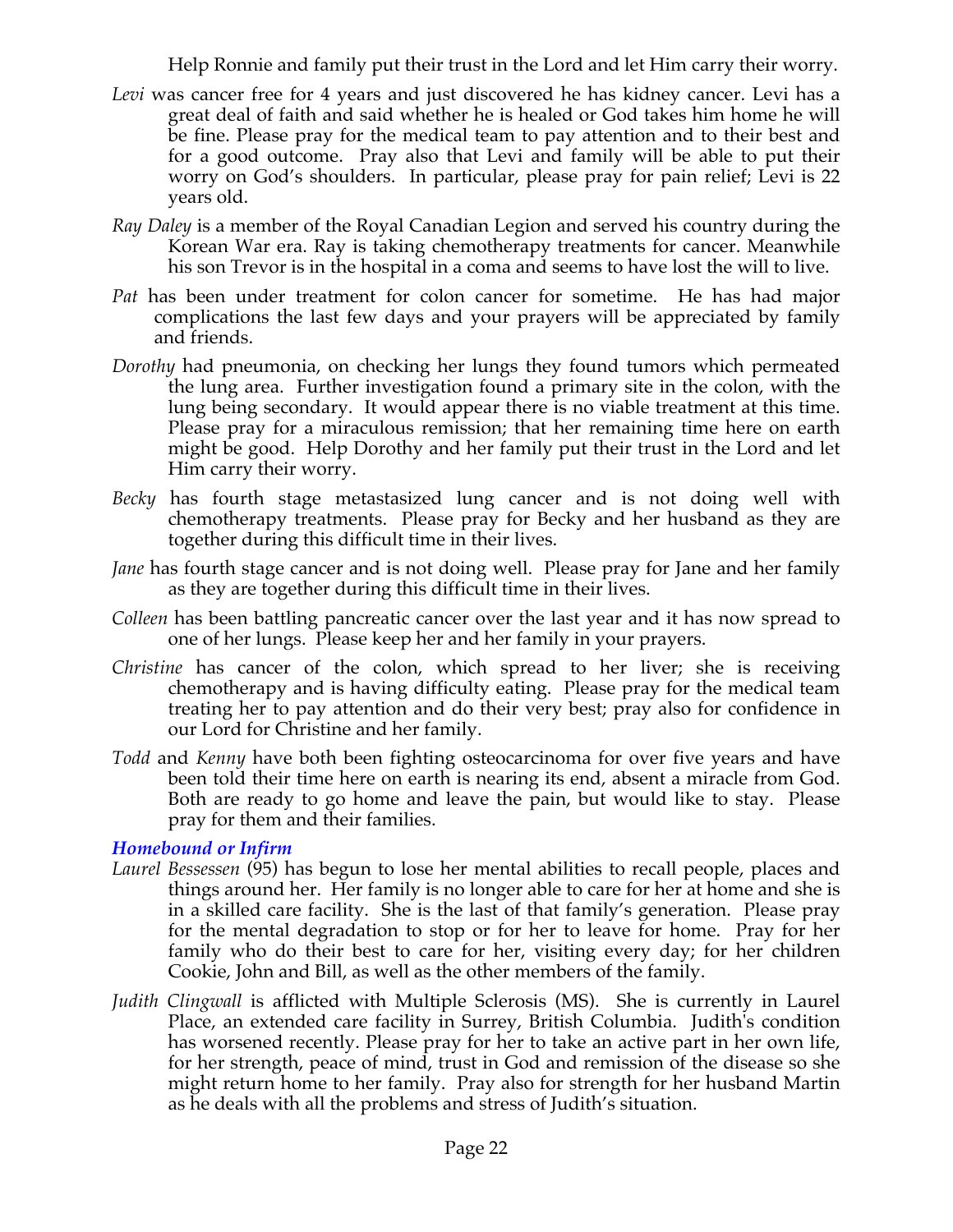- *John* has Alzheimer's; pray he will call on God to help him as he deals with this time in his life.
- *Steve,* brother in law of Paul Martin, appears to have early onset dementia. Steve had teenage children and is very concerned for them. Please pray for the disease to stall or abate and for peace of mind for Steve and his family.
- *James* is on oxygen all the time, this is bothersome to him and terrifying as well. Please pray for James to put his worry, his bother and his terror on the Lord. Pray for strength and guidance for James and his family. They suggest this verse, "I am thine, save me, for I have sought thy precepts."
- *Joan* has had serious medical problems that have kept her confined. Please pray her health will remain stable.
- *Norma, Sara's mother* is in a state of deteriorating health, both physically and mentally, with both dementia and Alzheimer's. She is slowly drifting away, though she still recognizes Sara and prayer gives her a sense of peace. Please pray for both Sara and her mother to put their cares and worries on God's shoulders so they can deal with the many problems involved.

#### *Surgery*

- *Shamu* is set for surgery again on 3 June 2016, her ninth in an attempt to solve a disruptive colon. She is still weak. Please pray for strength, physical, mental and spiritual for her. Pray for guidance for the medical team treating her. Pray also for her to continue her trust in our Lord as she goes through this difficult time.
- *Jan Jessup* is recovering reasonably well from surgery to place a new knee joint in her right leg. Pray for her family to be able to properly care for her as she returns home and for Jan and her husband Roger to be able to put their worry on God's shoulders.
- *Ashiei* had surgery on Tuesday 1 December 2015, to remove a tumor from her chest; complications ensued. Please continue Ashiei in your prayers and pray for the medical team to be open to God's guidance on further treatment, to their best and for a good outcome. Pray also Ashiei and her family will be able to put their worry on God's shoulders.
- *Marcia* has had a biospy of a mass in her breast which indicated a tumor that must be removed. Pray the surgical team will be open to guidance, pay close attention and do their very best. Pray for peace of mind and trust in God for Marcia and her family.
- *Edware* is having his fourth back surgery (in the last four years) Please pray for the medical team to pay attention and to their best and for a good outcome. Pray also that Edware and his family will be able to put their worry on God's shoulders.
- *Jeff* has been undergoing surgery, chemo and radiation since October for pancreatitis and Pancreatic cancer. Please pray for the medical team to pay attention and to their best and for a good outcome. Pray also that Jeff, his wife and family will be able to put their worry on God's shoulders.
- *Albert* had a pacemaker installed recently. He will require surgery soon for a leaking heart valve and has just been told he has esophageal cancer. Pray he will turn to God and come to know Him on a more personal basis as the days go by.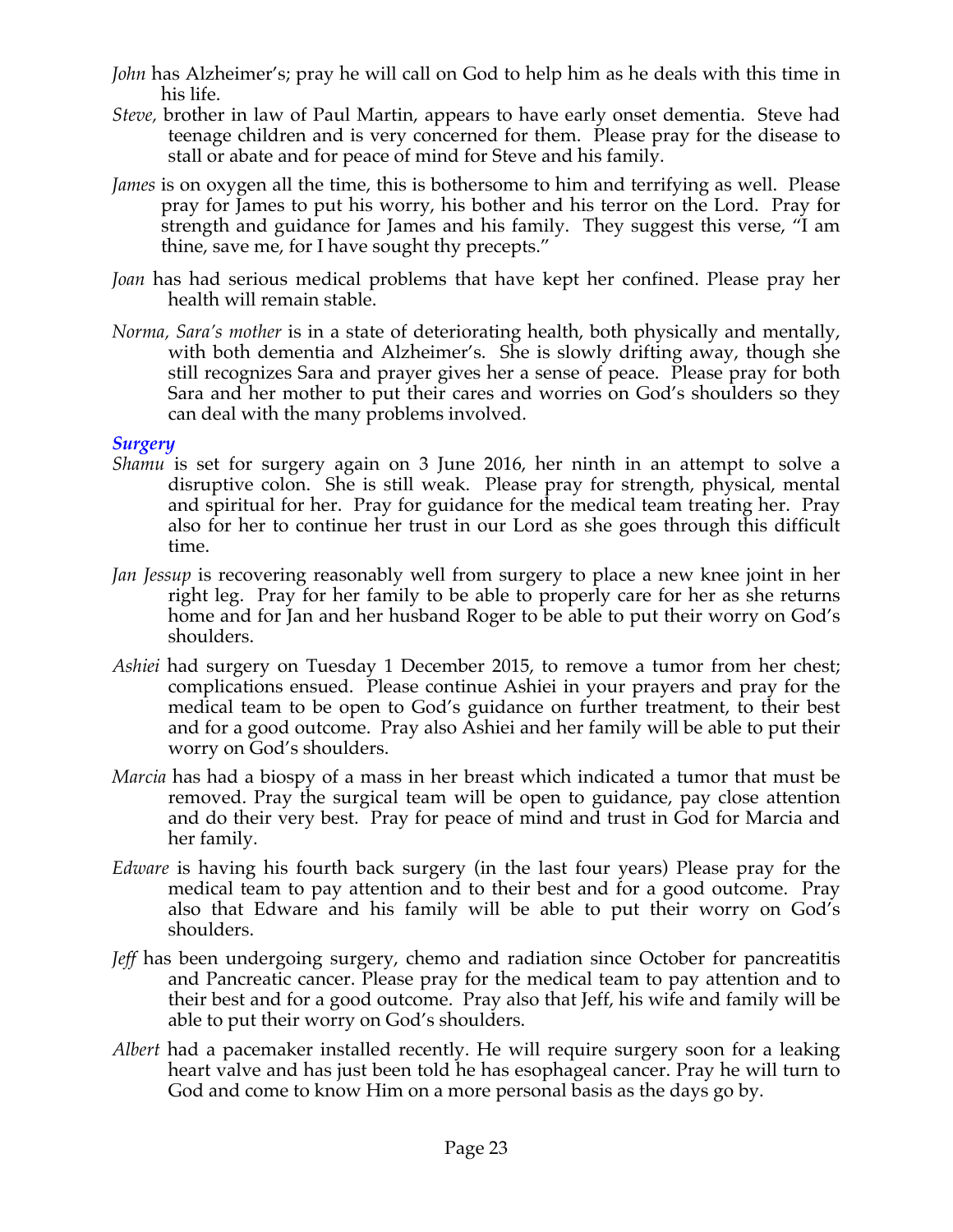- *Mario* has early-diagnosed prostate cancer and had surgery. Pray for complete remission and that Mario and his family will be able to put their worry on God's shoulders.
- *Eddie* has upcoming bladder surgery. Please pray for the surgical team to pay attention and to their best and for a good outcome. Pray also that Eddie and family will be able to put their worry on God's shoulders.

*Testing and Treatment*

- *Madisun Hanks* (13) has Cerebral Palsy, Epilepsy and Tourette's Syndrome, she also gets debilitating migraine headaches. There are various very high risk treatments which provide some relief. None of them are close and none are easy. Please pray for Madisun, her mom Hilda who guides her through all this and those treating her.
- *Patrice Li* is hospitalized with what is apparently the early stages of Congestive Heart Failure. Please pray with Patrice, her husband William, family and friends the physicians treating her will be guided in their assessment and treatment plan, for a full and speedy recovery to health and for trust in the Lord for Patrice, her husband William, family and friends in this worrisome time.
- *Jane* has Multiple Myeloma and is set for back surgery on Monday 9 May2016. Please pray with Jane, her family and friends the physicians treating her will be guided in their assessment and treatment plan, for a full and speedy recovery to good health and for continued trust in the Lord for Jane, her family and friends in this worrisome time.
- *Michael* has cancer of the blood and is starting chemotherapy. Please pray for the physicians treating him to be guided in their assessment and treatment plan, for a full and speedy recovery to good health and for trust in the Lord for Michael.
- *Clay* has a large gallstone; he is in poor health and not currently a surgical candidate. Please pray for the physicians treating him to be guided in their assessment and treatment plan, for a full and speedy recovery to good health and for trust in the Lord for Clay.
- *Jim Sevier* has been in the hospital for heart related troubles. Please pray with Jim and his family the physicians treating him will be guided in their assessment and treatment plan, for a full and speedy recovery to good health and for trust in the Lord for Jim and his family in this worrisome time.
- *Claude* has been falling and he does not know why. Pray doctors will discover what the problem is and he can continue without any more difficulties.
- *Sungeun (Janice)* has been experiencing persistent stomach pain, fevers, and incontinence for the past 30 days and has been hospitalized. Please pray with Janice and her family the physicians treating her will be guided in their assessment and treatment plan, for a full and speedy recovery to good health and for trust in the Lord for Janice and her family in this worrisome time. She is a founding member of St. Andrews Parish in Enterprise, Alabama.
- *Jieun*, a concert pianist and founding member of St. Andrews Parish in Enterprise, Alabama, and sister of Janice above has a persistent cough that has nagged her for several months. She has undergone clinical tests and may know something tomorrow, Please pray with Jieun and her family the physicians treating her will be guided in their assessment and treatment plan, for a full and speedy recovery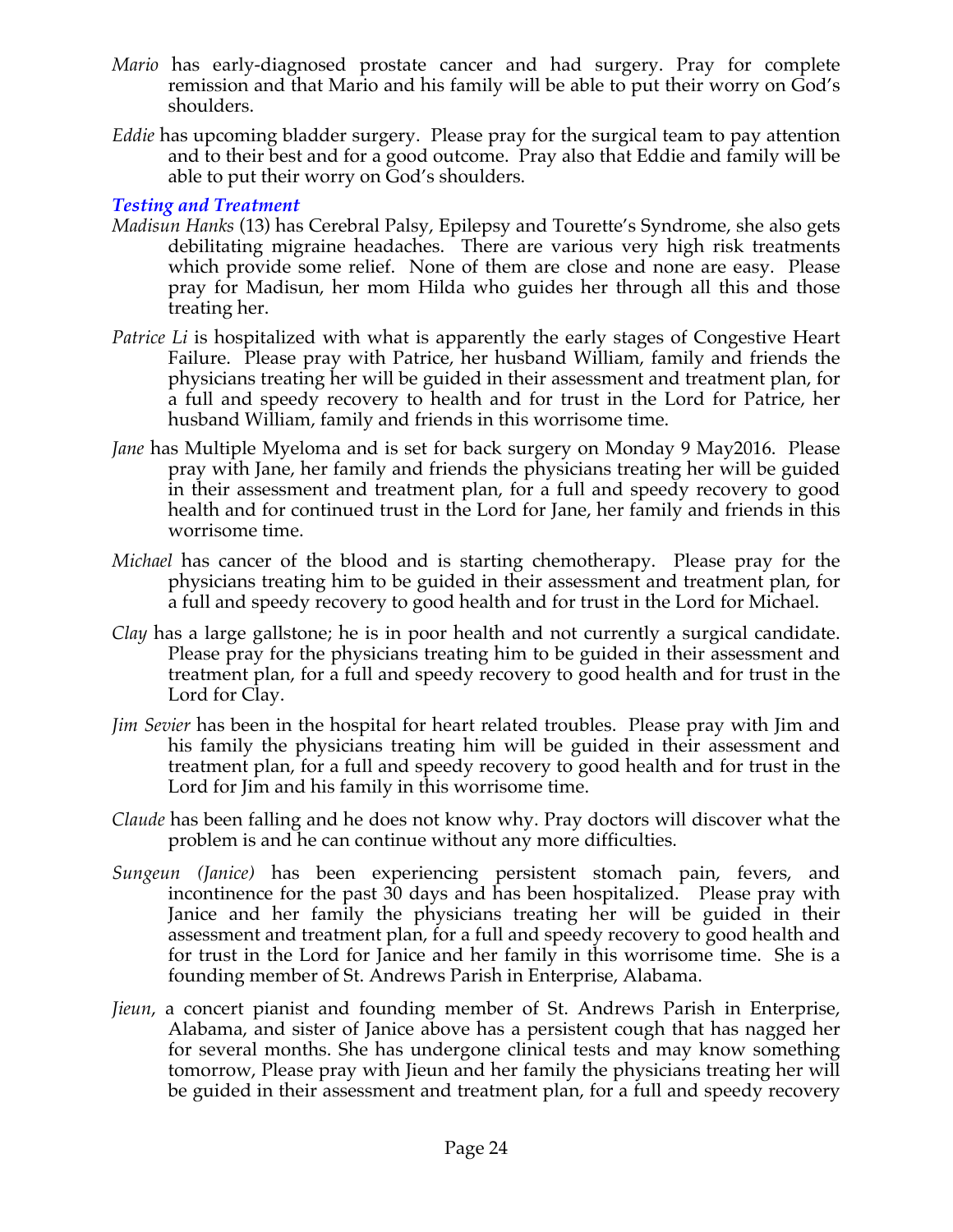to good health and for trust in the Lord for Jieun and her family in this worrisome time.

- *Gretchen* has been diagnosed with severe osteoporosis. Her doctor wants to treat her with injectable drugs which have fearsome side effects. Please pray with Gretchen and her family the physicians treating her will be guided in their assessment and treatment plan, for a full and speedy recovery to good health and for trust in the Lord for Gretchen and her family in this worrisome time.
- *Pete* has not been well and is back in the hospital with another stroke. Please pray for the physicians treating him to be guided in their assessment and treatment plan, for a full and speedy recovery to good health and for trust in the Lord for Pete and his family in this worrisome time.
- *Kamil* has heart problems and they are trying to stabilize his medication, now he been admitted to the hospital because of breathing problems. Please pray for the physicians treating him to be guided in their assessment and treatment plan, for a full and speedy recovery to good health and for trust in the Lord for Kamil and his family in this worrisome time.
- *Mary Lee* has bleeding into her stomach and they cannot find the sources. Mary Lee is in CCU and her husband *Maurice* is not eating until she returns home for is so upset. Please pray for the physicians treating her to be guided in their assessment and treatment plan, for a full and speedy recovery to good health and for trust in the Lord for her, Maurice, as well as the rest of the family in this worrisome time.
- *Glenn Porter, MAJ USMC Retired,* has Interstitial Pulmonary Fibrosis, which causes him to be unable to get enough oxygen into his system without supplemental oxygen all the time. The only real treatment is a lung transplant, without a transplant he has between two to five years here on earth. Please pray for him to continue in his faith and for a set of lungs to become available.
- *Kathy Cardin* appears to have macular telangiectasia, a degenerative eye condition which ultimately results in blindness for which there is no apparent cure. Please pray for the physicians treating her to be guided in their assessment and treatment plan, for no loss of vision and trust in the Lord for her, her husband Ron, as well as the rest of the family in this worrisome time.
- *Pat* has an aneurism of the brain, Pray she will make the right decision on how to treat this problem and it will be healed.
- *Gwen Savarese* (Sandy Patton's mom) had what was thought to be a min-stroke this week, when they looked at her carefully, they found a large mass, thought to be a tumor. At this point, it appears it can stay. Please pray for continued guidance for the medical team treating Gwen and patience and trust in God for Gwen, her husband and family. Pray also for a full recovery for Gwen.
- *Dan* is very sick with cancer and is starting an experimental treatment. This treatment will take Dan away from their family business and put even more stress on him and his family. Please pray for Dan's wife who is meeting with Steve who plans to keep the family business going while Dan is ill. Pray for Steve as he has many new responsibilities.
- *Timothy* has brain cancer. He had surgery and is waiting for the pathology report to find out what kind of chemo he will need. Please pray for continued guidance for the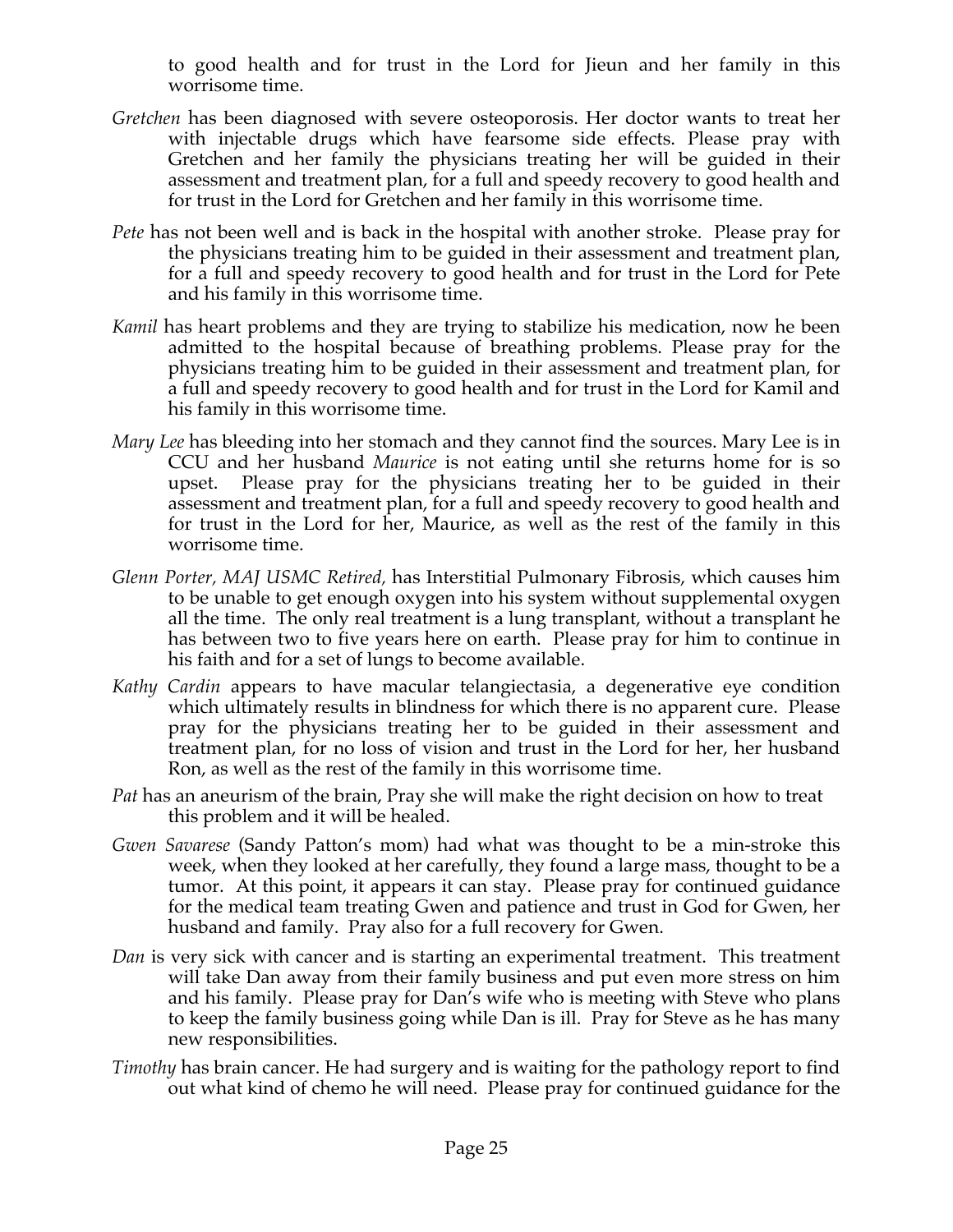medical team treating Timothy and patience and trust in God for Timothy and his family. Pray also for a full recovery for Timothy.

- *Helen* was admitted from her doctor's office 15 July 2015, as the result of a blood test, to the University of Pennsylvania Hospital with an extremely high white blood count. She and her husband are very active in the ministry of their church and are asking for believers to pray for them and their family, as they are facing very serious problems in the days to come. Please pray for guidance for the medical team and patience and trust in God for Helen and her family. Pray also for a full recovery for her.
- *Elma* has been suffering with headaches for a long time. Doctors have not been able to discover the reason for them. Pray for strength, courage and understanding for Elma and her family; as well as for God's guidance for the medical people caring for her that they might find the best treatment method to banish the headaches completely.
- *Corissa* has been diagnosed with a blockage. As soon as the Physicians determine the exact problems they expect Major Surgery will proceed.
- *Barbara Apple* was more or less bedridden after a fall. She was hospitalized in great pain and had been transferred to a skilled nursing facility where they hope to be able to control the pain level. Pray for inspiration for those caring for her that they might find the appropriate treatment. Please pray for Barbara to put her trust in the Lord, look to Him for strength and for her to gain energy so she does not lose the mobility she has; pray for a full and rapid recovery. Please pray also for her husband Bob who is taking care of her that he might be comforted and strengthened in this time of stress.
- *Deborah* has had a stroke, she is doing much better and out of the hospital. She has a problem with anemia and is taking supplements for that. Pray our Lord will be close to her and her family. Pray for strength, courage and understanding for Deborah and her family; as well as for God's guidance for the medical people caring for her that they might find the best treatment method to allow her to heal completely.
- *Rev. Steve Boardman* has been diagnosed with stage 3 cancer. Pray that Jesus will be close and comfort his family and members of his congregation*.*
- *Hang So Ryu* has cancer. Please pray for medical team contemplating and evaluating the treatment that they might be guided to the correct choice and do their very best. Pray also for peace of mind and trust in God for him and his family, as well as physical strength.
- *Olivia,* age 7, has been diagnosed with Stage 3 Lymphoma. The prognosis is good at this time, please pray for medical team contemplating and evaluating the treatment that they might be guided to the correct choice and do their very best. Pray also for peace of mind and trust in God for Olivia and her family, as well as physical strength.
- *Paul* has been hospitalized recently several times because of persistent high fevers. He is being tested and checked by physicians and seems to have a slight scoliosis, a node and Schuermann's disease. Please pray it will be discovered how to treat these problems and healing will begin so he will be inspired to continue his education.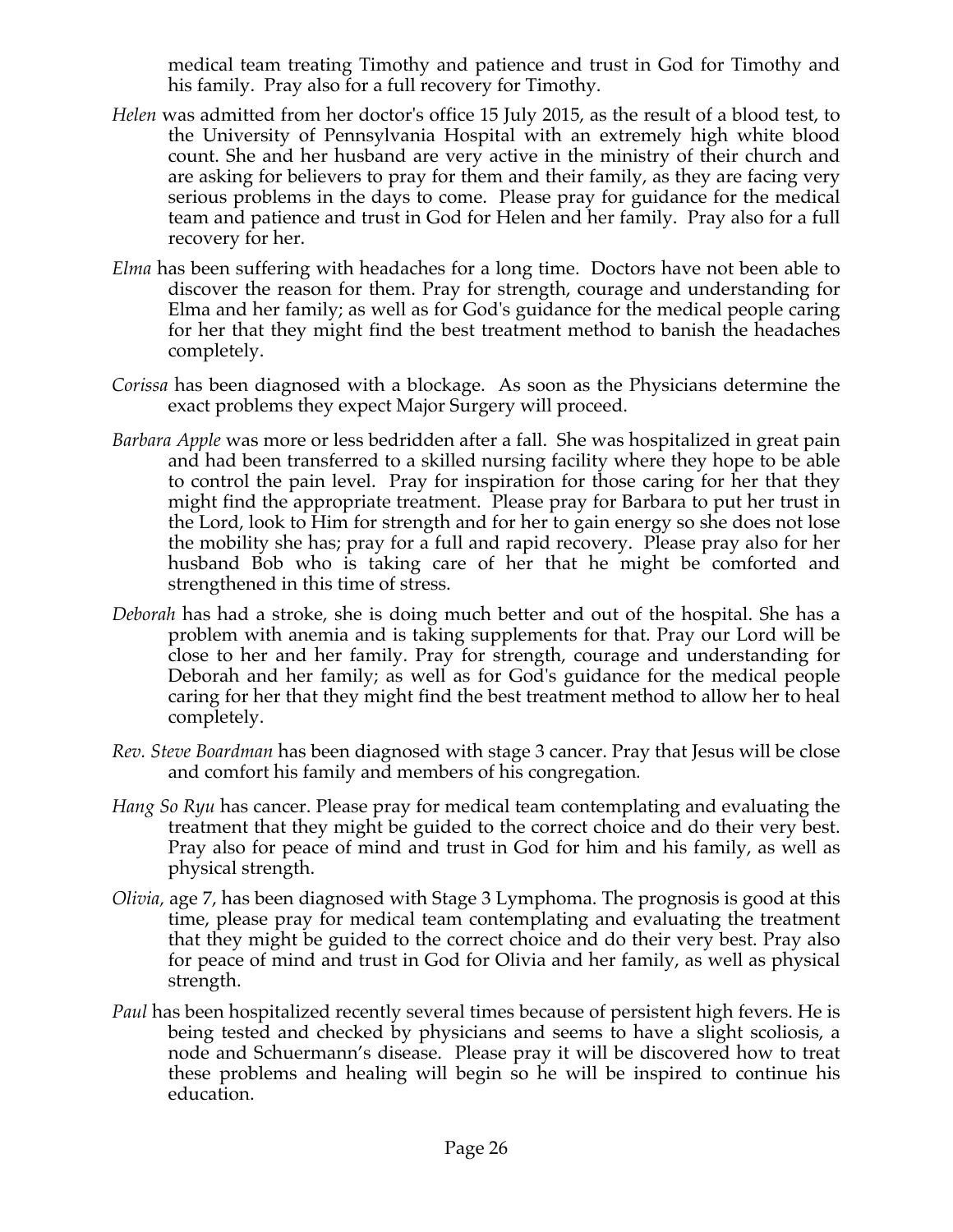- *Carol Anne* needs God's comfort and healthy test results as she is anxiously undergoing tests related to previous hysterectomy and experiencing symptoms in the surrounding area.
- *Jennifer* has some lumps on the right side of her neck; they have grown and multiplied. In the last few months she has been having problems swallowing. Jennifer has an appointment with specialist in several weeks to try and discover what it is. She is having a great deal of anxiety as she waits for her Doctors appointment and will appreciate your prayer for anxiety and health.
- *Rick* has heart problems. Please pray for guidance for the medical people treating him that they might pay attention, do their very best and make the right recommendations regarding treatment. Pray for help for Rick and his wife Wanda to keep their trust in the Lord and let Him carry their worry.
- *Clay* has melanoma. Please pray for guidance for the medical people treating him that they might pay attention, do their very best and make the right recommendations regarding treatment. Pray for help for Rick and his wife Pam to keep their trust in the Lord and let Him carry their worry.
- *Atina* has been diagnosed with skin cancer, which turned out to be a melanoma. A routine CT scan found a 9mm (3/8 inch) lesion in her left lung. The melanoma appears to be spreading; they need to remove the offending tissue and test the sample. Pray for guidance for the medical people treating her that they might pay attention, do their very best and make the right recommendations regarding treatment. Atina's faith is being tested, she has difficulty in praying and accepting the outcome, she wants what she wants and is perplexed about her faith in Jesus. Pray for help for Atina to keep her trust in the Lord and let Him carry her worry.
- *Evelyn* has been diagnosed with bone cancer. Pray for guidance for the medical people treating her that they might pay attention, do their very best and make the right recommendations regarding treatment. Pray for help for Evelyn to keep her trust in the Lord and let Him carry her worry.
- *Stacy* has Multiple Sclerosis and was hospitalized for what turned out to be food poisoning. Pray for trust in God for Stacy and Chris as they deal with Stacy's illness.
- Liz *Strauch* is set for hardware removal surgery on 4 May 2016 after the draining of a pineal cyst last year. Since November 2013, similar symptoms have returned. A CT Scan turned up what is thought to be either a new cyst or an enlarged pineal gland. More testing, including an EEG is in the works. She is no longer able to work. Pray for strength, courage and understanding for Liz and her family, in particular her husband Ken and sons Caleb and Nathan; as well as for God's guidance for the medical people treating her that they might find the best course of treatment and allow Liz to heal completely.
- *Faye* is in the hospital because she is weak has been receiving blood transfusions. Pray for strength, courage and understanding for Faye and her family; as well as for God's guidance for the medical people treating her that they might find the best course of treatment and allow Faye to heal completely.
- *Tom* has heart and kidney problems. Pray for strength, courage and understanding for Tom and his family; as well as for God's guidance for the medical people treating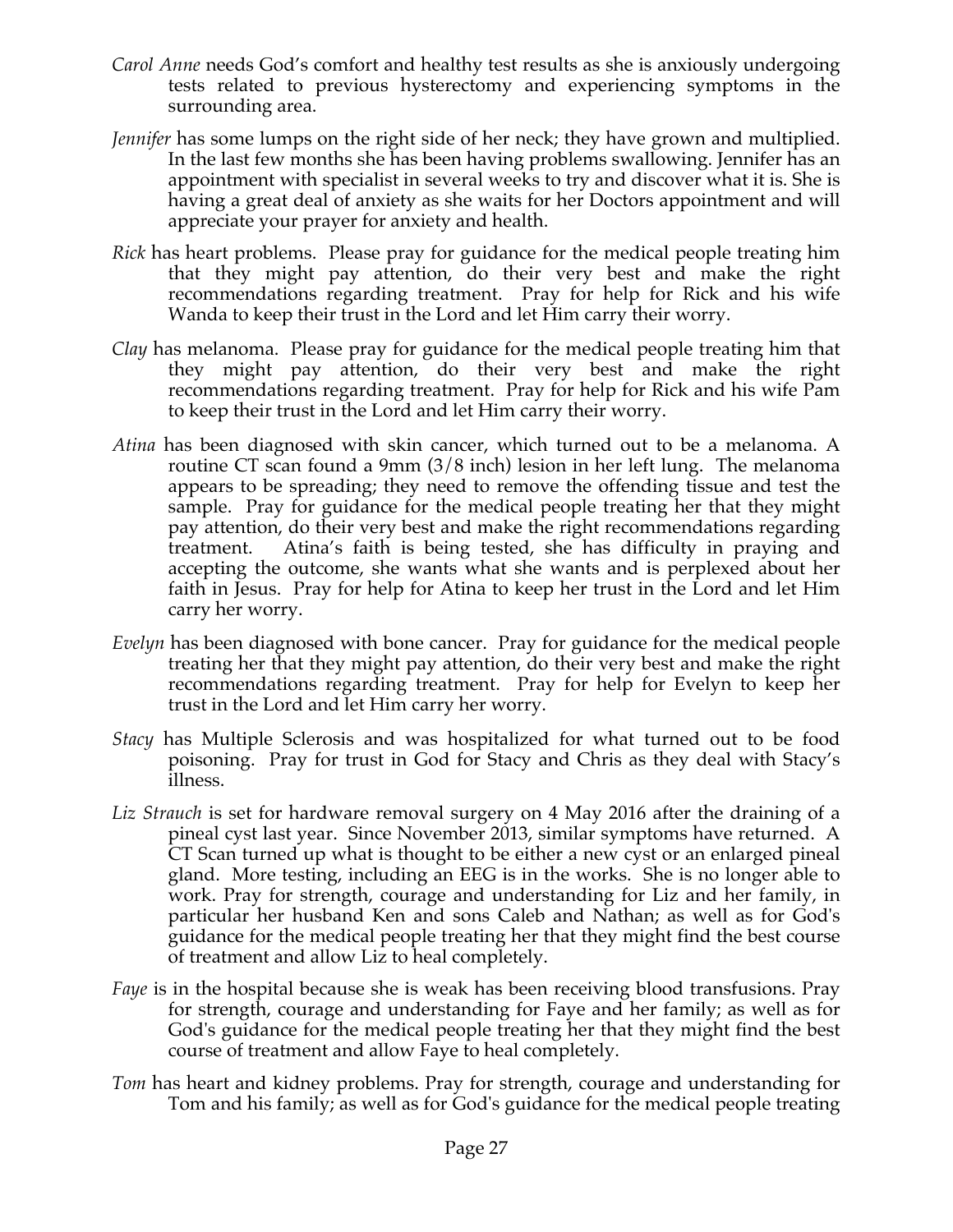him that they might find the best course of treatment and allow Tom to heal completely.

- *Harold* has had a severe stroke. He is now home, but his family is looking for a rehabilitation facility to help him recuperate. Pray for strength, courage and understanding for Harold and his family; as well as for God's guidance for the medical people caring for him that they might find the best treatment method to allow Harold to heal completely.
- *Joe* has had a preliminary ALS diagnosis. Pray the final diagnosis will something that will allow him to continue taking care of his devoted young family. Pray for strength, courage and understanding for Joe and his family; as well as for God's guidance for the medical people treating him that they might find the best course of treatment.
- *Mark Wilson* has been under tremendous strain both physically and with work; he passed out just before New Years Day and awoke in the hospital, he got out then back in apparently with double pneumonia and now out. Due to very bad lungs already, this is a life threatening issue. Please pray for peace of mind and trust in the Lord for Mark, as well as for his family.
- *Preston* is reacting poorly to recent neck surgery and now has problems with his liver count; Physicians feel that dialysis will help. There may be a blockage in the bowel and an operation might be necessary. Please pray for the medical team to pay attention and to their best to determine how to help Preston and for a good outcome. Pray also that Preston and family will be able to put their worry on God's shoulders while Preston does his best to facilitate a return to good health.
- *Erica* has a non-malignant Brain Tumor which cannot be surgically removed due to the size and location. They are going to attempt chemotherapy. Please pray for peace of mind and trust in the Lord for Erica, as well as for her family, and for God's guidance for the medical people treating her that they might find the best course of treatment.
- *Brenda* is in the hospital because of bleeding on her brain. Please pray for peace of mind and trust in the Lord for Brenda, as well as for her family, and for God's guidance for the medical people treating her that they might find the best course of treatment.
- *Mackenzie* is a young girl with leukemia. Please pray for peace of mind and trust in the Lord for Mackenzie, as well as for her family, and for God's guidance for the medical people treating her that they might find the best course of treatment.
- *Mack* has had diabetes most of his adult life. Circulation in his legs is very bad and doctors are considering amputation. Please pray his medication will help and he will not face amputation. Please pray for peace of mind and trust in the Lord for Mack and for God's guidance for the medical people treating him that they might find the best course of treatment.
- *Michael* has been diagnosed with lung cancer recently after making it through gastro intestinal cancer last year. Please pray for peace of mind and trust in the Lord for Michael and his wife Gayle; as well as for God's guidance for the medical people treating him that they might find the best course of treatment.
- *Adriano* is in the hospital due to high sugar and high blood pressure. He is very weak and will appreciate your prayers.
- *Heather* recently found out she has cancer. Please pray for peace of mind for her and for the medical team treating her will be guided to the right solution.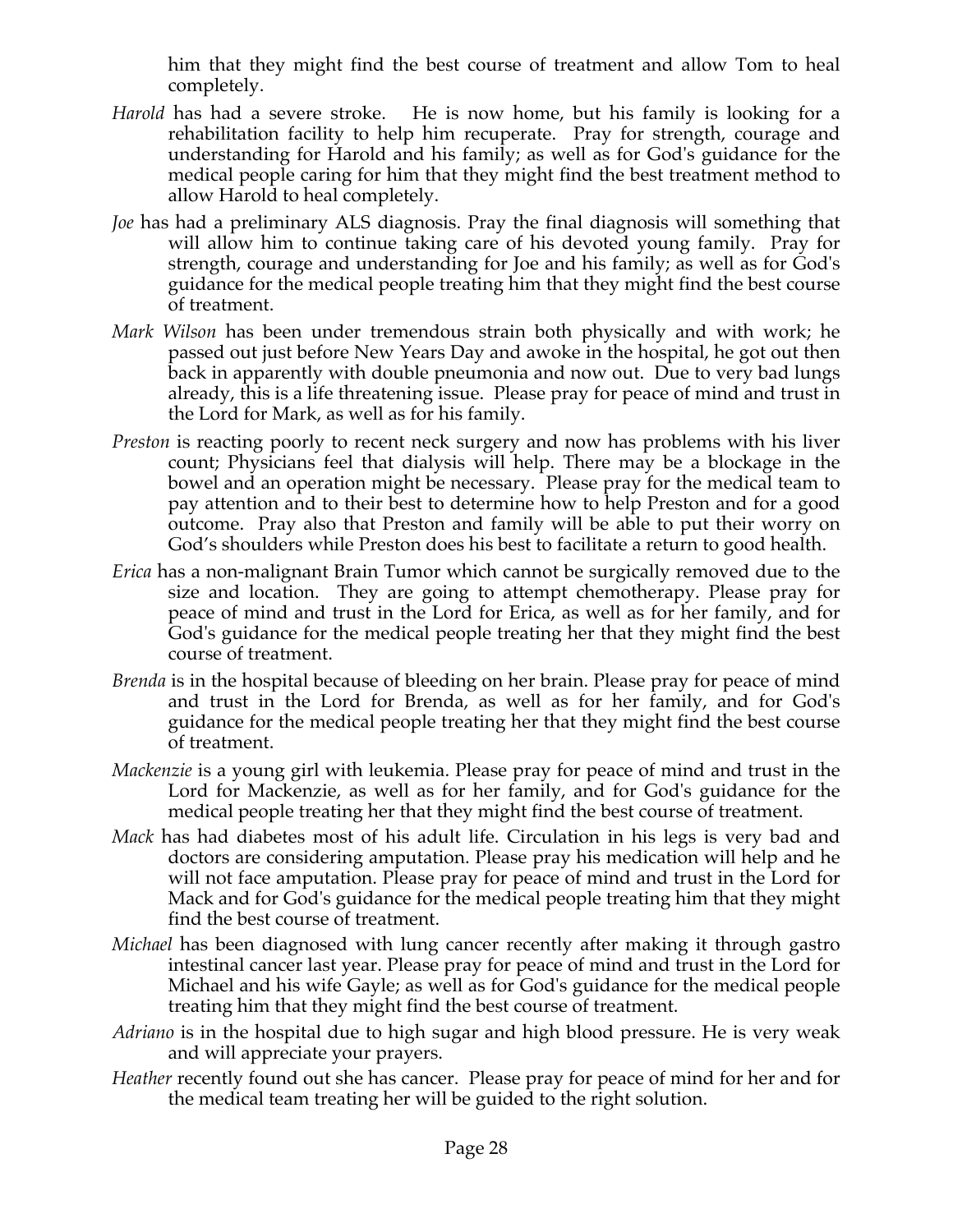*Jim* has had an aneurism and blood clots. Pray that healing will come.

- *Georgia* has liver and pancreatic cancer. The doctors are evaluating whether to do surgery and how to tackle the disease. Georgia is a faithful Christian and appreciates your prayers. Pray for God's guidance for the medical people treating her that they might find out the source of the problem and best course of treatment. Pray also for peace of mind and trust in God for Georgia and her family.
- *Lana's* doctor found something on her lymph nodes and ovaries. Pray for God's guidance for the medical people treating her that they might find out the source of the problem and best course of treatment. Pray also for peace of mind and trust in God for Lana and her family.

## *Healing*

- *Alejandra Jasso* (Doug Witherspoon's mother in law) had a kidney transplant; the surgery was a success and the kidney is working, please give thanks for that. *Alejandra* now has high blood pressure and other complications as her body deals with the transplant. Please pray for guidance for the medical team treating her. Please pray also for her and her family, in particular her daughter Ines, to let the Lord carry their worry, concern and even terror, putting their whole trust in our Lord as *Alejandra* goes through this difficult time and for a full recovery for her.
- *Dylan Klein,* 9, grand-nephew of Chet O'Brien, lost his 41 year old father last April, there was no insurance; his grandmother died in December with brain cancer. Dylan is the middle boy of Chet's niece, Erin. On 18 January 2016, Dylan was found to have a brain tumor; an operation on 25 January 2016, appears to have been successful in removing all of the tumor. The biopsy showed it was cancerous. He is going to begin a regimen of radiation and chemo treatments in about 2 weeks. Please pray for healing and for trust in the Lord and peace of mind for Dylan, Erin and the rest of the family.
- *Felipe* had to have his right leg amputated just below the knee due to diabetes complications. Please pray for a full and rapid recovery, adjustment to a prosthetic leg and return to work for him, as well as regulation of his diabetes so he does not have further problems.
- *Rev Bill* had a stroke. Pray he will stay comfortable and Jesus will be close by, please pray for a full and rapid recovery.
- *Dennis* will begin chemotherapy for an active cancer spot on his spine on 17 September 2015. Please pray for a good result and tolerance of the treatment for him.
- *Vickie* has been bothered with Migraines and all that go with the headaches. Please pray for relief from the pain for Vickie.
- *Amelia Perez* had a small stroke on 11 July 2015 and drove herself to the emergency room, she was admitted for three days, had her carotid artery opened up and is recovering. Amelia's faith and spirit are strong. Please give thanks for the progress so far, for her continued and full recovery and her faith to continue to support her. Pray also for her family who are still quite worried for her.
- *Jon* has Stage 4 mantle cell lymphoma There is good news in that he is in remission; however the chemotherapyis producing neuropathy in his legs so that it is a challenge for him to get around. Please pray that he will be as comfortable as possible; he has been a Marathoner runner so this is especially difficult.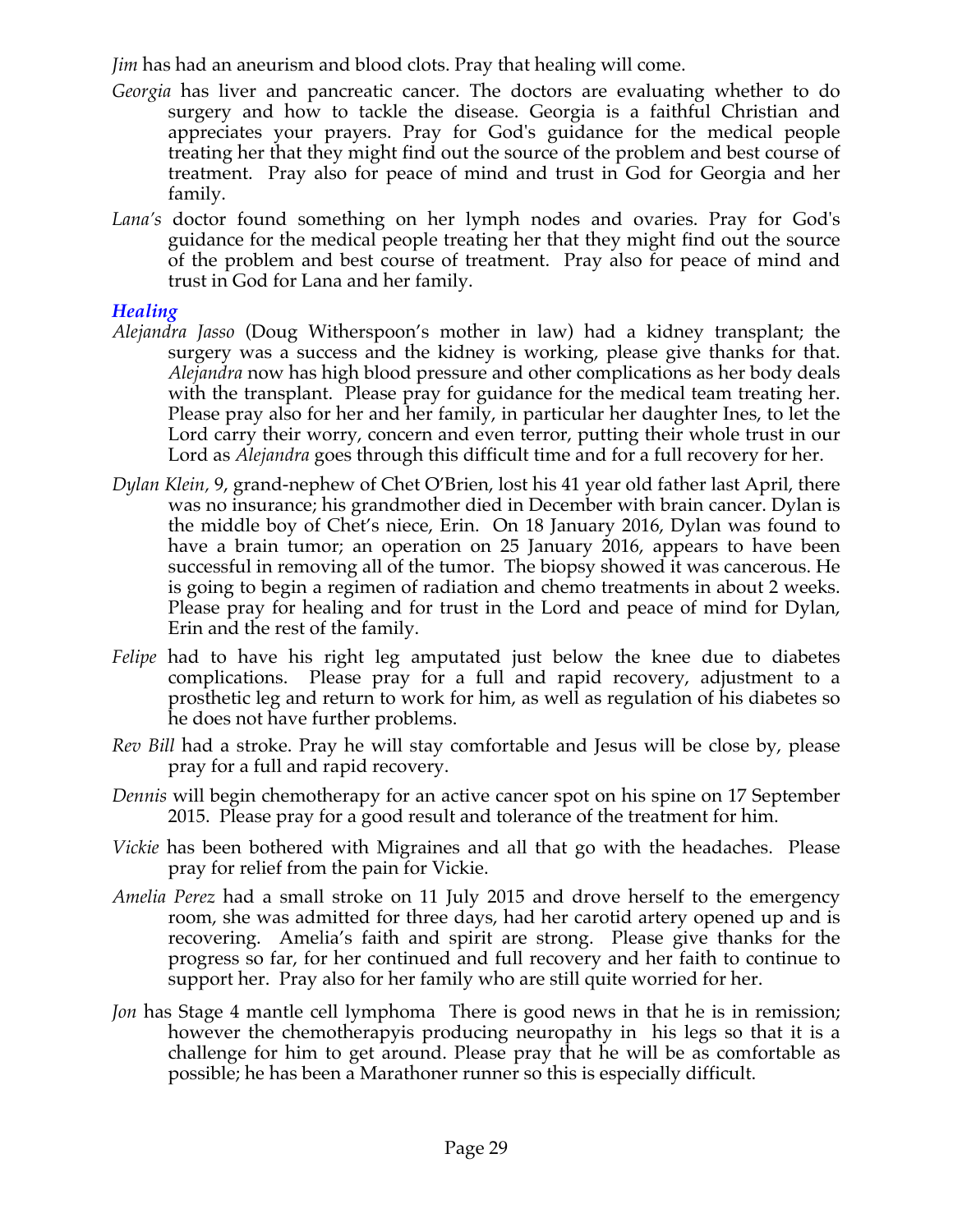- *Margaret,* from California, fell and broke her on 7 July 2015, while visiting her daughter in Arizona. She will stay in Arizona for the rehabilitation and return to her home when able. Furthermore, Margaret is in good spirits; however she will be away from her church family which is important to her for an extended period of time.
- *Cindy* is very ill, she is young and has children, she and her family need your prayers that they might stay close to our Lord and Saviour Jesus Christ as she heals.
- *Diana*, age 15, broke her leg while in school and now has a cast on. Pray she will adjust and be healed soon
- *Amy* has melanoma in her lungs, liver and kidneys; they have found a treatment for her that has a high success rate however the side effects are debilitating. Please pray she will be able to tolerate the side effects and the treatment is successful. Amy has full trust in the Lord, but would still appreciate your prayers.
- *Debbie* is just beginning chemotherapy for cancer of the lymph nodes. Prayer she will be able to tolerate the therapy acceptably and remain strong as she remembers the Lord is with her at all times.
- *Liz* had a massive stroke at age thirty-seven. The prognosis is good but she has a long road ahead. . Please pray for guidance for those treating her, for trust in our Lord for Liz and her family, for healing.
- *Ebick* is suffering from a severe ulcer but the Doctors cannot give her the proper dosage of the medicine due to her six month pregnancy. Please pray doctors will find an alternative avenue for treatment or that God will provide.
- *Stan* is going through chemotherapy and radiation treatments for cancer. He is elderly and the treatments are tiring him. Please pray for his wife *Marvelene* as they do this together.
- *Donald* is in the hospital and had his leg amputated on 14 April 2014. Pray he will adjust and healing will begin.
- *David* has many concussions and unable to go to school, read books, watch TV and has headaches and migraines. He has trouble sleeping and his family will appreciate your prayers for this 10 year old young man.
- *Gladys* has breast cancer and has had a lumpectomy. She needs to take a year off of her work to have chemo treatments.
- *Alwin Jack* has had a stroke and recently has had a relapse. Please pray for those who treat Alwin that they might chose the best possible treatment and pray for peace of mind for Alwin during the recovery phase.
- *Carolyn* has Multiple Sclerosis with complications. Pray Carolyn and her children will be close to our Lord Jesus Christ as they and family members help to ease the problems.
- *Bill* had malignant growth removed from a lip last month and seems to be experiencing a re-growth of the cancer. He asks your prayer for the medical team treating him and for peace of mind for himself.
- *Hank* has osteoporosis, which has caused him a great deal of pain and inconvenience in the past few years. Pray for his healing and that his medical bills will be met.
- *Evelyn is* an elderly woman who has had problems with her eyes and is now blind. It appears some sight will return shortly, pray for that to happen!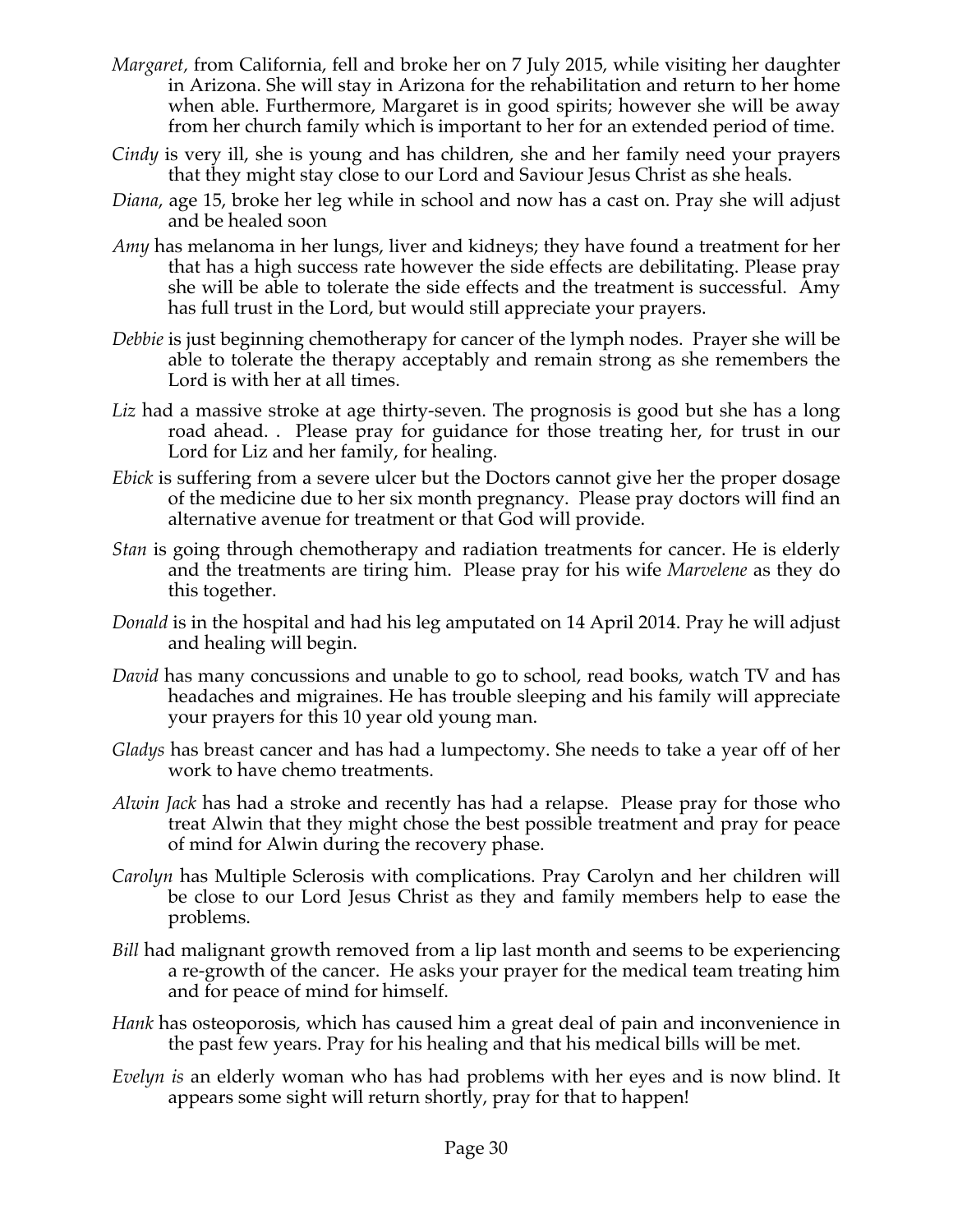- *Joanne* has begun kidney dialysis as a result of kidney failure due to extensive chemotherapy. Additionally she cares for an adopted drug addicted baby who is now nine years old. Please pray for her to keep her faith, to let the Lord carry her worry and concern and to give her strength. Pray also for those treating her that they might pay attention and do their best.
- *Mr. N. Anand* is in the hospital and is seriously ill. He is being encouraged to pray for repentance of his sins and to depend upon our dependable God for a cure and recovery of his health. Pray that he will be a strong witness for Christ.
- *Jacob* has been going through some dental procedures and has some pain and aggravation with the numbness. Please pray for comfort and strength for him, as well as for guidance for the medical team treating him that they might pay attention and do their best.
- *Bud and his wife* for their continued welfare and enthusiasm. Bud has been advised of an aneurism in his heart of a size not mandating immediate surgery. This comes at a time when he has sole care of his wife who recently broke two vertebrae and thereafter sustained pneumonia.
- *Virginia* has sinus and allergy issues giving her severe problems. Pray that the Doctor will discover why it continues and find a cure.
- *Arlen* is receiving treatment for lung cancer and recently experienced a ruptured colon during treatment. She is alone in Oregon but does have a friend who has traveled a great distance to be at her side. Please pray for guidance for the medical team treating her and for strength and trust for Arlen.
- *Oscar* discovered some time ago he had blood clots in his leg and lung. He has been treated for them and has not been cured. He now will be facing surgery. Please keep him in your prayers.
- *Angela* had an ischemic stroke (clot). Please pray for guidance for the medical team treating her and for strength and trust for Angela. Please pray also that she and her family might put their worries on our Lord's back so she can work hard towards recovery.
- *Nora* had a stroke mid February 2013. Please pray for guidance for the medical team treating her and for strength and trust for Nora. Please pray also that she and her family might put their worries on our Lord's back so she can work hard towards recovery.
- *Linda* has been hospitalized for several days with a gastrointestinal problem. Please pray for guidance for the medical team treating her and for strength and trust for Linda.
- *Dester* is suffering from unknown skin and diseases. Please guide the medical team treating him to find out what the problem is and cure it. Pray also for Dester to trust in the Lord.
- *Lee* has Arterial Fibrillation, sheis doing much better and she and her family thank you for your prayers. Her pain level is high and some medications have bad side effects. Please continue her in Prayer in the weeks ahead as she heals.

*Nell* recently adopted two children and has just been diagnosed with multiple myeloma.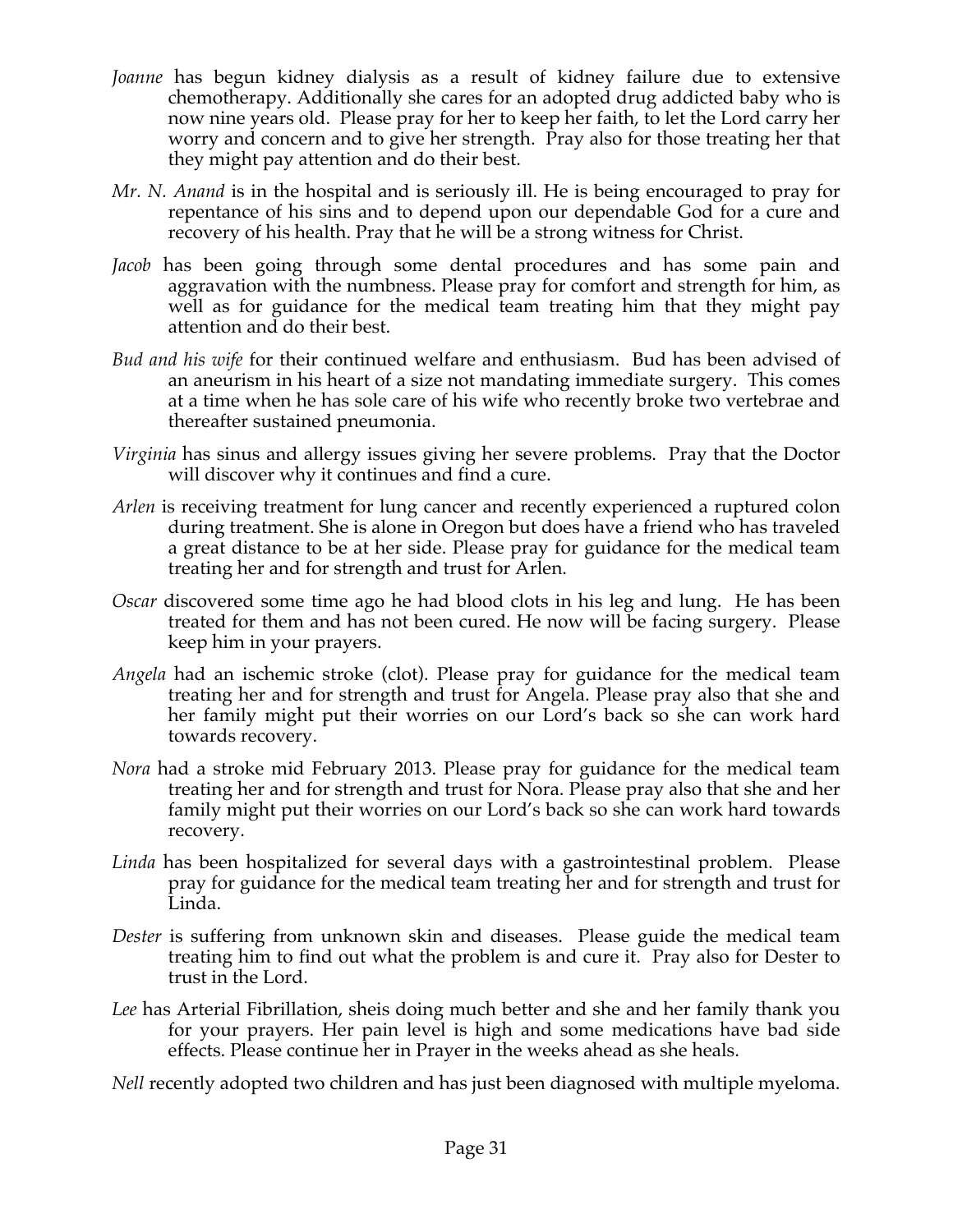- *Mary Lou* has been suffering with seizures. She was in the hospital with a 24 hour monitor and is being sent home from the hospital with two medications and orders to return in 2 months for another MRI to review whatever is going on in her brain. Please pray for guidance for the medical people treating her, as well as peace of mind and trust in God for her and her family.
- *Kathleen* has spent the last two weeks in the hospital. She has been diagnosed with colitis, shingles and possibly colon cancer. Pray she will be comfortable and begin to heal.
- *Rachel* has Mitochondrial Myopathy. This is a hereditary disease of the muscles and they do not have a cure for it. Part of her pain is her family does not believe she is indeed ill, as she appears to be just fine. Please pray her family will learn the truth and be supportive of her; pray also the medical people treating her will find the right measures to minimize the disease. Most particularly pray for Rachel's trust in God.
- *Nicolas* is in the hospital with serious symptoms of a heart disorder. Please pray for peace of mind for him and guidance for the medical team looking for the cause and cure.
- *Juanita* is a young girl who was in a coma because of a blood disease. She has not come out and is gaining strength. They are awaiting results from blood samples. Her family thanks you for your prayers and asks that you continue.
- *George* had foot surgery. Please give thanks for the surgery and pray for a full and rapid recovery.
- *Nellie* is in the emergency room of a hospital in a great deal of pain. Please pray for peace of mind for her and guidance for the medical team looking for the cause and cure.
- *Lauralee Meade* underwent a lumpectomy on Friday after Thanksgiving. A further anomaly has been discovered and she had additional preventative radiation treatment. Please pray for a complete remission of the cancer. Pray also Lauralee will maintain her great attitude and trust in God.
- *Kay Denton* (Mrs. Kay) has had another chest infection, perhaps viral, this one is pretty bad. Please pray for her full and rapid recovery and for her ability to breathe to return quickly. Please pray for continued peace of mind for Mrs. Kay and her family. Give thanks for her trust in the Lord and her positive attitude.

#### *Healing and Patience*

- *Kym* (43) has various hip problems which seems to be related to osteoarthritis. And, her mother *Ruth* is in the early stages of dementia. Pray for guidance for those treating both of them, as well as patience and trust in the Lord for both of them.
- *Christopher* has had problems with his leg for some time. Now he has to have it casted and it will stay that way for what to him seems an interminable time. Pray for patience and peace of mind for this young man who has much he wants to do.
- *James* for the Lord's healing of health issues and give a remedy for many personal challenges at the moment

# *Thanksgiving and Continued Healing*

*Brett Gregr* had surgery on Tuesday, 22 March 2016, to remove a bleeding lesion. The surgery, which had potential to end his life, was apparently completely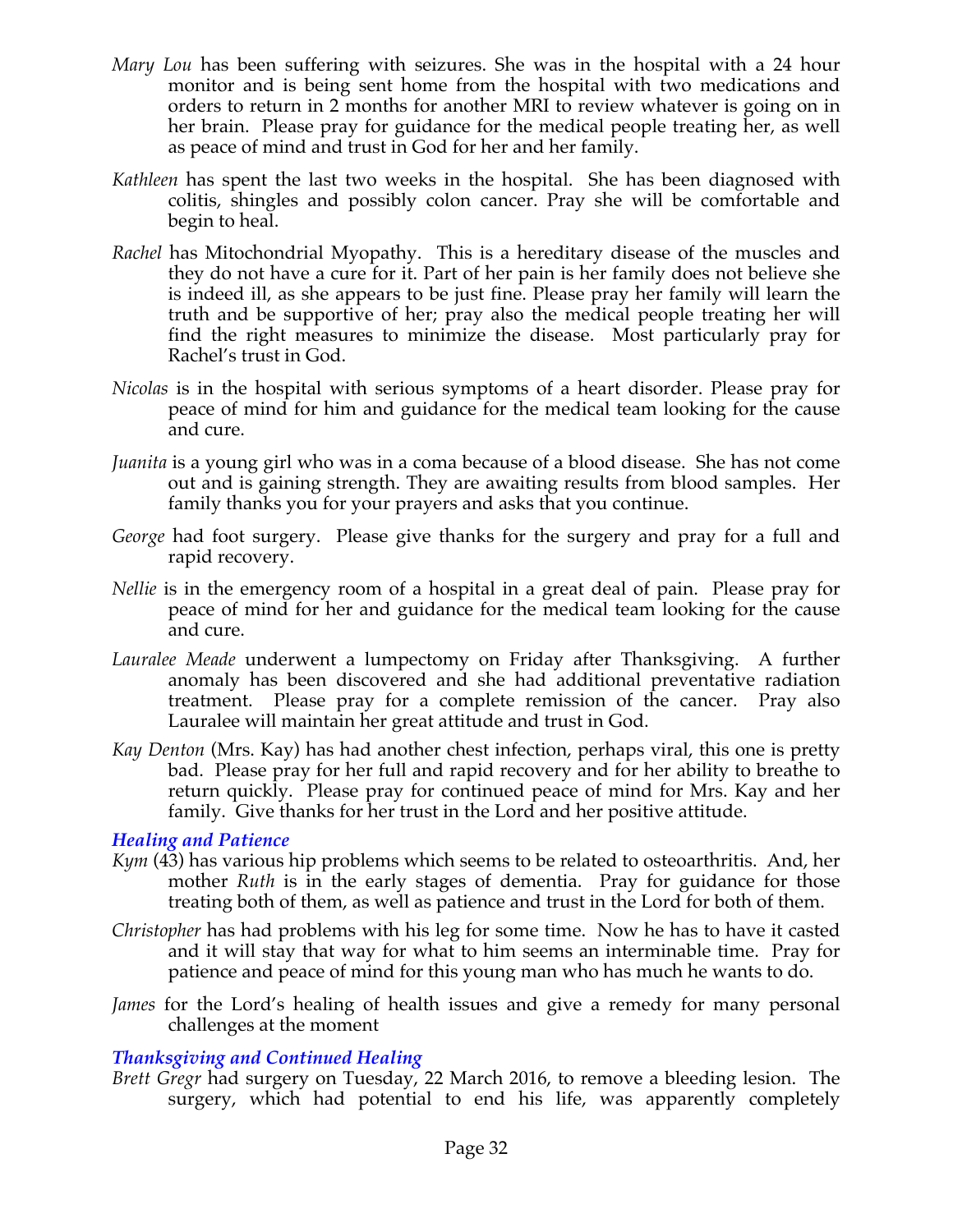successful. Please give thanks for the great outcome and great work by the surgeons and medical team and please pray for Brett's peace of mind, as well as that of his wife Karin and the rest of his family during his recovery.

- *Linda* had successful dental surgery on 15 December 2015, she is also on a course of chemotherapy and this type of surgery was not recommended for people while they are taking chemotherapy. But, it was an emergency and had to be done. Please give thanks all went well and pray for continued healing and for peace of mind and trust in God for Linda and her family.
- *Ruby* broke her hip on 10 December 2015, surgery was successful. Please give thanks for the successful surgery and pray for her full and rapid recovery.
- *Terry* was undergoing radiation treatment for cancer, which he had to stop to amputate his leg below the knee due to diabetes. The surgery was successful, he has been fitted with a prosthetic leg and foot. He is in good spirits and positive about the remainder of his treatment. Please join Terry and his family in giving thanks for the successful surgery and continue to pray for his return to radiation treatment and then to chemotherapy, ask God to give Terry, his wife and seven year old son trust in him for peace of mind and heart, as well.
- *Cynthia (Cindy) Olufson* (Melanie Zimmer's sister) had surgery to remove Harrington rods put in her back 25 years ago because of an infection. The surgery went well, please give thanks for the great result and pray for a full and rapid recovery for Cindy.
- *Janet Jessup* had a stroke on 3 July 2014 and heart problems that were causing huge issues for her. They seem to have gotten her stabilized and she is going home from the hospital. Please join the entire family in giving thanks for this wonderful development. Please pray for those treating her to find the appropriate treatment and for trust in God and peace of mind for Janet and her family, in particular her husband of 43 years, Rev Roger Jessup, retired minister of Saint Joseph of Arimathea Anglican Orthodox Church.
- *Arch Crittenden* has Multiple Myeloma (cancer cells in bone marrow); without this treatment life expectancy is one to two years. The treatment has apparently been effective. Arch and his lovely wife Kathy ask that you pray for their trust in God to remain strong and for a good outcome.
- *Sam* had surgery on his entire large intestine that had become infected. At the time of the operation he was just hours away from a complete organ shutdown. He had had turmoil in his life over the years. Sam is now in the ICU and his Minister visited him and explained to him God had given him another chance for him to make things right with his Lord. Pray for his good health and his spiritual life with Jesus.
- *Ian* had surgery to remove excess skin rendered a nuisance by controlled lost of 200 pounds. Please give thanks for the successful result and for those treating him to have paid attention and done their very best on the lengthy surgery, taking the best possible care of him. Please pray for his continued recovery and strength for his Mother who will be in charge of his after care.
- *Jenniffer* had surgery for breast cancer on 15 October 2014, which seemingly went well; please give thanks for that. She has had other complications which preclude her from making a full recovery in particular, the reconstructive surgery seems to have gravely affected her back muscles and nerves, resulting in both very limited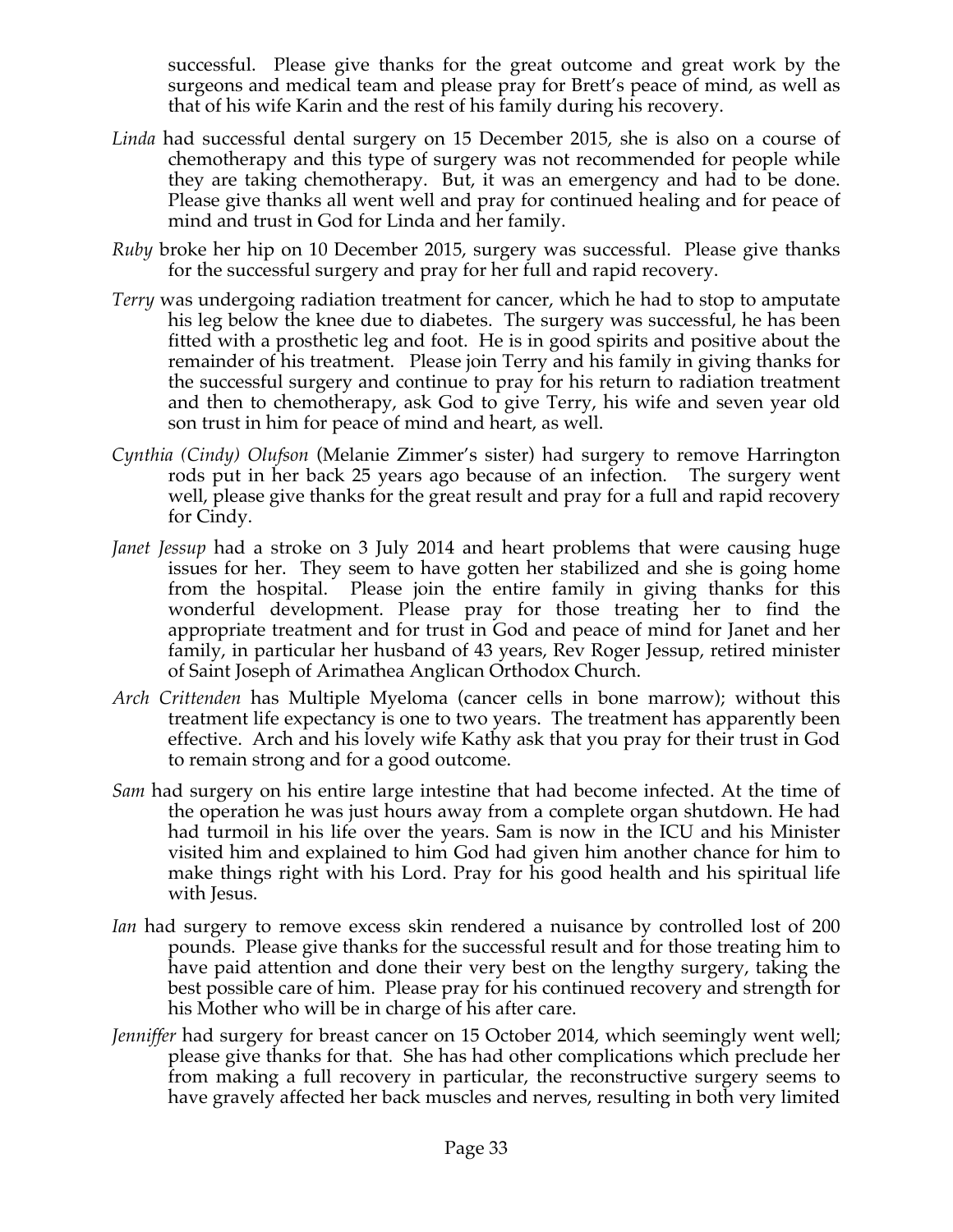mobility and extreme pain, the drugs are making her terribly sick; please pray those will be overcome. Pray for help for Jenniffer to keep her trust in the Lord and let Him carry her worry and concern as she recovers. Please pray also for strength and courage for her family as they try their best to help her.

- *Mary Thornell* has been battling colon cancer for three years now, she is currently treating at the City of Hope. Things seem to be going well, the numbers seem headed in the right direction. Please pray for guidance for those treating her, as well as strength, guidance and peace of mind for Mary and her husband Jim, as well as daughter Janice and son Jimmy, as she undergoes treatment.
- *Jim Thornell (Jet)* seems to have recovered from the five stomach ulcers and now is dealing with blocked coronary arteries and taking care of Mary. Please give thanks for the great result and also for the strength, guidance and peace of mind our Lord gave Jet and his wife Mary, as well as daughter Janice and son Jimmy, as he underwent treatment.
- *Elma* is suffering from cancer. She was taken home from the hospital on the advice of her Doctor. We were asked to pray Elma's remaining time here on earth might be good and Elma and family might put their trust in the Lord and let Him carry their worry. Since then, Elma's Bishop told us a great Miracle of the Lord is working over Elma. Doctors sent her home to die, but now she seems to be doing all right. On behalf of her, thank you for all of your prayers. Please continue praying for her complete healing.
- *Dennis* has heart problems; now the medical people treating him discovered a large mass on his liver which turned out to be a cyst! Please give thanks for this great development and pray for peace of mind and trust in the Lord for Dennis and for God's guidance for the medical people treating him that the contemplated surgery might go well.
- *Dwight* had major oral surgery, for which he gives thanks. He is recovering slowly and asks your prayers to speed the process.
- *Mike* is a veteran who has served his country when she called. Please pray he will open his heart to God so He can make Mike's crooked road straight and pull him towards the summit rather than to the pit.

#### *Business*

*James* and *Sarah* who have recently moved to a new area and have new positions in employment. They are finding much stress in the new surroundings and will appreciate your prayers as they adjust.

#### *Financial Guidance and Employment*

- *Kona* is applying for a job in the hospital. Pray our Lord will find the right position for her and she will glorify Him in the work.
- *Doug* recently became unemployed from his job of 18 years. He has been applying for jobs, but unable to get one at this time. His wife is working; this is not enough for the family. Please pray he will find employment with a firm that will be able to use his considerable skill and hard work to benefit both the firm and the family.
- *Catherine and Lewis* are at a low ebb due to a struggle for employment. Your fervent prayers will be appreciated.
- Lori is considering a potential change in her employment. Please pray for God's guidance in considering all aspect of her potential work.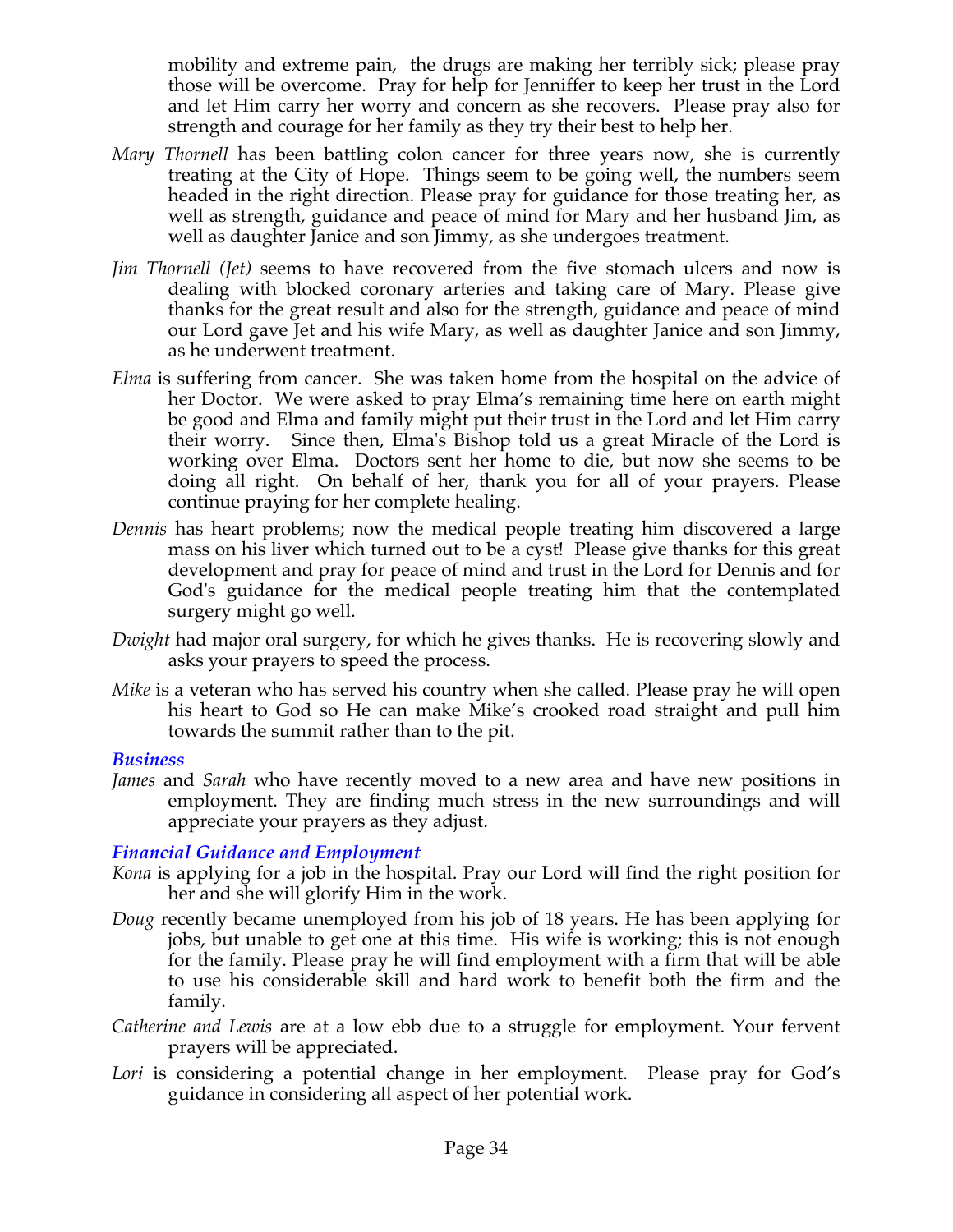*Sara* is concerned about the future with her company. She would appreciate prayers for her continued employment and that her firm might find more and better ways to use her considerable skills.

## *Financial Guidance and Healing*

- *Clark* is in need of salvation; for God's Will to be done in his life. Pray his family will be blessed with the financial miracles that come from doing His Will.
- *Timothy and Sharon* had their home foreclosed the morning of 15 April 2014. They are experiencing spiritual, emotional and financial crisis at the current time. Please pray for God's guidance as to how they might handle the financial difficulties in which they have found themselves and more importantly have them draw closer to God and each other.
- *Linda, Rick, Christian and Sawyer* are a family experiencing spiritual, emotional and financial crisis at the current time. Please pray for God's guidance as to how they might handle the financial difficulties in which they have found themselves and more importantly have them draw closer to God and each other.
- *David and Lorna* are having financial problems. They are trying to find a smaller home which may be more affordable. *Lorna* has had an ongoing battle with brain cancer, her trips back and forth to the hospital have drained their finances to the point they sometimes struggle to have enough food in the house. Pleaser pray for Lorna's healing and guidance on how they might handle the financial difficulties in which they have found themselves.

## *God's Strength and Peace of Soul*

- *Thomas Schopp* is currently in the Lemon Creek Correctional Center, Juneau, Alaska. He asks that you pray for guidance for him and for him to open his heart fully to the Holy Ghost that he might be guided to be a force of good in this world and be able to be a productive member of our society. He adds that he much appreciates your prayer on his behalf as he is confident the Lord listens.
- *Adrian Heywood (17)* (friend of *Thomas Schopp)* is living with an abusive alcoholic stepfather, while his mother looks the other way, seemingly because she "needs" the stepfather's money. Thomas asks you pray for guidance for *Adrian*, that he might be helped to open his heart fully to the Holy Ghost to be guided to be a force of good in this world and be able to be a productive member of our society. *Thomas* adds he much appreciates your prayer on Adrian's behalf as he is confident the Lord listens.
- *Krysti* has issues stemming from habitual drug abuse. Pray she will take help from God through Christians trying to lead her to our Lord.
- *Charlie McCormack* is really feeling down again. He cannot say why; on the one hand knowing rationally things are pretty darn good and on the other hand feeling what he knows to be irrationally that doom is impending. He asks your prayer the Holy Ghost might fill his heart with light and drive the darkness far away.

#### *Guidance*

*Thomas* recently learned as the result of a parole violation he will not be allowed to return to society for the remainder of his life. He is despairing and fearful of his inability to cope with this new news and God's plan for his life. Please pray he will be able to work with God to live with the choices he has made and go forward.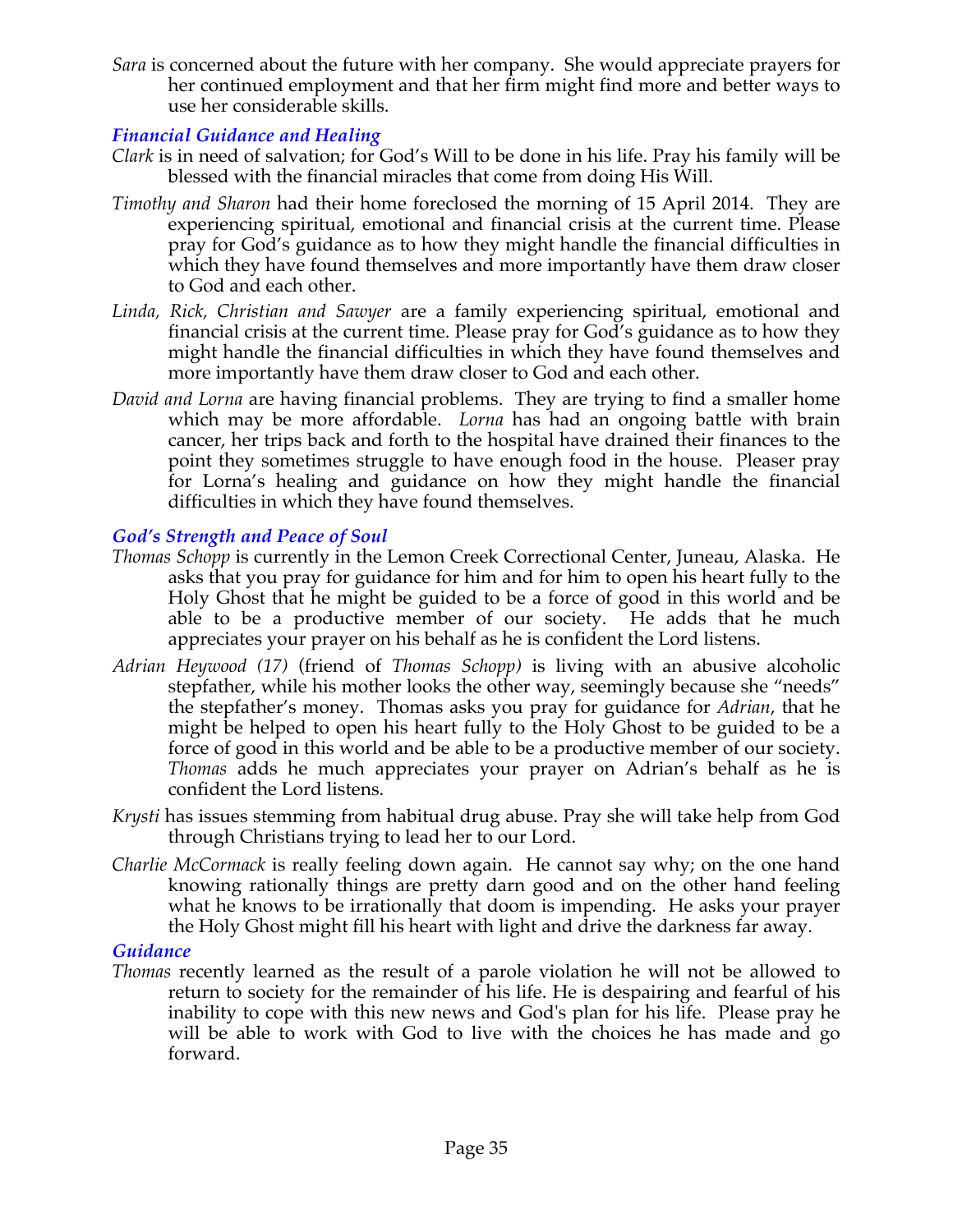- *Cam* has gotten into some of the issues being with the wrong crowds, too much dinking and making the wrong decisions. Pray he will ask God to send the Holy Ghost in to straighten things out and he will listen when He speaks to him.
- *Paul* recently had his large toe amputated due to diabetes and is having a difficult recovery filled with fear about dying. He recently accepted Jesus as his savior and his family Rosie and Brenda are very grateful. Pray for strength for both Rosie and Brenda who are staying by his side through it all encouraging him on.
- *Steve* is addicted to alcohol, pain pills and gambling. Pray for wisdom, courage and strength to stick with treatment and follow God's plan for his life.
- *Eli* has some mental issues and has lost his way. He has yet to come to grips with the demons chasing him. Pray he will return to the Lord and his family. Eli's brother *Carl* has gotten little to no support from the family, he being the one to get Eli into treatment. Daughter Katie seems to be the least helpful. Pray they will ask God to send the Holy Ghost in to straighten things out and they will listen when He speaks to them. The family has been open to the Prince of Darkness and needs help.
- *Debbie* has family problems that must be dealt with and she asks God's guidance in making the correct decisions and how to stand.
- *Edward (45)* had the opportunity to meet with a Christian during the conversation she discovered Edward had some background about God but thought He was not relevant to this day. Edward asked many questions about the Bible and was surprised at the answers and continued to ask questions. They both went their separate ways and the Christian told Edward that she would pray for him. Will you join in prayer for Edward, please?
- *Michael and his Family* ask your prayers for wisdom as they are under trial and affliction to follow the law of the land and yet honor God in so doing.
- *Flora* is in remission with cancer, but has high blood pressure and fatigue. Flora's Mother recently died and this has caused added stress. Please pray that she will be able to let God carry her worry and sorrow so she can do the things she needs to do.
- *Elizabeth and Gunner* need your prayers for their general well being. Pray they might see the Light of the Lord and let Him guide their lives. Pray they will open their hearts not only to the Lord, but to each other to become one in Him and happiness.
- *Eli* has lost his way both spiritually and mentally, please pray for him and his parents Ed and Barb, who are having great struggles seeing their son, go through these afflictions having brought up in a Christian home. Please pray his parents can find a way to help Eli.
- *Mitten* has a Christian talking to him about Christ. Mitten does not believe and does not seem to care. Please pray Mitten will see the light.
- *Kristen, Rickey and their two children* ask you to pray for grace, wisdom and understanding as they attempt to cope with infidelity, separation and possibly divorce as a result of backsliding from the Lord into the World.
- *Helene and her family* ask your prayers for them as they deal with the loss of Alan, husband and father.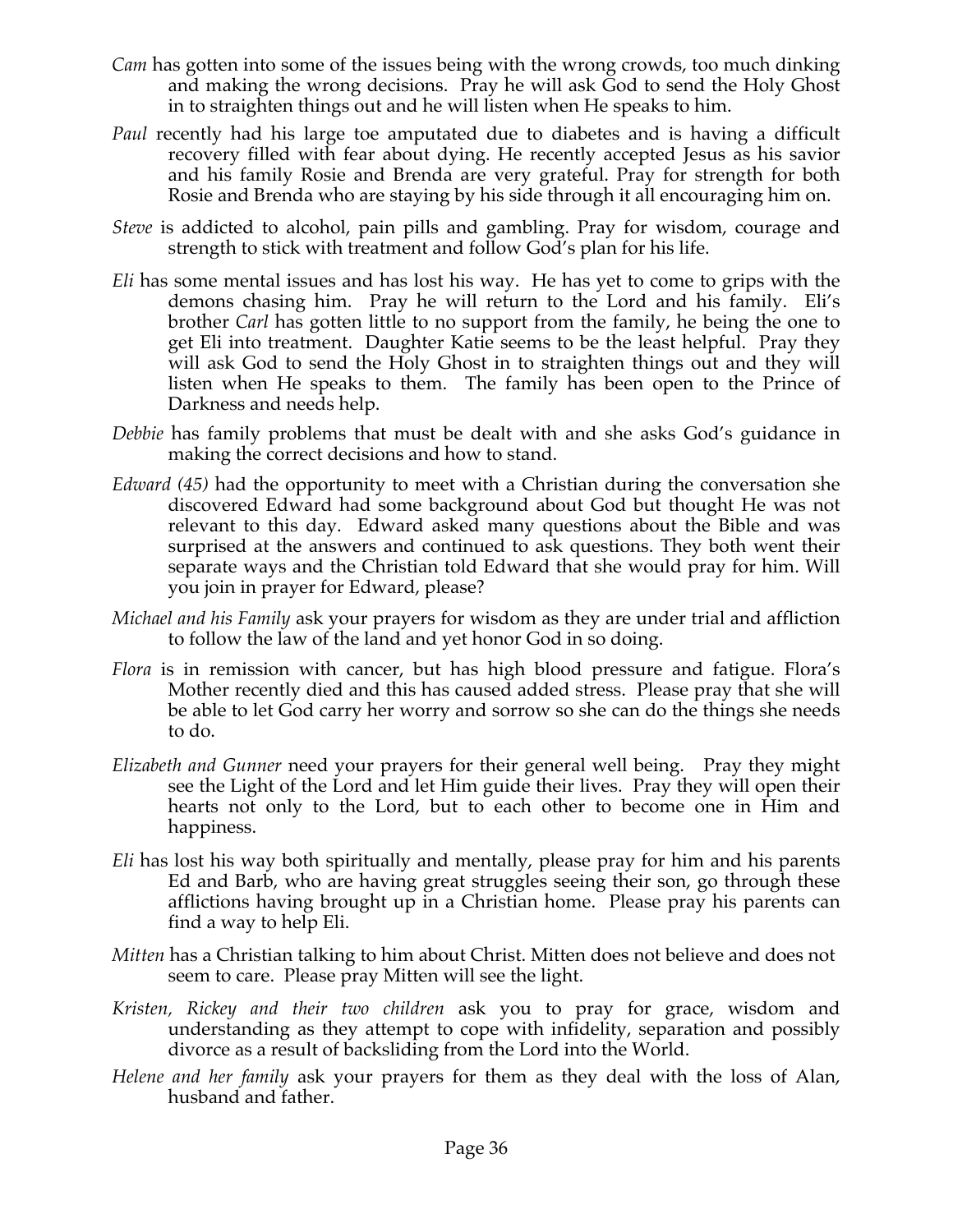- *Stephanie* seems to be very deeply into post partum depression after her baby was born prematurely. Please pray for her Mother in Law who is going a great distance to help Stephanie and her new Grandson. Pray that Stephanie will be able to direct her attention outward, rather than inward.
- *Caitlin* is in the grip of the Prince of Darkness; she thinks there is escape from reality in drugs. The saddest part is that reality is not as she sees it. Her family is despairing as they can do nothing to help her and ask that you pray for the Holy Ghost to enter into heart and show her the need for change before it is too late.
- *Nathaniel* is in spiritual turmoil. His family and friends will appreciate it if you will keep him in your prayers for him to find the root of his trouble and accept God's help.
- *Sam* and her *two children* have been living in a shelter and are to lose their place there. Please pray a place will be found they can stay in and recover.
- *Norrie* is facing daily exams in the weeks ahead. Pray for calmness and concentration and to do the best possible.
- *Jonathan* is addicted to drugs. He is now in jail awaiting trial. His parents and friends will appreciate it if you will keep him in your prayers for him to find the root of his trouble and accept God's help to heal addiction.
- *Beth* is suffering from ungodly treatment in her marriage. Please pray God will guide her in her behavior, actions and thoughts that she might be able to lead her husband to God so her marriage might prosper to the benefit of them.
- *Jeanette* has had many members of her family die from diabetes and several are near death now. Jeanette does not know the Lord and is despondent and perplexed about her family and herself. Please pray she can open her heart to allow the Holy Ghost in to bring her knowledge and understanding.
- *Dr. Elizabeth Raj* is teaching a biblical approach to the psychological problems facing many in our society today. She is battling against the growing influence of worldly psychology adopted by the churches themselves. Elizabeth constantly stresses answers are found between the covers of that precious Book, the Holy Bible. Please pray for encouragement, strength, fortitude and courage for her.
- *Sara* asks that you pray for guidance for her as she deals with the stresses of her family and life. Pray that she can separate those things which she can affect from those things which she cannot and give her grace to accept that she cannot do everything and can only change those things within her control. She asks for God's help for her business so that she might remain gainfully employed while keeping up with the needs of her mother and husband and healing her own problems.

*Jacquie* to open her heart to God and accept His Love and Grace.

# *School Challenges*

Destiny, Blake and Janet

# *Anglican Orthodox Church*

# *Fiji*

Please pray for the people in the *Fiji Islands* that have had floods for several days and Cyclones are expected. Pray for *Rev. Jack Andrew and all members of the Anglican Orthodox Church* throughout the Islands.

# *Kenya*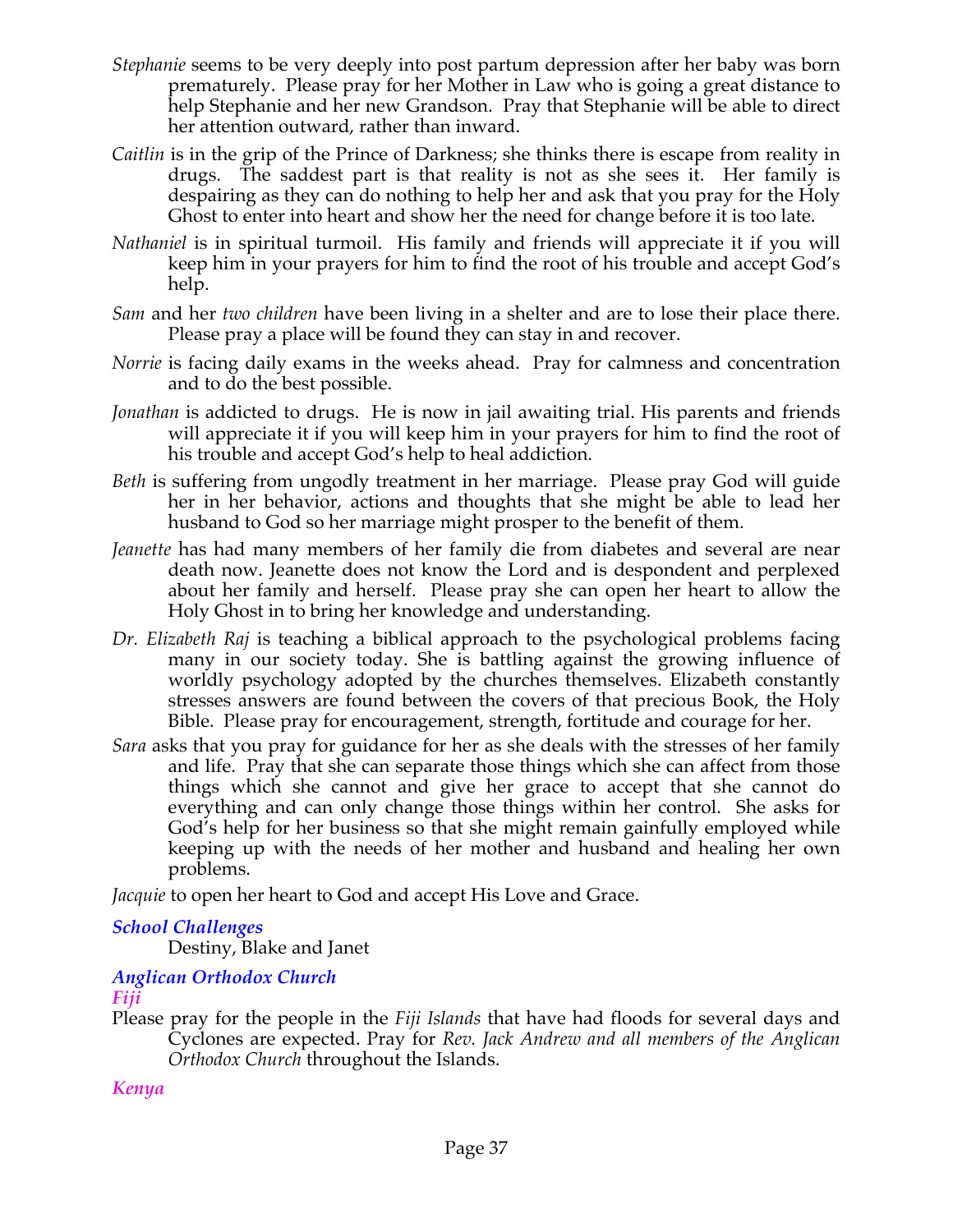The Anglican Orthodox Church is making plans for establishment of a presence in *Kissi, Kenya.* There are six parishes, a total of 161 members, 68 adults, 93 children with two ministers. Please pray for the church there and guidance for the people involved.

#### *Indonesia*

Please pray for the Lord's will regarding the establishment of an AOC church in Indonesia.

# *Pakistan - New Minister*

Dear Bishop Jerry Ogles and AOC family,

Greetings in the blessed name of our Jesus Christ.



I am very pleased to inform you the ordination service of *Deacon Ashbil Nasir* went well.

It was very pleasant evening of May 21, 2016 when we arrived with my clergy staff at swat scout camp. The congregation along with Rev. Ashbil Nasir warmly welcomed us.

Rev. Razzaq Khokhar, Rev. Shahzad Sandhu, and Rev. Ahsan Iqbal assisted me during the ordination and Holy Communion service. The church was full and it was a wonderful and blessed service.

It was worth mentioning that the parents and grandparents of Rev. Asbil Nasir were among those who attended the service. After the service a tasty dinner were served to all guests.

After dinner we left the camp at 10 pm. and arrived home at 11 p.m.

Please do remember Rev. Asbil Nasir, his ministry and his congregation in your prayers.

With much prayers, in Christ's alone,

Bishop Ernest Jacob Bishop of AOC in Pakistan

# *Pakistan*

The forces of evil are strong in Pakistan. The force of God stronger. Pray for our Christian family there.

*Ernest Jacob* Presiding Bishop Pakistan

#### *Serbia*

On Sunday 22 May 2016, appropriately Trinity Sunday, in Beograd (Belgrade), Serbia, Bishop Jerry L. Ogles consecrated Rev *Igor Djurcik* as Bishop of Serbia and Macedonia in The Anglican Orthodox Worldwide Communion. Pray our Lord Jesus Christ will be with Igor and that he will send his grace upon him, that he may truly execute the Office whereunto he is called.

Now Bishop Igor Djurcik asks us to pray for his students in Serbia. He has excellent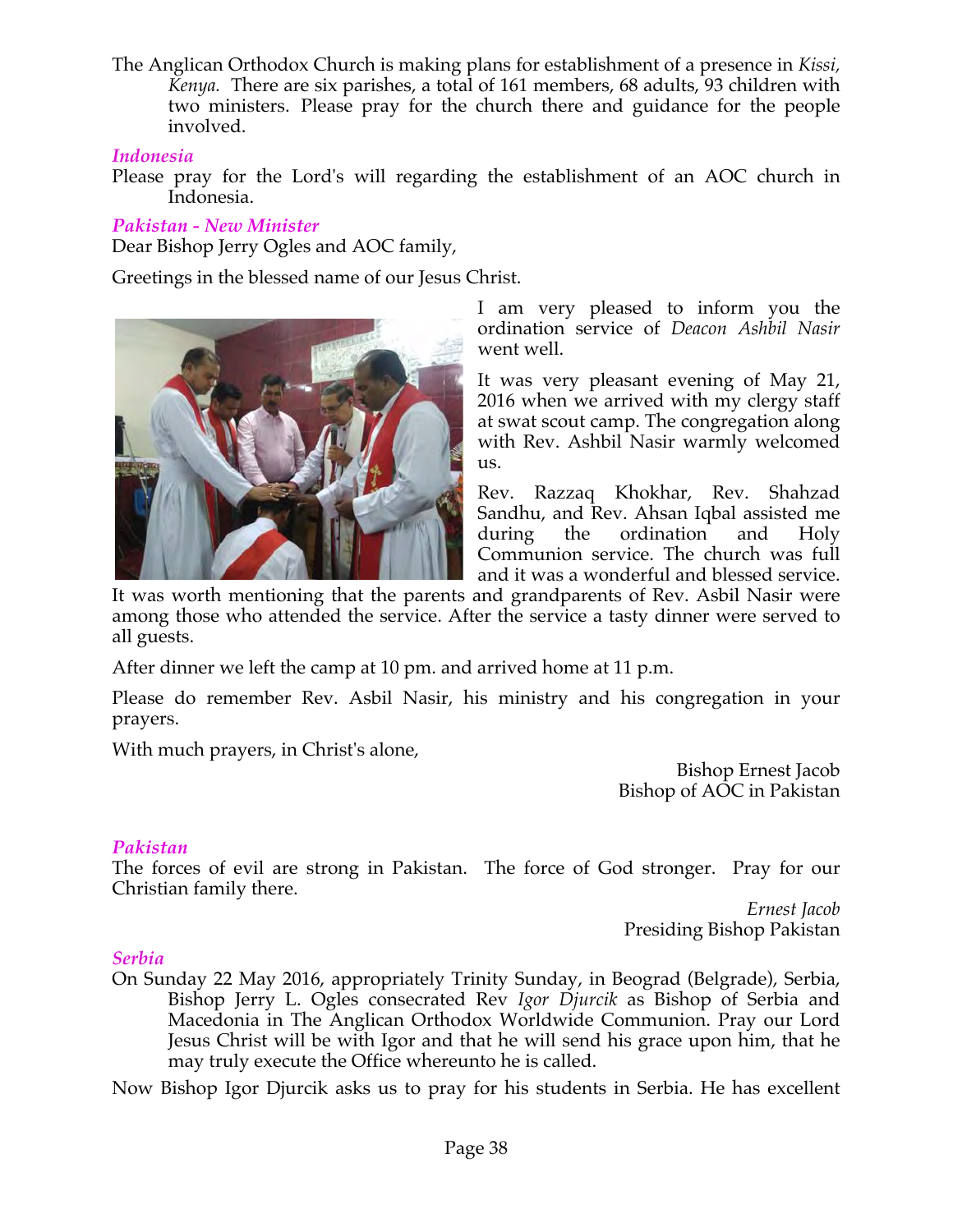young people in Belgrade who are having services and classes on the Bible.

## *Macedonia*

On Monday 23 May 2016, Bishop Jerry and Bishop Igor will be in Macedonia to ordain Sakir Zekir a deacon in the Anglican Orthodox Church in Macedonia. As Sakir takes on new responsibilities pray he will always trust in our Lord Jesus Christ and he will be with God and with him in his ministry.

## *Philippines*

Please pray a *Minister* will be found who would like to serve in Tabuk, in the Philippine Islands. The Anglican Orthodox Church has an established Church there and in the surrounding areas and need a Shepherd to lead the flock*.*

## *Diocese of the Epiphany*

*Saint Paul's, Moberly, Missouri* would like your prayers that the Holy Ghost might enter more fully into their hearts so that they might be more effective in spreading the Word of God.

## *Diocese of Virginia*

*Saint Joseph of Arimathea Anglican Orthodox Church* is under a lot of stress. We all are, but they need even more prayer. Rev Roger Jessup, their wonderful minister, had to retire as he was so pressed by the duties of a primary care giver, in addition to all the worries of this world. Pray for trust in God for each member of the parish and for them to find economic relief.

## *Armed Forces & Contractors*

Dustin (USAF - Stateside), Kristyna and Luis Aviles (Army – Fort Lewis, Washington), Airman Donny Patton (USAF - Hulbert Field, Florida), Jordan Brown (USMC – Fleet Marine Force - Pacific), Trevor Jennings (USAF - KC-10 Boom Operator – New Jersey), Trevor Di Marco (USN – Whidbey Island, EF-18 Pilot), Kurt Thomas (USN – Camp Foster, Okinawa), Ethan (US Army Airborne – Southwest Asia)

#### *For Our Country*

Our country has lost its way. Over half the people that vote, voted for a government that promises them things it cannot deliver in return for their souls which it can, will and does take. Our foreign policy backs the rise of Islam, we turn our backs on those who would follow God and arm those who murder them. Pray God will raise up a leader from among the people who can turn the country's course 180° and attempt to come back to God. Pray the people will recognize that they are headed down a smooth wide road into the pit, a road that will get smoother and smoother, steeper and steeper until the only possible way is down. Down, into the depths of the pit. Pray people will recognize there is:

- One True and Triune God who is goodness in and of Himself
- All religions are not equal
- All ways of life are not equal;
- The Bible holds the Key to Life;
- All rights come from God, not the State;
- Good;
- Bad;
- Evil:
- Right;
- Wrong;
- Allah is the Devil:
- Abortion is no more than sacrifice of children to Baal.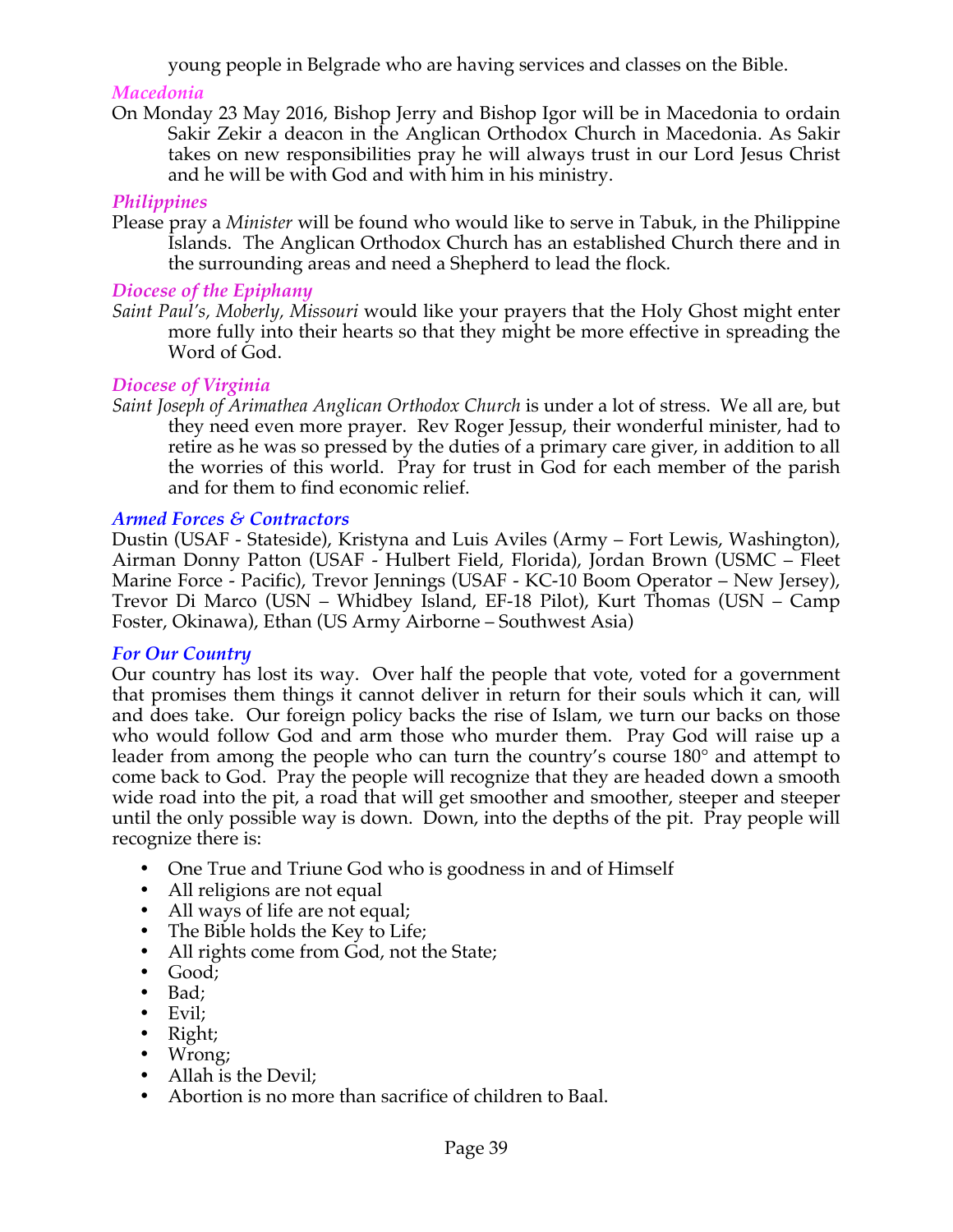Pray this recognition will not come too late. Pray we will, each of us, do our duty to God, Country and Family, putting His Honor above all.

## *Persecuted*

- The Islamist group (ISIS) took over Quaragosh, the biggest Christian city in Iraq; 164 men, women and children were beheaded. People ask where is God? The real question is where are the people to enforce God's will. Pray the people of the world will see Allah for who he is, the Devil. Pray for those who remain behind that they might find a way to safety.
- Around the world, Christians are under attack, not only in the Muslim world, but from Hindus and others in India. Also, they are under continual attack in the name of "Separation of Church and State" in the western world, as it becomes actively atheist or pro-devil buddy. Please pray for God's guidance and protection for all persecuted Christians and those around them.

#### *Education*

- *Aaron* is in need of God's guidance to see what he needs to do to fulfill his potential and live his life in a manner which will bring true happiness to him.
- *Thomas Dabney* is attending Delta State University in Cleveland, Mississippi, to finish his Bachelor's Degree. Please pray for Thomas to focus on education and do his very best at school.

#### *Various Special Requests*

- This is a horrible time for the *people of India, Christians in particular*; they are having problems with Hunger, Bank Closings, Transportation and Schools not functioning. Pray for the Leaders and Members of our Church in Eluru Andhra Pradesh. Pray their basic needs will be met and God will be close to them in this time of need.
- We ask that you pray, God that the Holy Ghost might give you insight into how you might make the lives of your friends and family better. Remember helping others is not just those who you don't know!

#### *Thanksgiving*

*Amy Marie* and her family give thanks for finding very suitable new housing and even more so for helping them to let the Lord carry their worry and concern.

#### *The near future, as well as Next Sunday*

5 June 2016 – Second Sunday after Trinity – Morning Prayer - Service start time 1000 (10:00 am); welcome or gathering songs before the service at 0945 (9:45 am); **Time 1000 (10:00 am); Location – 10603 Burrell Way, Descanso, CA**

12 June 2016 – Third Sunday after Trinity - Morning Prayer - Service start time 1000 (10:00 am); welcome or gathering songs before the service at 0945 (9:45 am); **Time 1000 (10:00 am); Location – 10603 Burrell Way, Descanso, CA**

19 June 2016 – Fourth Sunday after Trinity and Fathers Day – Holy Communion - Service start time 1000 (10:00 am); welcome or gathering songs before the service at 0945 (9:45 am); **Time 1000 (10:00 am); Location – 10603 Burrell Way, Descanso, CA**

26 June 2016 – Fifth Sunday after Trinity – Morning Prayer - Service start time 1000 (10:00 am); welcome or gathering songs before the service at 0945 (9:45 am); **Time 1000 (10:00 am); Location – 10603 Burrell Way, Descanso, CA**